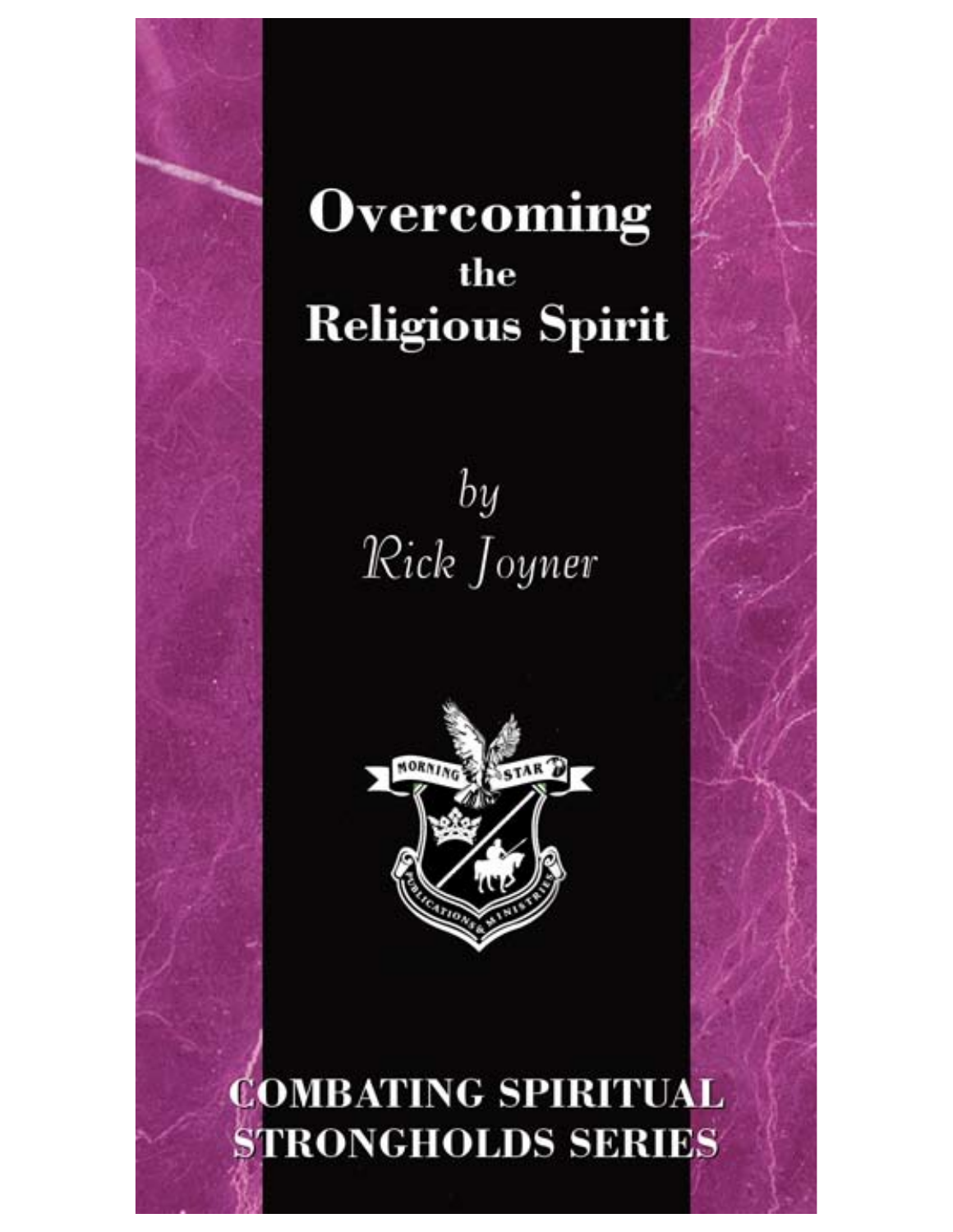### **COMBATING SPIRITUAL STRONGHOLDS SERIES**

# **Overcoming the Religious Spirit**



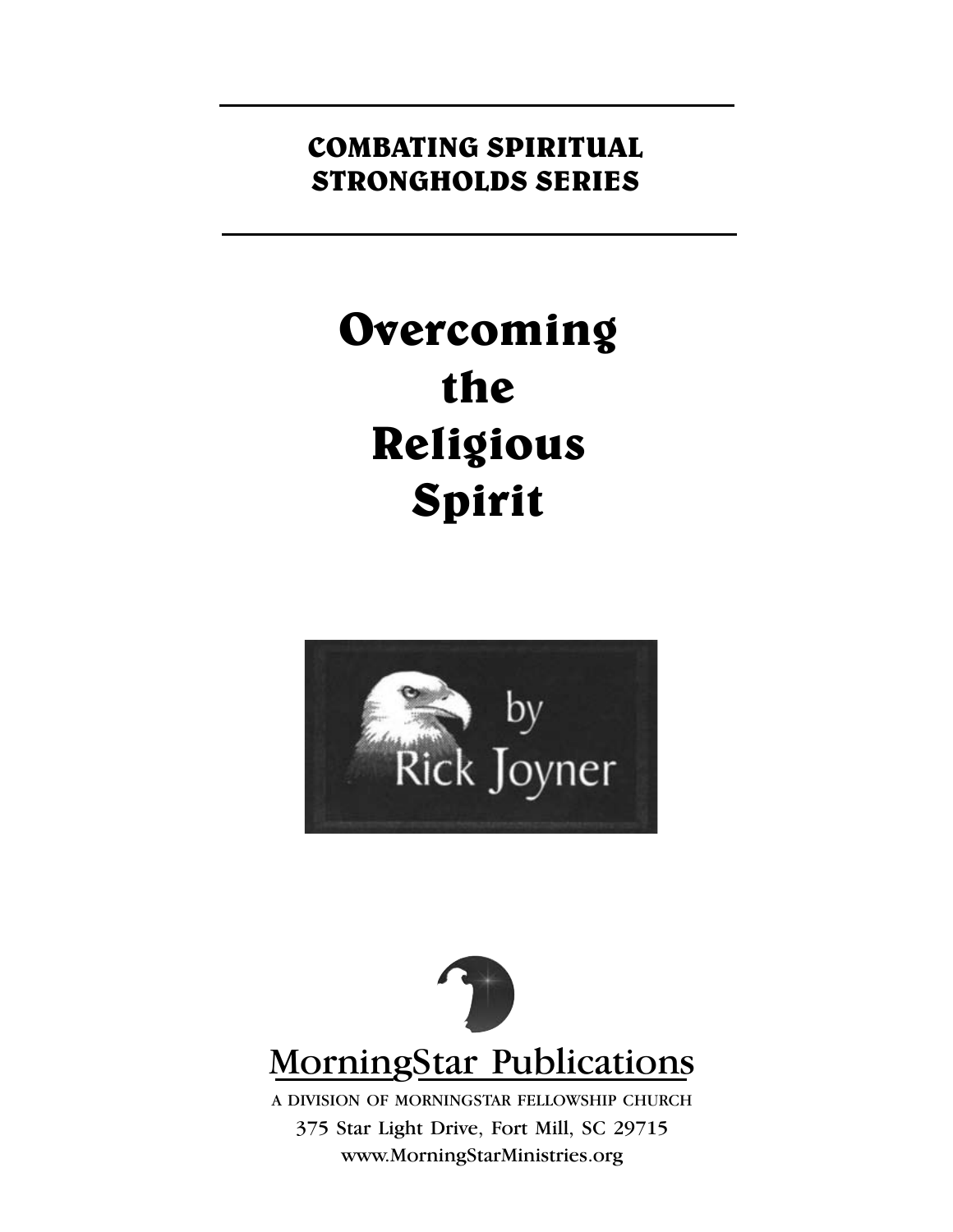#### *Overcoming the Religious Spirit* by Rick Joyner

Copyright ©1996 Ebook Edition, 2009

Published by MorningStar Publications, a Division of MorningStar Fellowship Church 375 Star Light Drive, Fort Mill, SC 29715 www.MorningStarMinistries.org For information call 1-800-542-0278

International Standard Book Number 978-1-878327-44-4

Unless otherwise stated, all Scripture references are taken from the New American Standard Bible. Copyright© 1960, 1962, 1963, 1968, 1971, 1973, 1974, 1977, by The Lockman Foundation. Scripture quotations marked NKJV are taken from the Holy Bible, New King James Version, © 1979, 1980, 1982 by Thomas Nelson, Inc. Scripture quotations marked KJV are taken from the King James Version of the Bible. Italics in Scripture reference for emphasis only.

No part of this book may be reproduced or transmitted in any form or by any means, electronic or mechanical, including photocopying, recording, or by any information storage or retrieval system, without permission in writing from the author.

All Rights Reserved. Printed in the United States of America.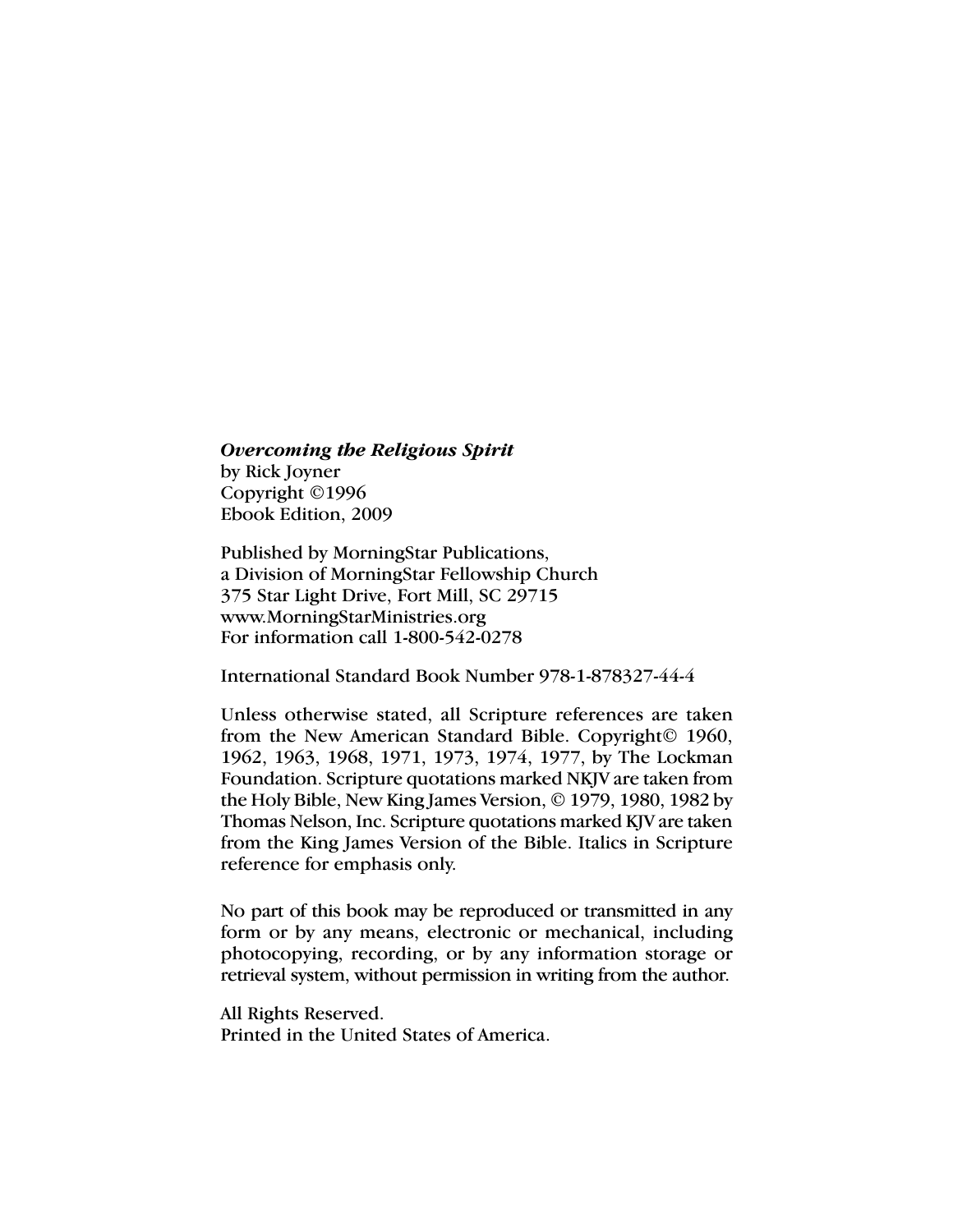### **Overcoming the Religious Spirit**

### Table of Contents

#### **Part I**

Discerning the Religious Spirit................. 5

#### **Part II**

Masks of the Religious Spirit ...................29

#### **Part III**

Summary...................................................43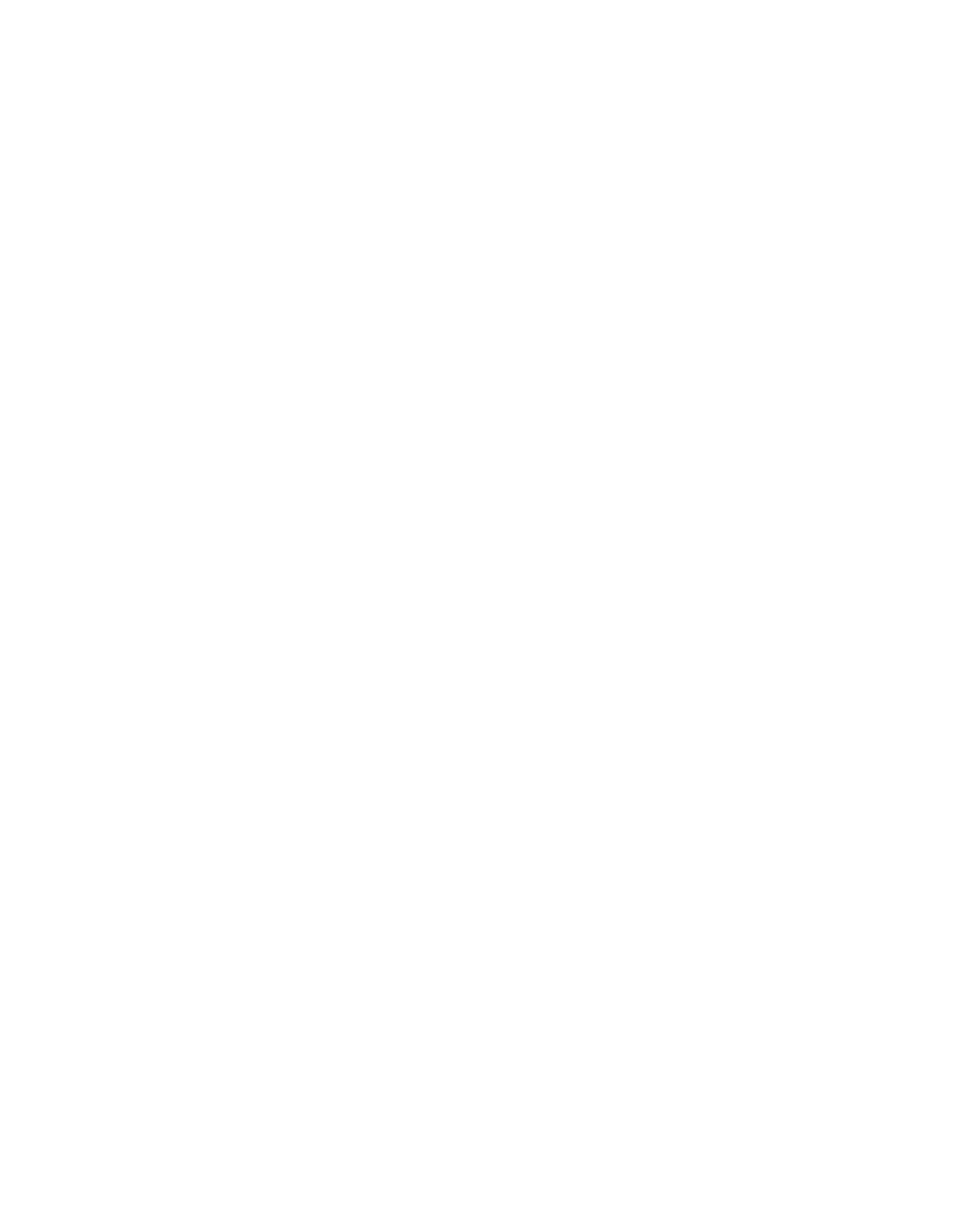### **Part I**

**Discerning the Religious Spirit**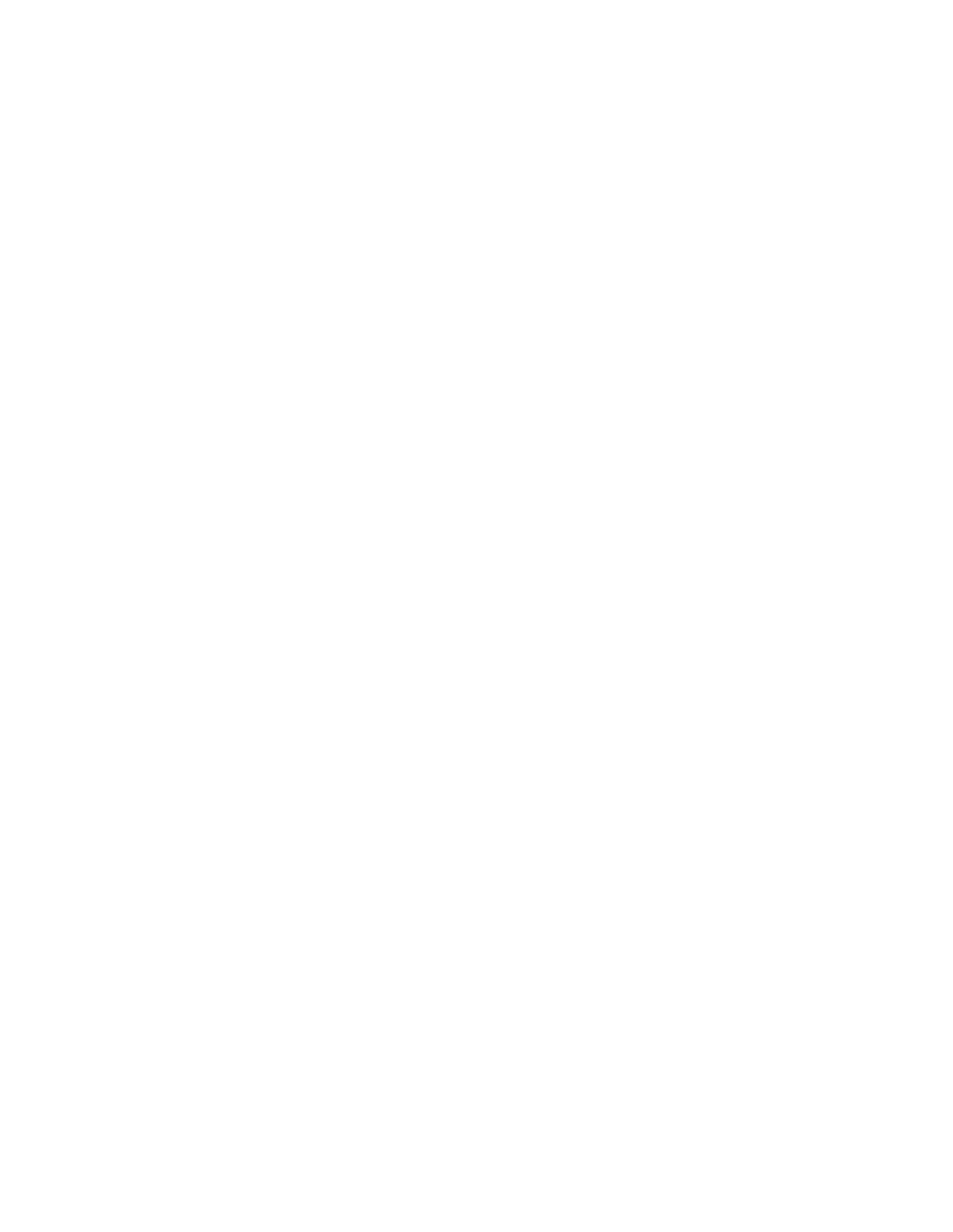Loving God is the greatest commandment and the greatest gift that we can possess. The second greatest commandment is to love our neighbors. As the Lord affirmed, the whole law is fulfilled by keeping these two commandments. That is, if we keep these two commandments, we will keep the whole law (see Matthew 22:34-40, Romans 13:8).

If we love the Lord, we will not worship idols. If we love our neighbors, we will not envy them, steal from them, murder them, and so forth. Therefore, keeping these two positive commandments to love will enable us to fulfill all of the negative "do nots" of the law.

Simple love for God will overcome most of the evil in our hearts, and it is the most powerful weapon against evil in the world. Because loving God is our highest goal, it must be the primary focus of our lives. This is why one of the enemy's most deceptive and deadly attacks upon the church is meant to divert us from this ultimate quest. His strategy is to keep us focused on the evil in our lives, knowing that we will become what we are beholding (see II Corinthians 3:18). As long as we keep looking at the evil, it will continue to have dominion over us. When we look to the Lord and behold His glory, we will be changed into His image.

This is not to imply that we should ignore the sins and errors that are in our lives. In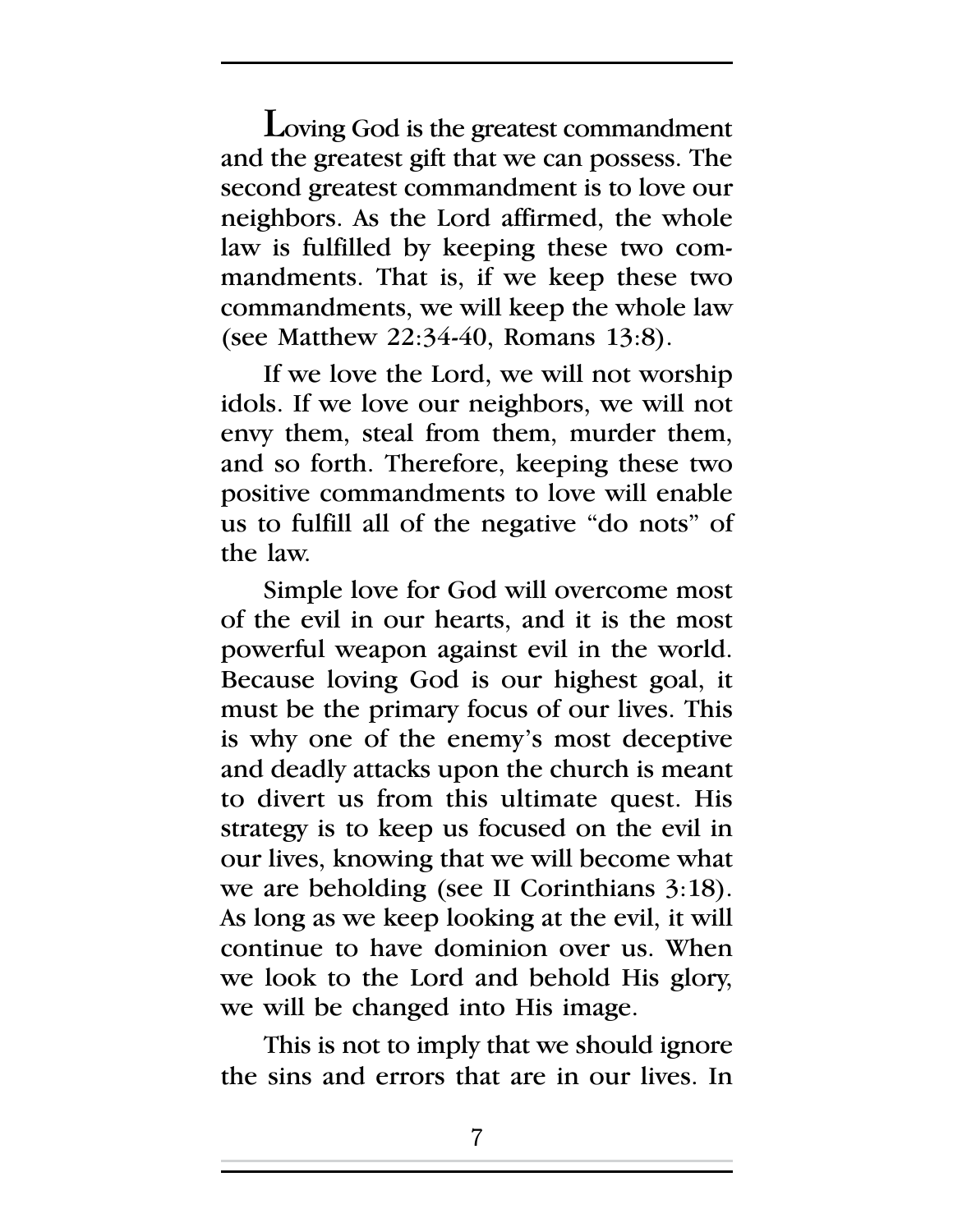fact, the Scriptures command us to examine ourselves and test ourselves to be sure that we are still in the faith (see II Corinthians 13:5). The issue is what we do after the iniquity is discovered. Do we turn to the Tree of the Knowledge of Good and Evil or to the Tree of Life? Do we try to make ourselves better so that we will then be acceptable to God, or do we turn to the cross of Jesus to find both the forgiveness and the power to overcome the sin?

A primary strategy of the enemy is intended to keep us focused on the evil, partaking of the Tree of Knowledge and away from the glory of the Lord and the cross. This tactic comes in the form of a *religious spirit*, an evil spirit that is the counterfeit to the true love of God and true worship. It has probably done far more damage to the church than the New Age movement and all other cults combined.

### **The Nature of a Religious Spirit**

*A religious spirit is a demon which seeks to substitute religious activity for the power of the Holy Spirit in our lives.* Its primary objective is to have the church **"holding to a form of godliness, although they have denied its power" (see II Timothy 3:5).** The Apostle Paul completed his exhortation with **"***avoid* **such men as these."** This religious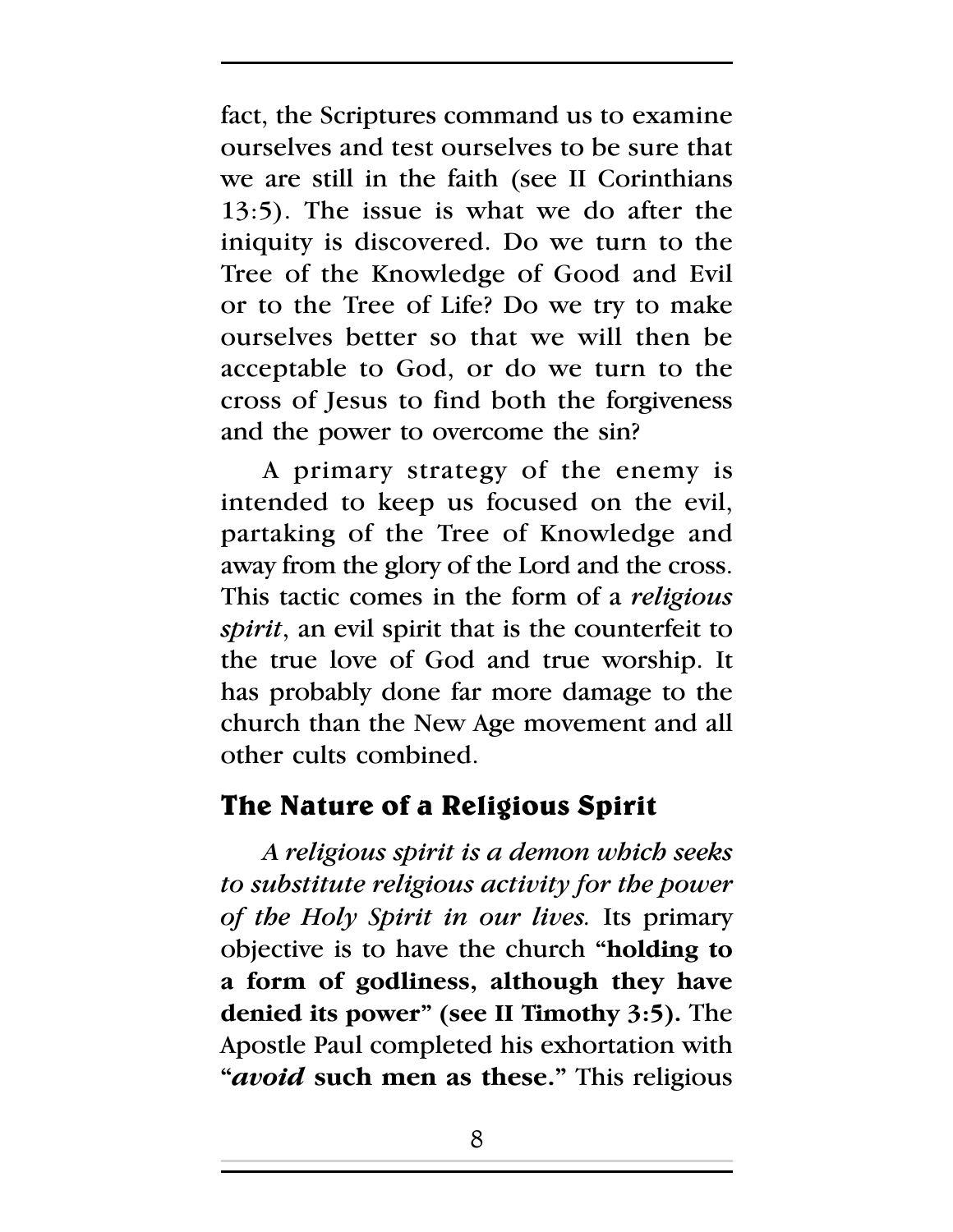spirit is the **"leaven of the Pharisees and Sadducees" (see Matthew 16:6),** of which the Lord warned His disciples to beware.

The Lord often used metaphors to illustrate the lessons He taught. The religious spirit does operate like the leaven in bread. It does not add substance or nutritional value to the bread—it only inflates it. Such is the by-product of the religious spirit. It does not add to the life and power of the church, but merely feeds the very pride of man which caused the first Fall, and almost every fall since.

Satan seems to understand even better than the church that **"God resists the proud, but gives grace to the humble" (James 4:6 NKJV).** He knows very well that God will not inhabit any work that is inflated with pride and that God Himself will even resist such a work. So Satan's strategy is to make us proud—even proud of good things, such as how much we read our Bibles, witness, or feed the poor. He knows that if we do the will of God in pride, our work will be counterproductive and could ultimately even work toward our fall.

Satan also knows that once leaven gets into the bread, it is extremely difficult to remove. Pride, by its very nature, is the most difficult stronghold to remove or correct. A religious spirit keeps us from hearing the voice of God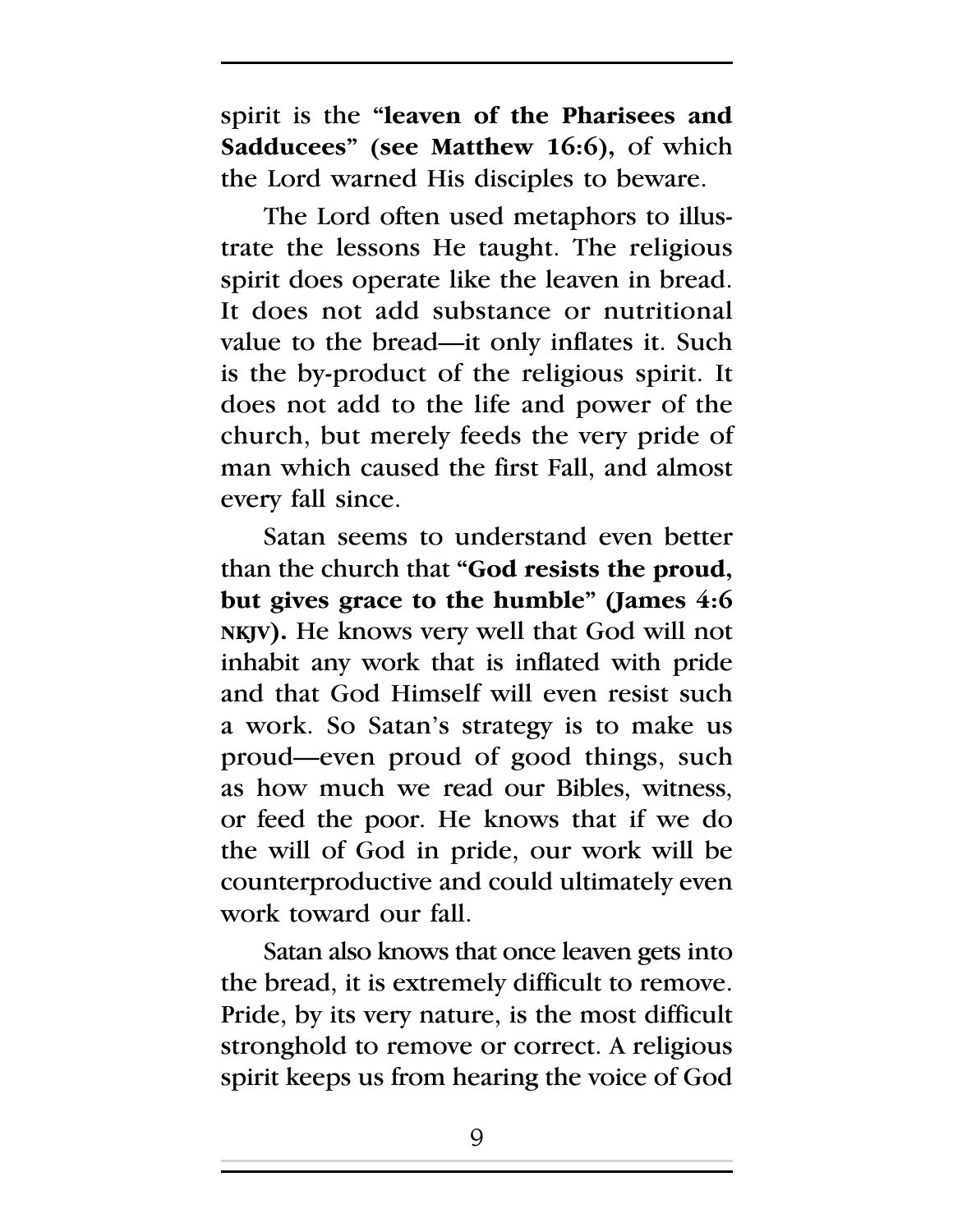by encouraging us to assume that we already know God's opinion, what He is saying, and what pleases Him. This delusion is the result of believing that God is just like us. This will even cause the rationalization of Scripture, having us believe that rebukes, exhortations, and words of correction are for other people, but not for us.

If a religious spirit is a problem in your life, you have probably already begun to think about how badly someone you know needs to read this message. It may not even have occurred to you that God put this into your hands because *you* need it. In fact, we all need it. This is one enemy that all of us are probably battling to some degree. It is imperative that we get free of this devastating deception and stay free. We will not be able to worship the Lord in Spirit and truth until we do.

The degree to which we have been delivered from this powerful deception will directly affect the degree to which we will be able to preach the true gospel in power. The church's confrontation with the religious spirit will be one of the epic battles of the last days. Everyone will be fighting in this battle. The only issue to be determined is which side we will be on.

We will not have the authority to deliver others from darkness if we are not free from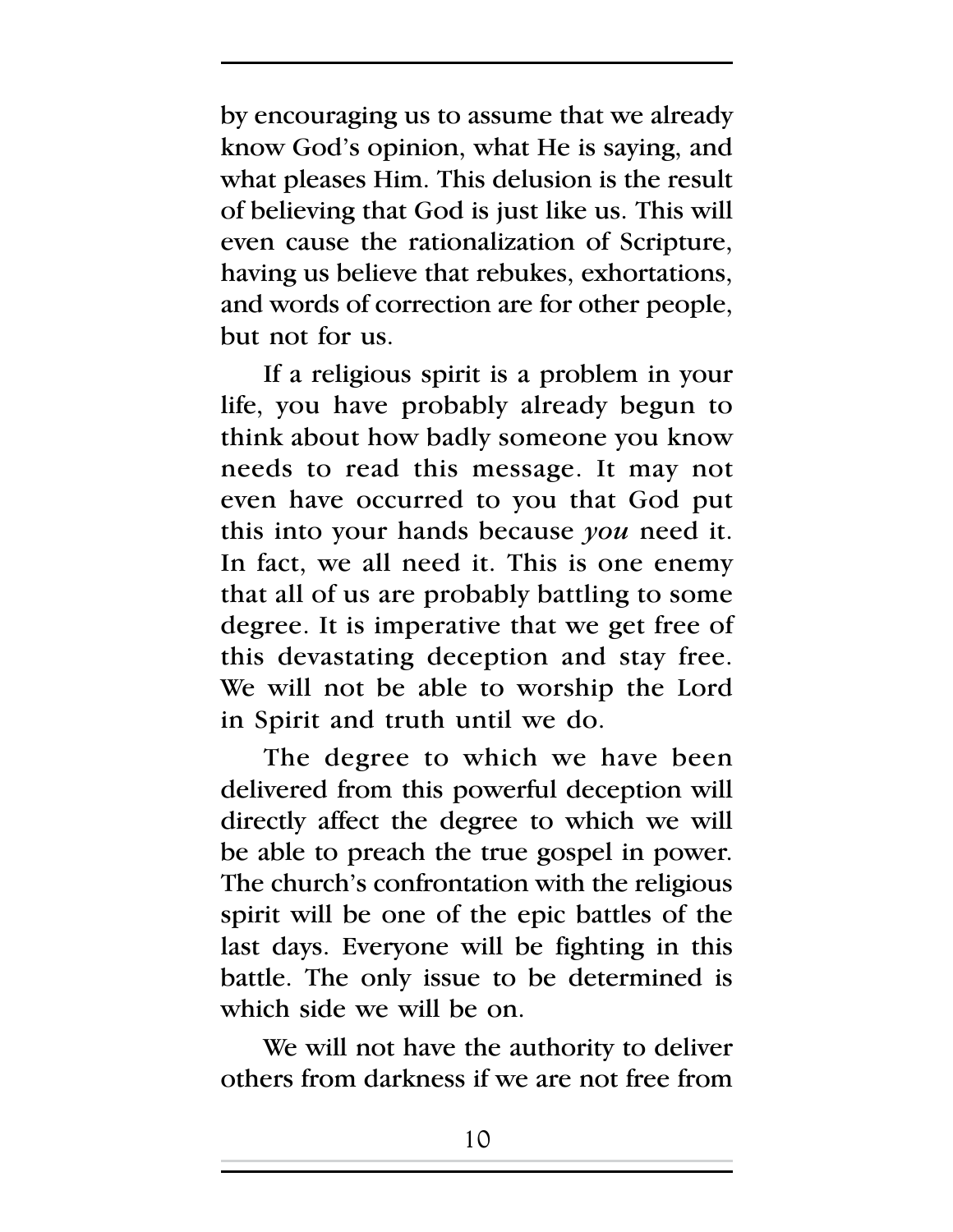it ourselves. To begin taking ground from this vast enemy, we must ask the Lord to shine His light on us, showing how this applies to us personally. As illustrated by the Lord's continual confrontations with the Pharisees, the church's most desperate fight from the very beginning has been with this spirit. Just as the primary characteristic of the Pharisees was focusing on what was wrong with others while being blind to their own faults, the religious spirit tries to make us do the same.

### **The Great Deception**

One of the most deceptive characteristics about the religious spirit is that it is founded upon zeal for God. We tend to think that zeal for God cannot be evil, but this depends on *why* we are zealous for Him.

Paul wrote of his Jewish brethren in Romans 10:2: **"For I bear them witness that they have a** *zeal* **for God, but not in accordance with knowledge."** No one on earth prayed more, fasted more, read the Bible more, had a greater hope in the coming of the Messiah, or had more zeal for the things of God than the Pharisees. Yet, they were the greatest opposers of God and His Messiah when He came.

The young Saul of Tarsus was motivated by zeal for God while he was persecuting His church. Zeal for God is one of the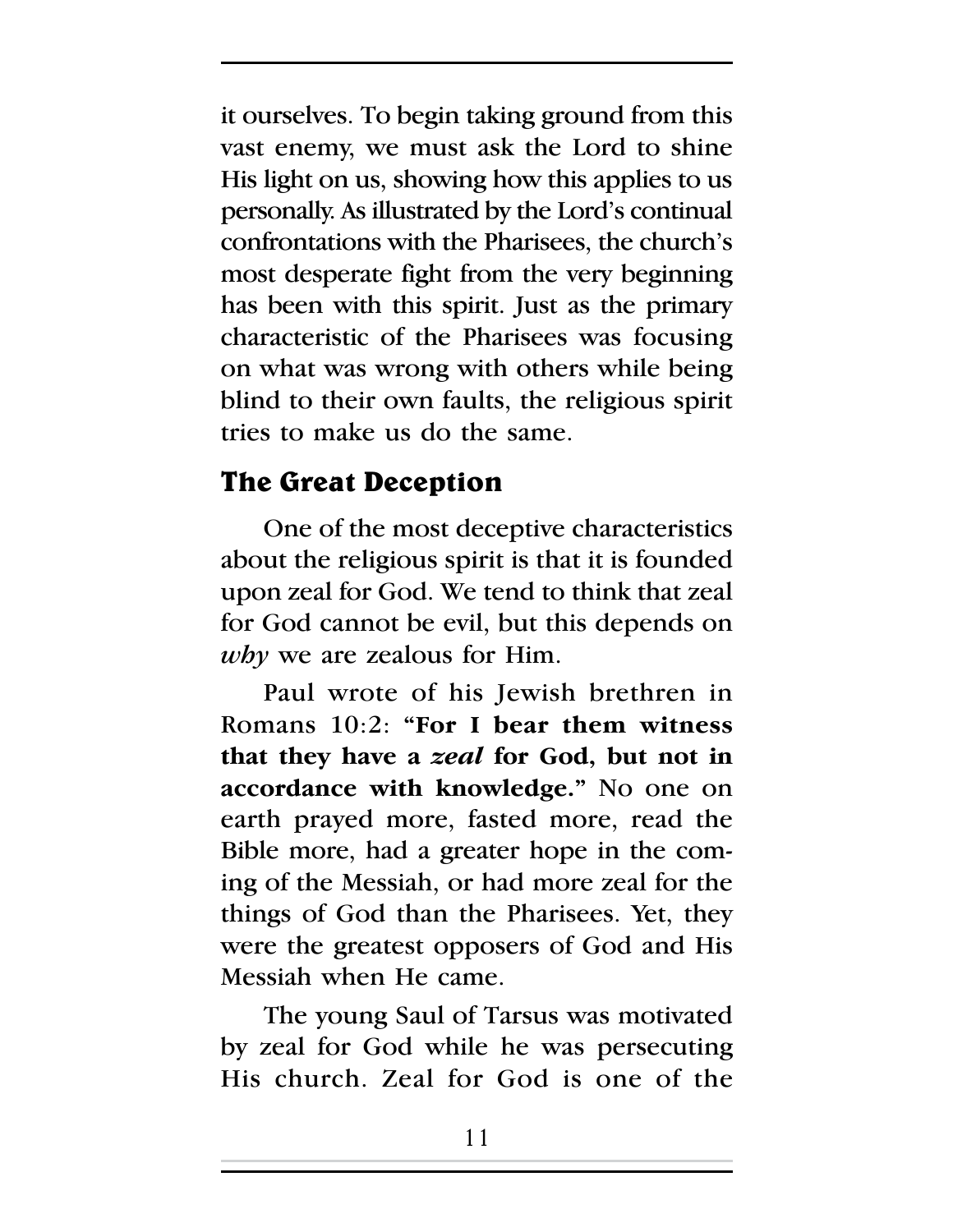most desperately needed characteristics of the church today, most of which is bound by a terrible Laodicean lukewarmness. The Lord commanded the Laodicean church to **"be zealous therefore, and repent" (see Revelation 3:19).**

Those who are truly zealous are the most difficult to stop, so the enemy's strategy against them is to push them too far. His first step is to get them to glory in their own zeal. Regardless of how important a gift or characteristic is that we have, if the enemy can get us to take pride in it, he will have us in his snare and will use that gift for evil.

The Lord had little trouble with demons while He walked the earth. They quickly recognized His authority and begged for mercy. It was the conservative, zealous, religious community that immediately became His greatest enemy. Those who were the most zealous for the Word of God crucified the Word Himself when He became flesh to walk among them. The same is still true.

All of the cults and false religions combined have not done as much damage to the moves of God as the opposition, or infiltration, of the religious spirit in the church. Cults and false religions are easily discerned, but the religious spirit has thwarted or diverted possibly every revival or movement to date, and it still retains a seat of honor throughout most of the visible church.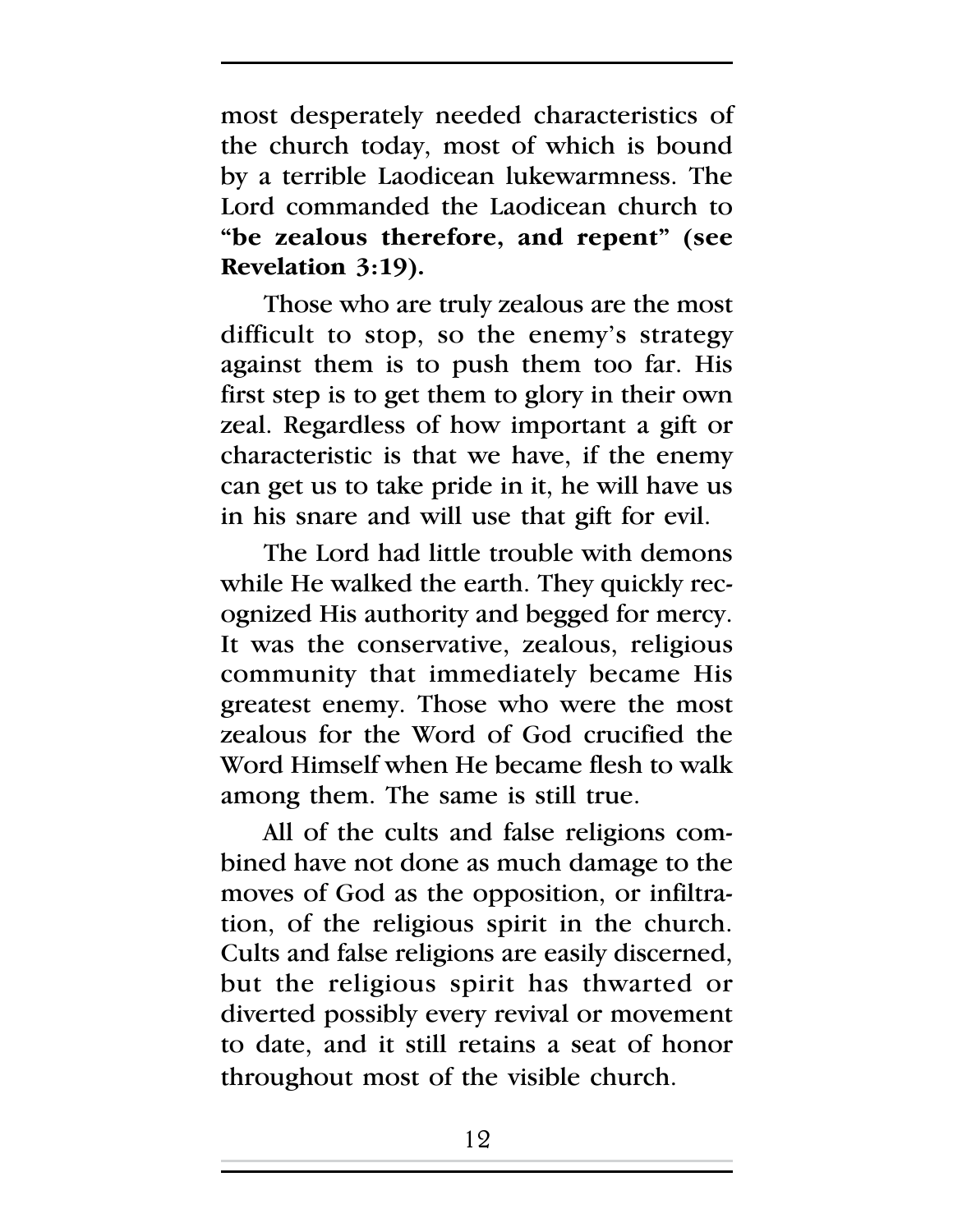It is a manifestation of the religious spirit that will take its seat in the very temple of God, declaring himself to be God (see II Thessalonians 2:4). The temple of God is no longer made with hands, and this is not speaking about a building in Jerusalem. This man of sin will take his seat in *the church*. Tragically, it will be the church that allows him to do so.

#### **The Two Foundations**

Like most of the enemy's strongholds, the religious spirit builds its work on two basic foundations: fear and pride. *The religious spirit seeks to have us serve the Lord in order to gain His approval, rather than from a position of having received our approval through the cross of Jesus.* Therefore, the religious spirit bases a relationship to God on personal discipline rather than the propitiatory sacrifice of Christ. The motivation for doing this can be either fear or pride or a combination of both.

Fear and pride are the two basic results of the Fall, and our deliverance from them is usually a long process. That is why the Lord even gave Jezebel **"time to repent" (see Revelation 2:20-21).** The biblical Jezebel, the wife of King Ahab, was a very religious woman, but she was given to false religion.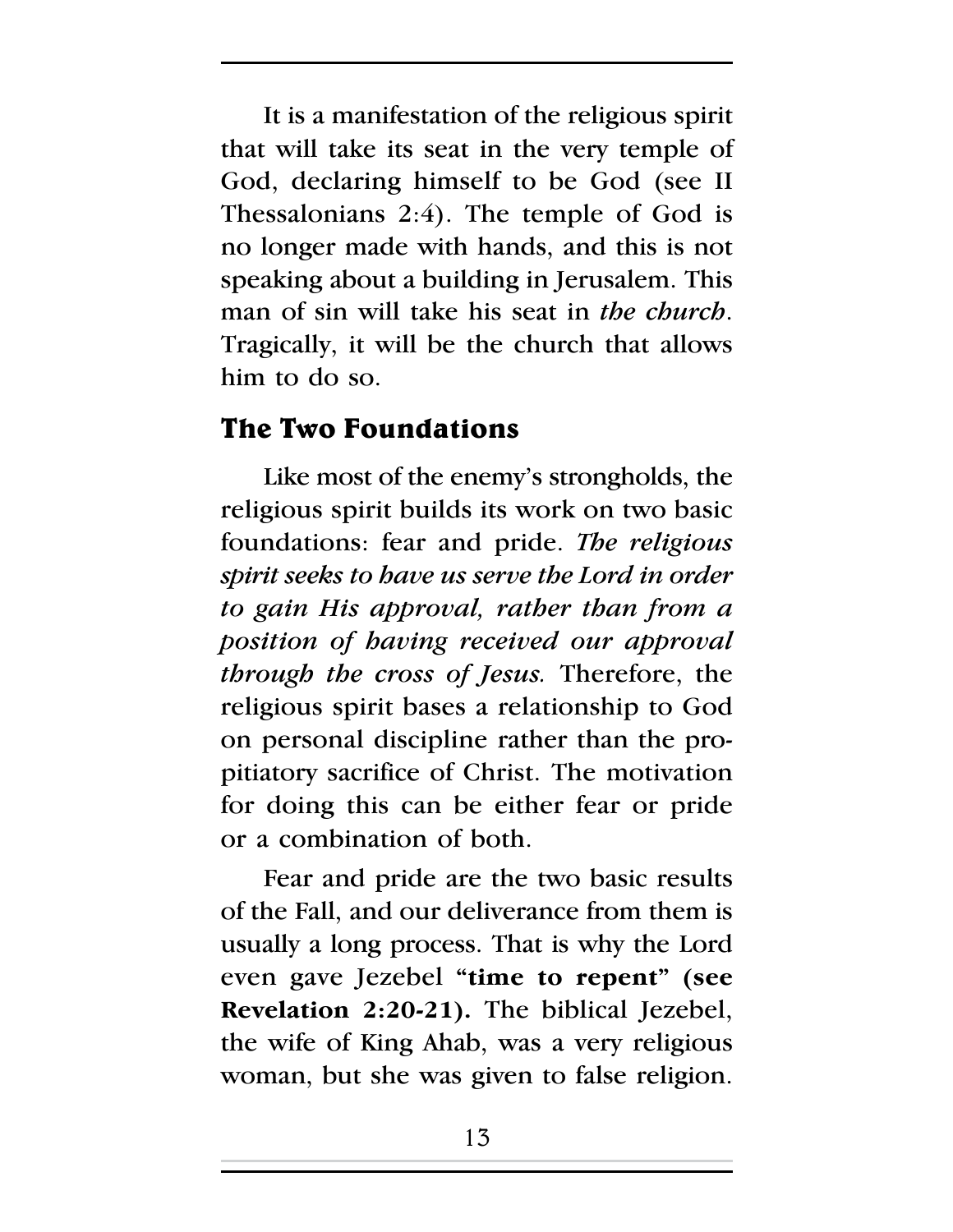The Lord gave her time to repent, because the roots of this spirit go so deep that time is required to fully repent and be delivered from it.

However, even though the Lord gave Jezebel time to repent, He rebuked the church of Thyatira for *tolerating* her (see verse 20). We can be patient with people who have religious spirits, but we must not tolerate their ministry in our midst while we are waiting! If this spirit is not confronted quickly, it will possibly do more damage to the church, our ministries, our families, and our lives, than any other assault that we may suffer.

### **The Foundation of Guilt**

Eli, the priest, who raised Samuel, is a biblical example of someone who ministered in a religious spirit founded upon guilt. Eli had so much zeal for the Lord that when he heard the Ark had been captured by the Philistines, he fell over and died. He had spent his life trying to serve the Lord as the High Priest, but the very first prophetic word given to Samuel was one of the most frightening rebukes given in the Scriptures—and it was directed to Eli!

**For I have told him that I am about to judge his house forever for the iniquity which he knew, because his sons brought a curse**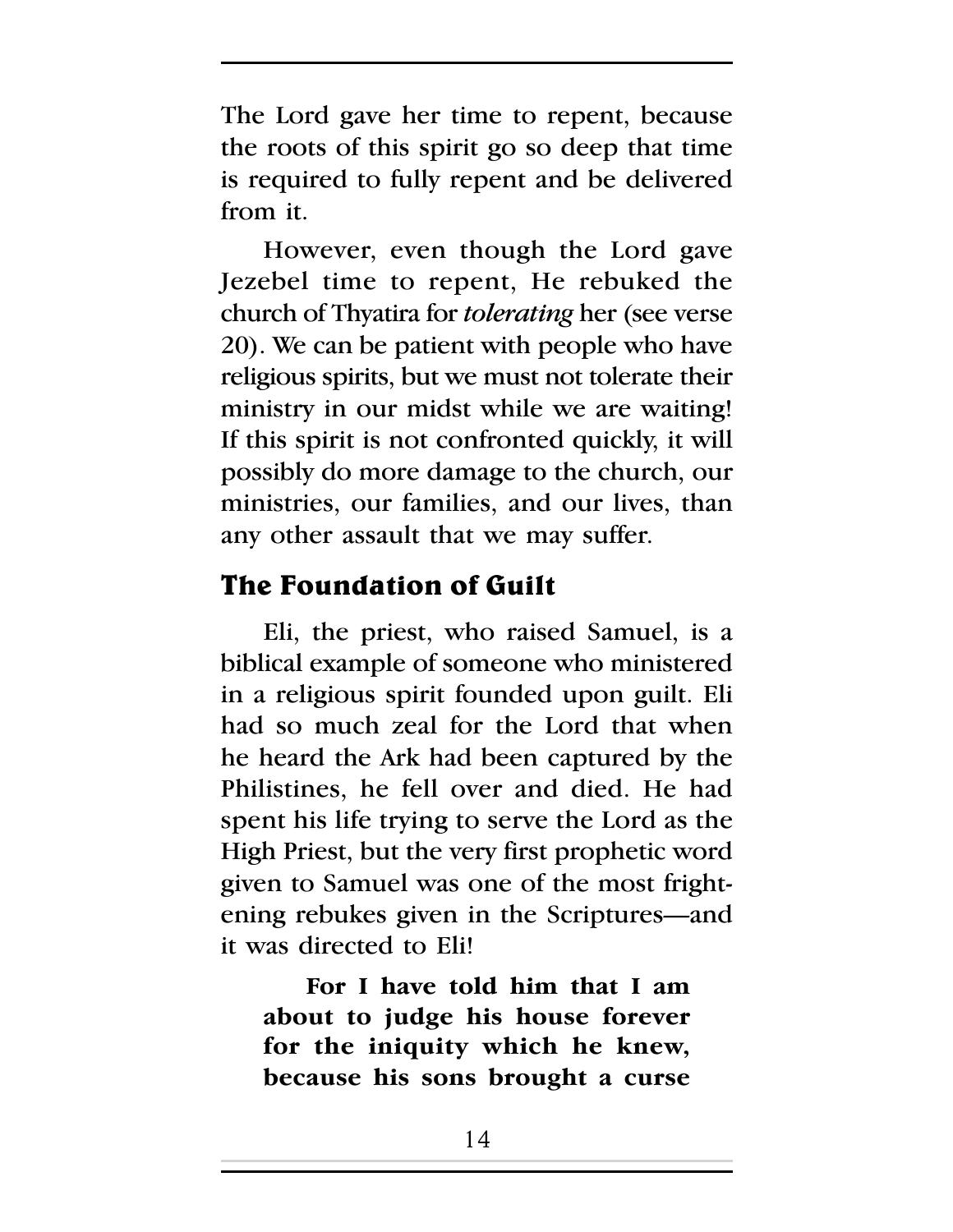**on themselves and he did not rebuke them.**

**And therefore I have sworn to the house of Eli that the iniquity of Eli's house shall not be atoned for by sacrifice or offering forever (I Samuel 3:13-14).**

Eli's zeal for the Lord was based on sacrifices and offerings intended to compensate for his irresponsibility as a father. Guilt can spur us on to great zeal for the Lord, and our sacrifices and offerings will become an attempt to atone for our failures. This is an affront to the cross, which alone can atone for our guilt. Such zeal will never be acceptable to the Lord, even if we could make sacrifices forever.

We should note here that the Lord never said that Eli's sin could not be forgiven. He just said that Eli's attempts to atone for sin *by sacrifice and offering* would never succeed. There are multitudes of men and women whose zeal for the Lord is likewise based on an attempt to atone for sin, failure, or irresponsibility in other areas of their lives. But all the sacrifices in the world will not atone for even our smallest failure. To even make such an attempt is an insult to the cross of Jesus, which is the only acceptable sacrifice to the Father for sin.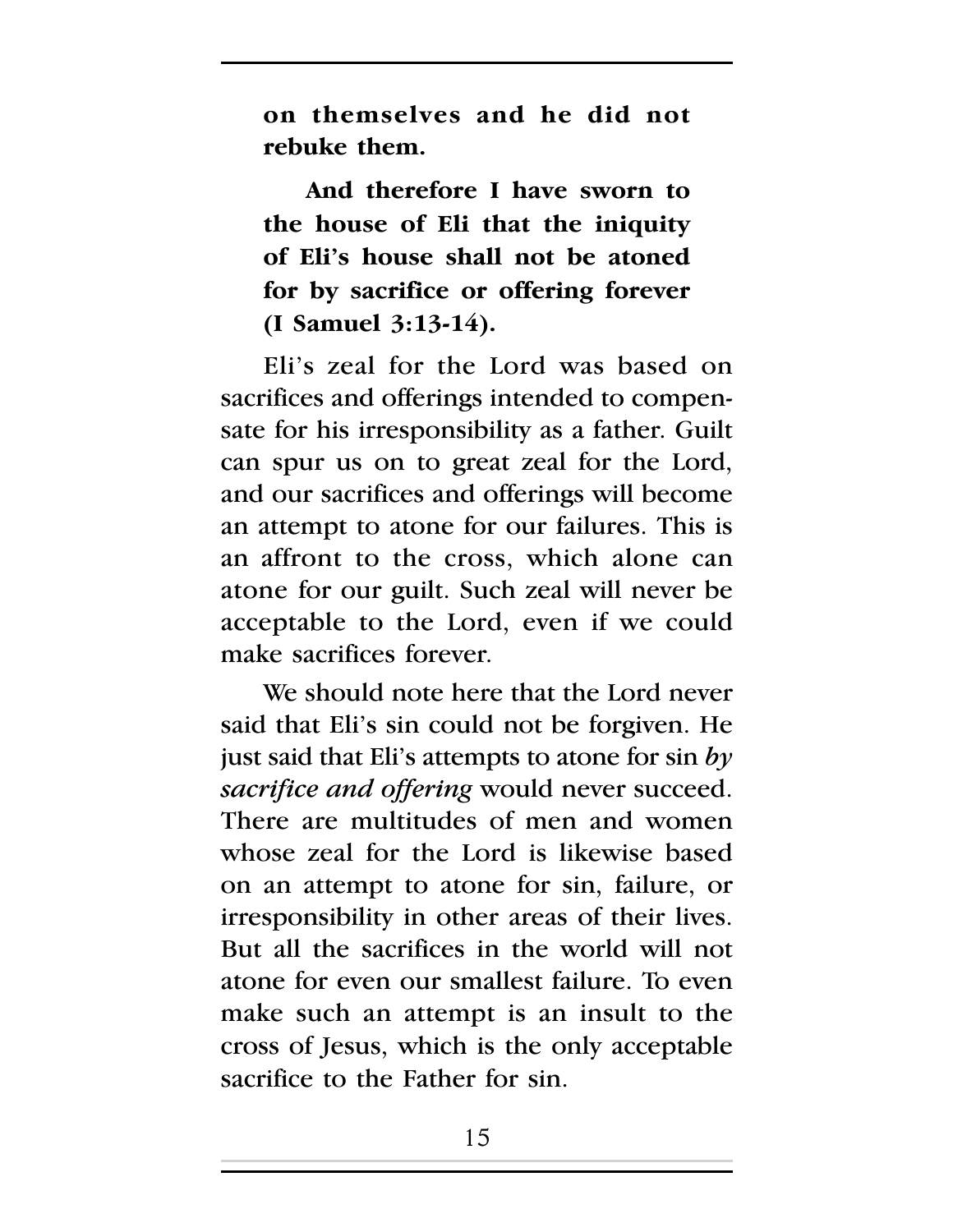Attempting to gain God's approval by our own sacrifices opens the door wide for a religious spirit, because such service is not based on the blood of Jesus, but on an attempt to make our own atonement for sin. This does not mean we should not do things to please the Lord. However, our motivation to please the Lord must always be for His joy, not for our acceptance. One is God-centered; the other is self-centered. This is self-centeredness of the most destructive kind—an attempt to circumvent the cross.

It is also noteworthy that one of the sins of Eli's sons was that they **"despised the offering of the Lord" (see I Samuel 2:17).** They appropriated for their own selfish use the sacrifices and offerings brought to the Lord. Those who are gripped by this form of a religious spirit will often be the most zealous to preach the cross, but herein lies the perversion: It emphasizes *their* cross more than the cross of Jesus. Their delight is really more in self-abasement than in the cross of Christ, which alone makes us righteous and acceptable to God.

### **The Foundation of Pride**

Idealism is one of the most deceptive and destructive disguises of the religious spirit. Idealism is of human origin and is a form of humanism. Although it has the appearance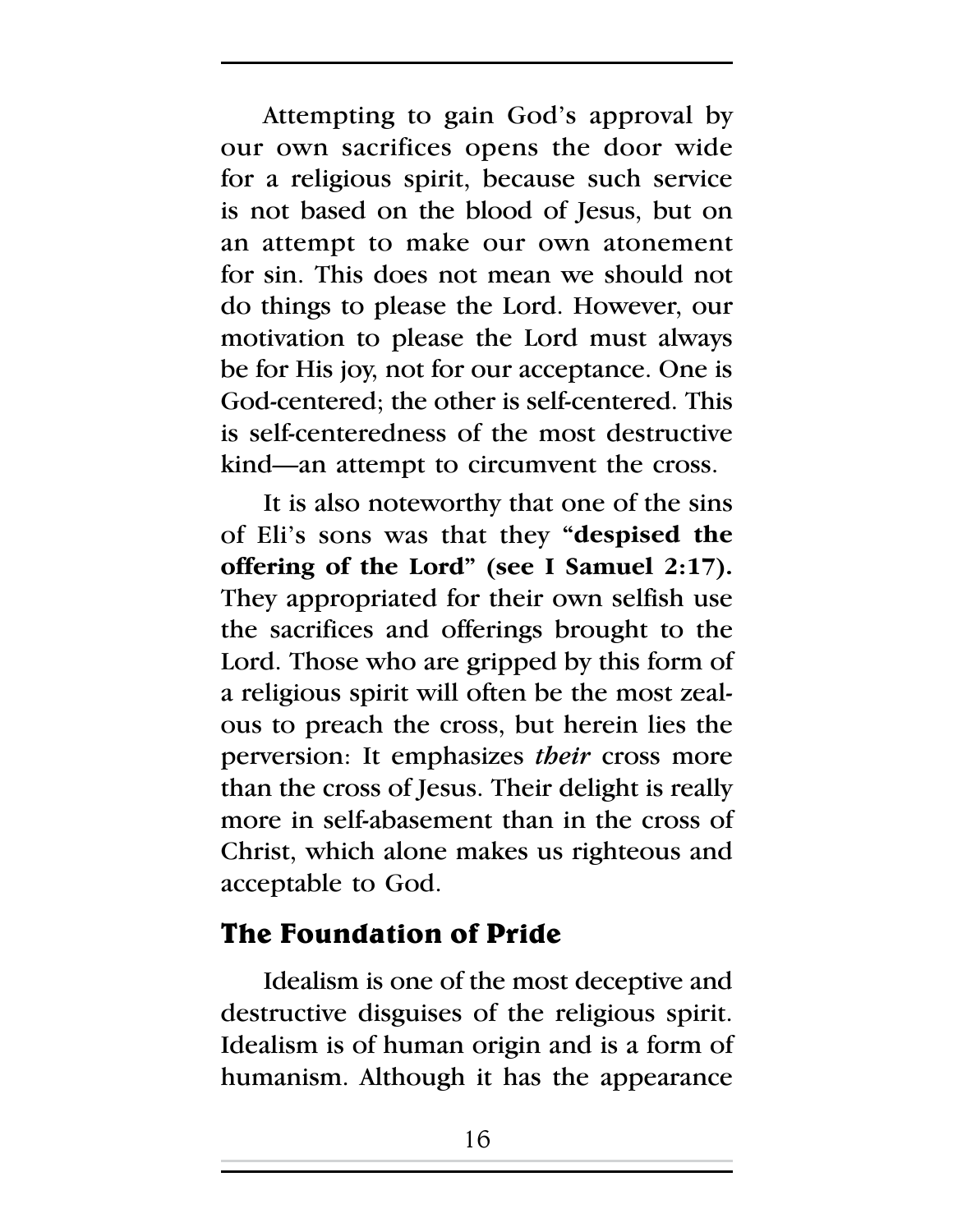of seeking only the highest standards and the preservation of God's glory, idealism is possibly the most deadly enemy of true revelation and true grace. It is deadly because it does not allow for growing up into grace and wisdom, but attacks and destroys the foundation of those who are in pursuit of God's glory, but are not yet there.

Idealism makes us try to impose on others standards that are beyond what God has required or given the grace for at that time. For example, men controlled by this kind of religious spirit may condemn those who are not praying two hours a day as they are. The truth is, it may be God's will for us to be praying that much, but how we get there is crucial. The grace of God may first call us to pray just ten minutes a day. Then, as we become so blessed by His presence, we will want to spend more and more time with Him until we will not want to quit after ten minutes, then an hour, then two. When we eventually are praying two hours a day, it will be because of our love for prayer and the presence of the Lord, not out of fear or pride.

A person with a religious spirit based on idealism will usually seek the perfect church, and will refuse to be a part of anything less. Those led by the Holy Spirit may also have high hopes for a church. They will still be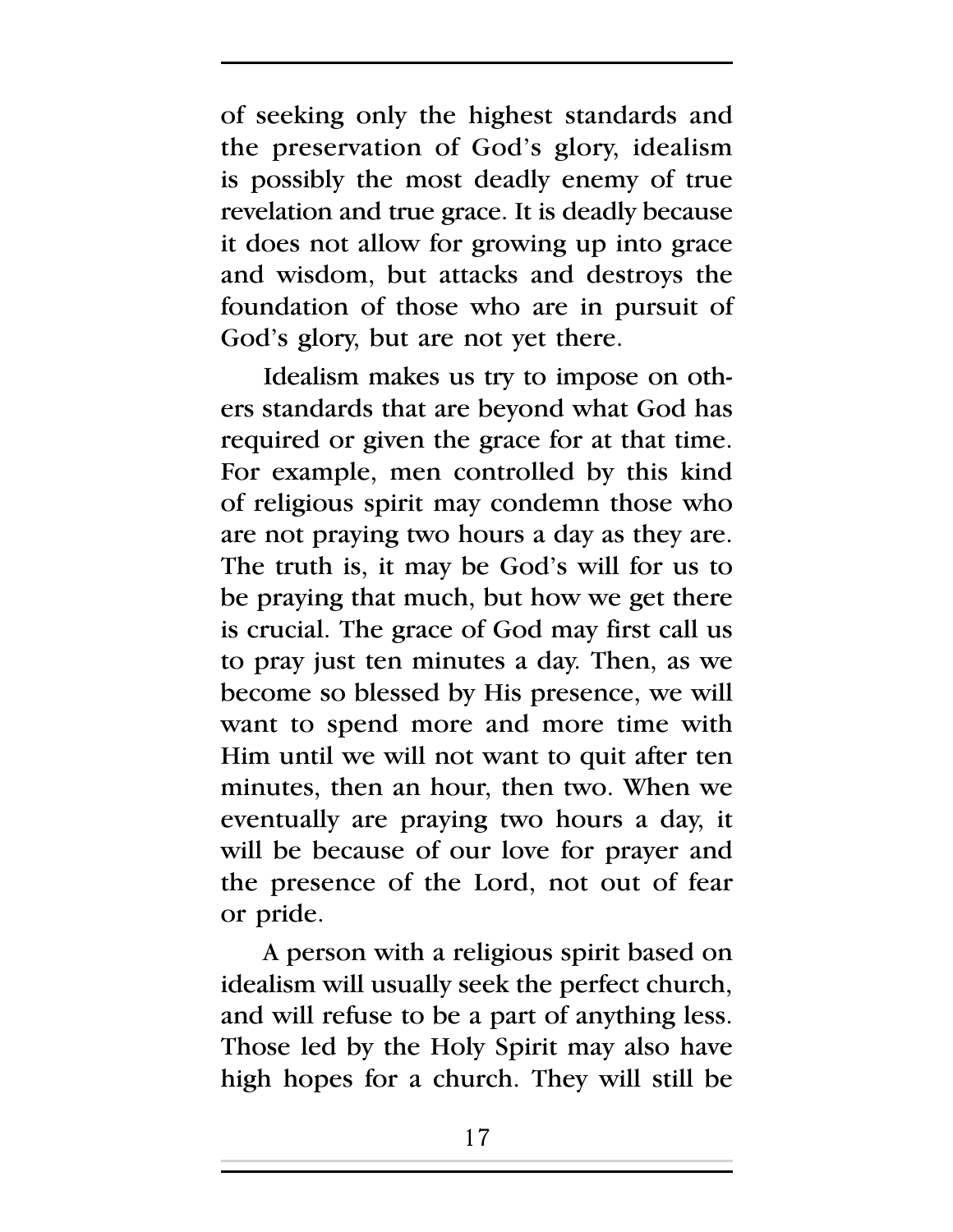able to give themselves in service to even some of the most lowly works in order to help those works grow in vision and maturity. The Holy Spirit is called **"the Helper" (see John 14:26),** and those who are truly led by the Spirit will always be looking for ways to help, not just to stand aloof and criticize.

When a religious spirit is founded upon pride, it is evidenced by *perfectionism*. The perfectionist sees everything as black or white. This develops into extremes, requiring that every person and every teaching be judged as either 100 percent right or 100 percent wrong. This is a standard which only Jesus could comply with. It will lead to a serious delusion when we impose it on ourselves or others. True grace imparts a truth that sets people free, showing them the way out of their sin, and beckoning them to higher levels of spiritual maturity.

One with a religious spirit can usually point to problems with great accuracy, but seldom has solutions, except to tear down what has already been built. This is the strategy of the enemy to nullify progress that is being made and to sow discouragement that will limit future progress. This produces the mentality that if we cannot go straight to the top of the mountain, we should not climb at all, but just "die to self." This is a death that God has not required, and it is a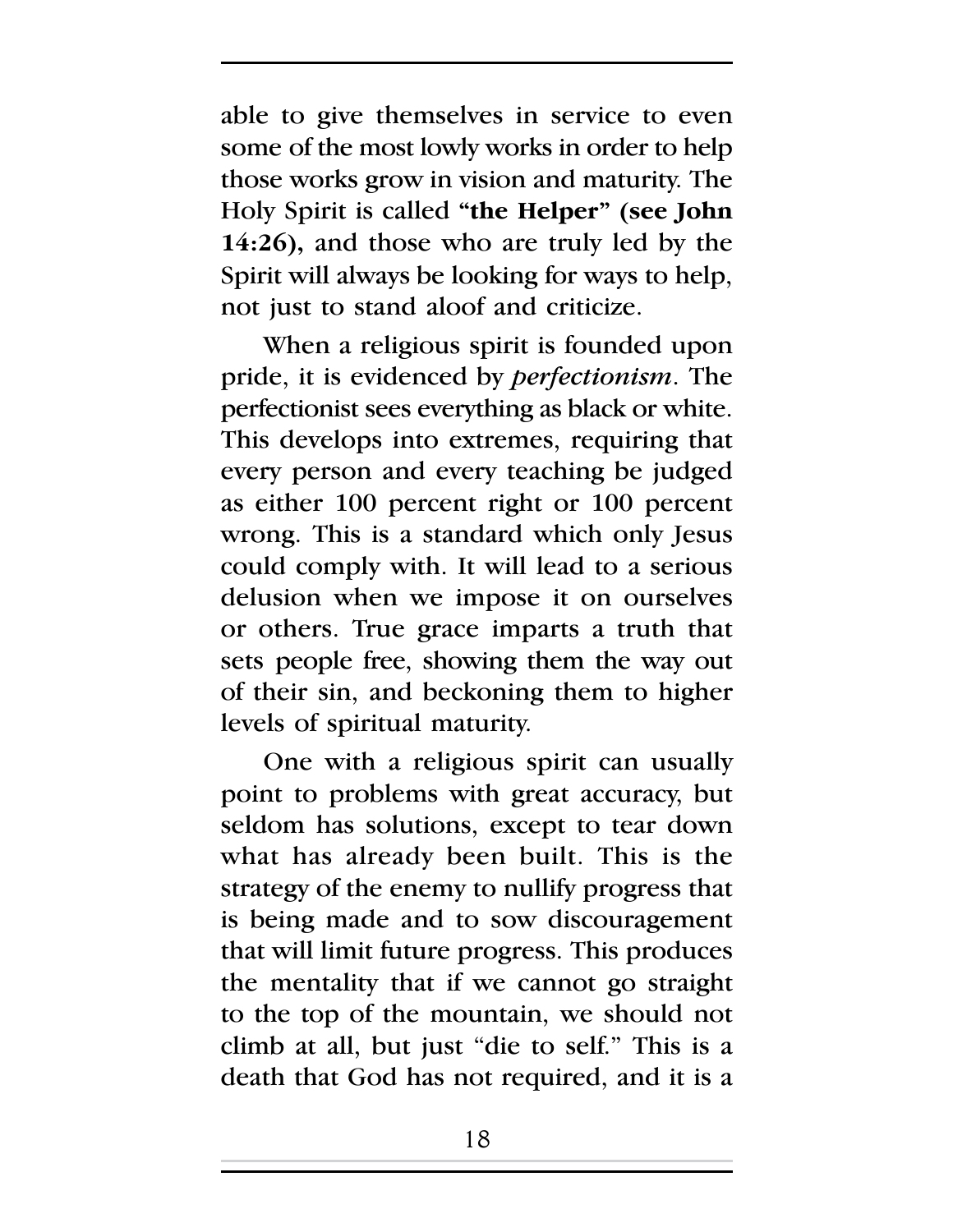perversion of the exhortation for us to take up our crosses daily.

The perfectionist both imposes and tries to live by standards that stifle true maturity and growth. The grace of God will lead us up the mountain step-by-step. The Lord does not condemn us because we may trip a few times while trying to climb. He graciously picks us up with the encouragement that we can make it. We must have a vision of making it to the top and should never condemn ourselves for not being there yet, as long *as we are still climbing.*

James said, **"For all stumble in many ways" (see James 3:2).** If we had to wait until we were perfect before we could minister, *no one* would ever qualify for the ministry. Even though perfect obedience and understanding should always be our goal, such will never be found within ourselves, but only as we come to perfectly abide in the Perfect One.

Because we now see **"through a glass darkly" (see I Corinthians 13:12 KJV),** or in part, we must always be open to greater accuracy in our beliefs and teachings. One of the greatest delusions of all is that we are already complete in our understanding, or 100 percent accurate in our perceptions or actions. Those with a religious spirit will usually claim to be open to more understanding, but most of the time this is done to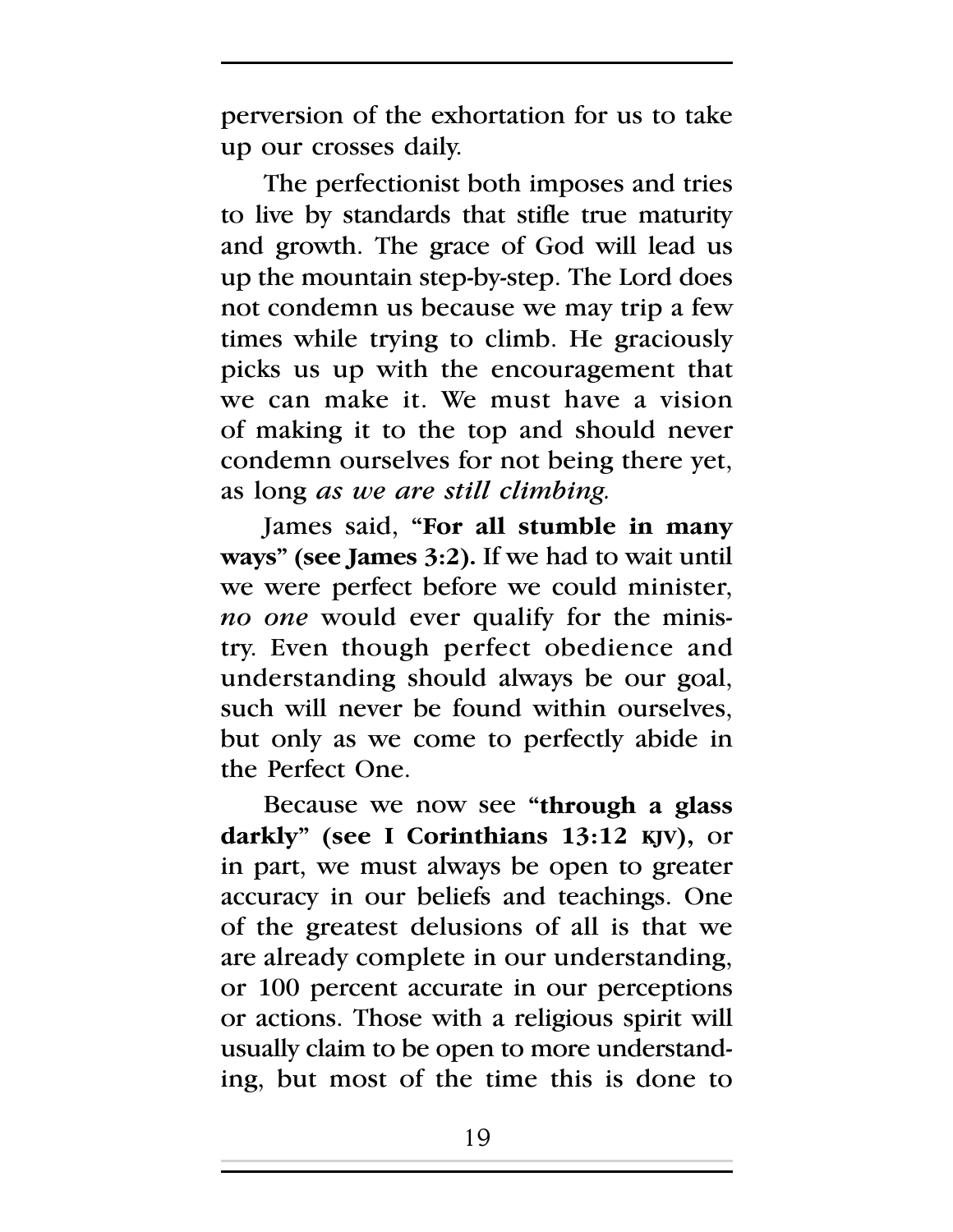get *everyone else* to be open to what they teach, while they remain steadfastly closed to others.

Jesus blessed Peter and turned the keys of the kingdom over to him just before He had to rebuke him by calling him **"Satan" (see Matthew 16:23).** Right after this greatest of blessings, the enemy deceived him, yet the Lord did not take the keys away from Peter! In fact, Jesus knew when He gave the keys to Peter that he was soon to deny even knowing Him.

Many years after Peter used the keys to open the door of faith for both the Jews and Gentiles, **"the least of the apostles" (see I Corinthians 15:9**), Paul, had to rebuke him publicly because of his hypocrisy (see Galatians 2:11-14). Even so, Peter was promised that he would sit on one of the twelve thrones judging the twelve tribes of Israel (see Matthew 19:28). The Lord has proven that He will commission and use men long before most of us would, and when He calls us, He already knows all the mistakes that we will make.

It seems that the Lord's leadership style was to provide a place where His followers could make mistakes and learn from them. If we required our children to be perfectly mature while they were still children, it would stifle their growth and maturity. The same is true in the church. We must correct mistakes,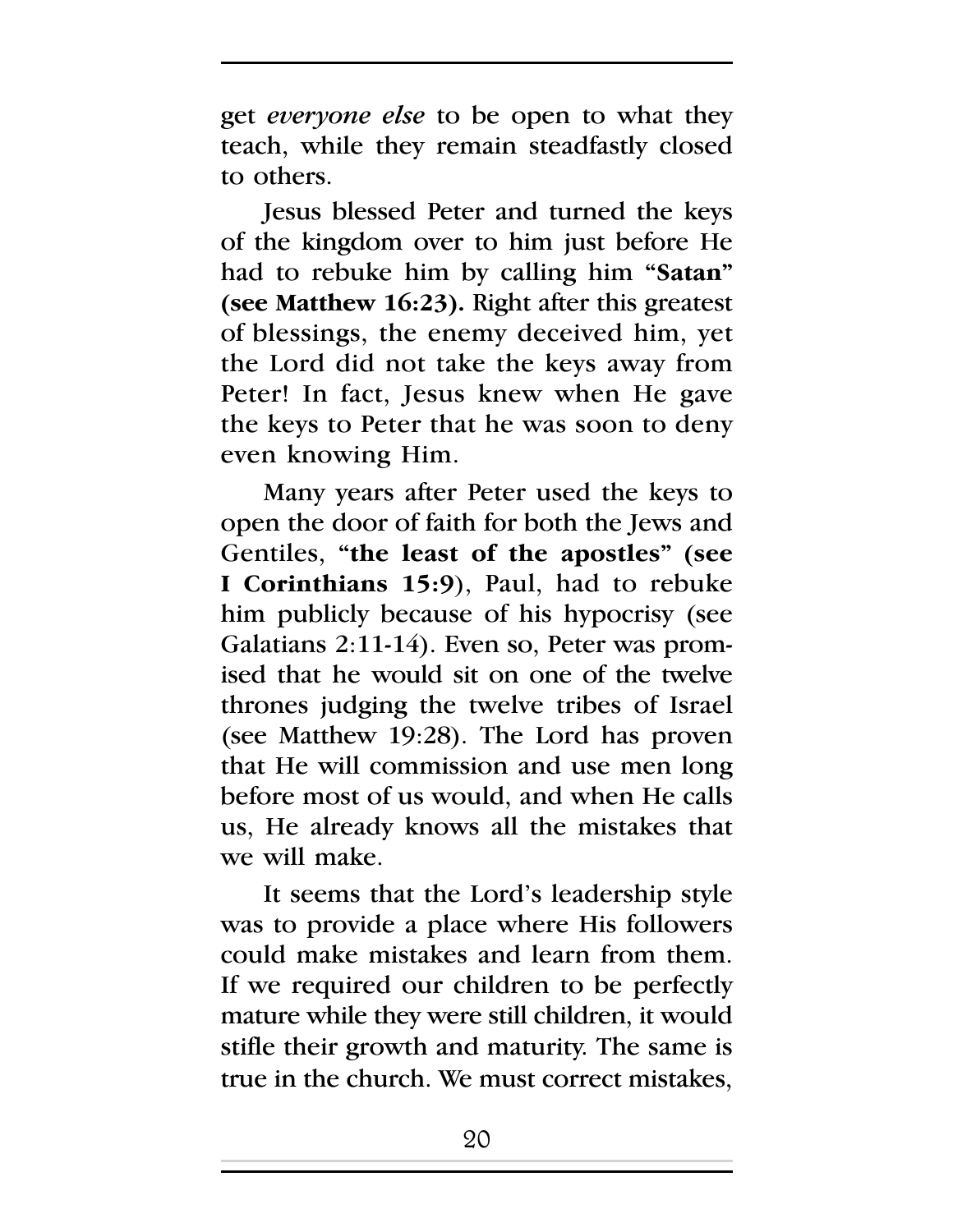because that is how we learn, but it must be a correction that encourages and frees, not one that condemns and crushes initiative.

### **The Deadly Combination**

One of the most powerful and deceptive forms of the religious spirit is built upon the foundations of both fear and pride. Those who are bound in this way go through periods of deep anguish and remorse at their failures. However, this false repentance results only in more self-abasement and further attempts to make sacrifices that will appease the Lord. Those bound by a religious spirit often flip to the other side, where they become so convinced that they are superior to other Christians or other groups that they become unteachable and unable to receive reproof. The foundation that they stand on at any given time will be dictated more by external pressure than by true conviction.

Such a religious spirit is so slippery that it will wiggle out of almost any attempt to confront it. If you address the pride, the fears and insecurities will rise up to attract sympathy. If you confront the fear, it will then change into religious pride masquerading as faith. This type of spirit will drive individuals or congregations to such extremes that they will inevitably disintegrate.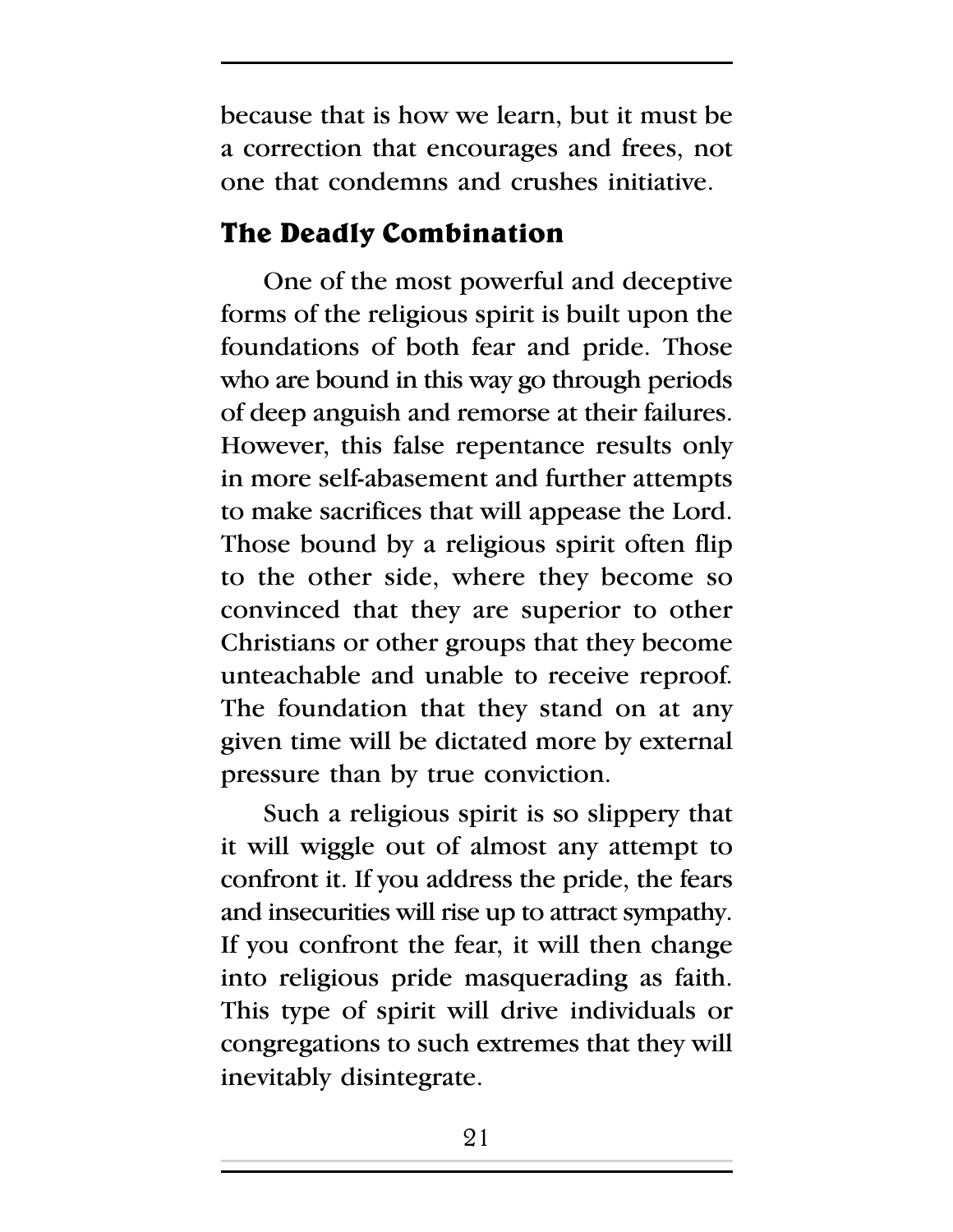### **The Counterfeit Gift of Discernment**

A religious spirit will usually give a counterfeit gift of discernment of spirits. This counterfeit gift thrives on seeing what is wrong with others rather than seeing what God is doing so we can help them along. This is how a religious spirit does some of its greatest damage to the church. Its ministry will almost always leave more damage and division than healing and reconciliation. Its wisdom is rooted in the Tree of the Knowledge of Good and Evil and though the truth may be accurate, it is ministered in a spirit that kills.

This counterfeit gift of discernment is motivated by suspicion and fear. The suspicion is rooted in such things as rejection, territorial preservation or general insecurity. The true gift of discernment can only function through love. Any motive other than love will distort spiritual perception. Whenever someone submits a judgment or criticism about another person or group, we should disregard it unless we know that the one bringing it truly loves that person or group and has an "investment" of service to them.

### **Angels of Light**

When Paul warned the Corinthians about those who ministered in a religious spirit,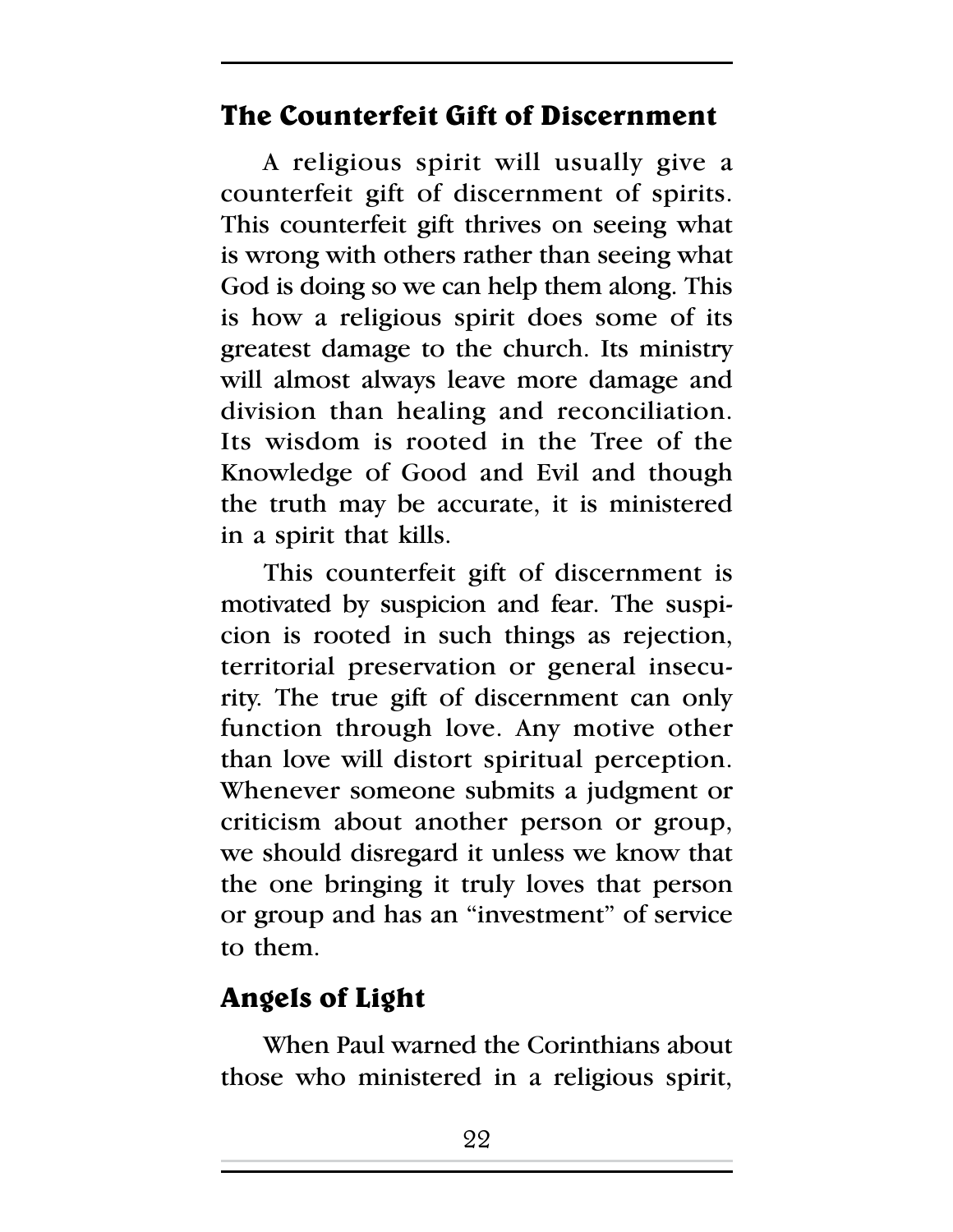which sought to bring a yoke of legalism upon the young church, he explained the following:

**Such men are false apostles, deceitful workers, disguising themselves as apostles of Christ.**

**And no wonder, for even Satan disguises himself as an angel of light.**

**Therefore it is not surprising if his servants also disguise themselves as servants of righteousness (II Corinthians 11:13-15).**

This phrase **"angel of light"** could be interpreted as a "messenger of truth." Satan's most deceptive and deadly disguise is to come as a servant of righteousness, using truths for the purpose of destruction. He is quite skillful at quoting Scripture and using wisdom, but it is the wisdom of the Tree of Knowledge—wisdom that kills. He can accurately point out what is wrong with someone else, but he always does it in such a way that tears down, not offering solutions that lead to deliverance and life.

"Angels of light," who are empowered by a religious spirit, will first look for what is wrong with someone rather than for what is right. Although this spirit usually comes in the guise of protecting the sheep, the truth, or the Lord's glory, it is an evil, critical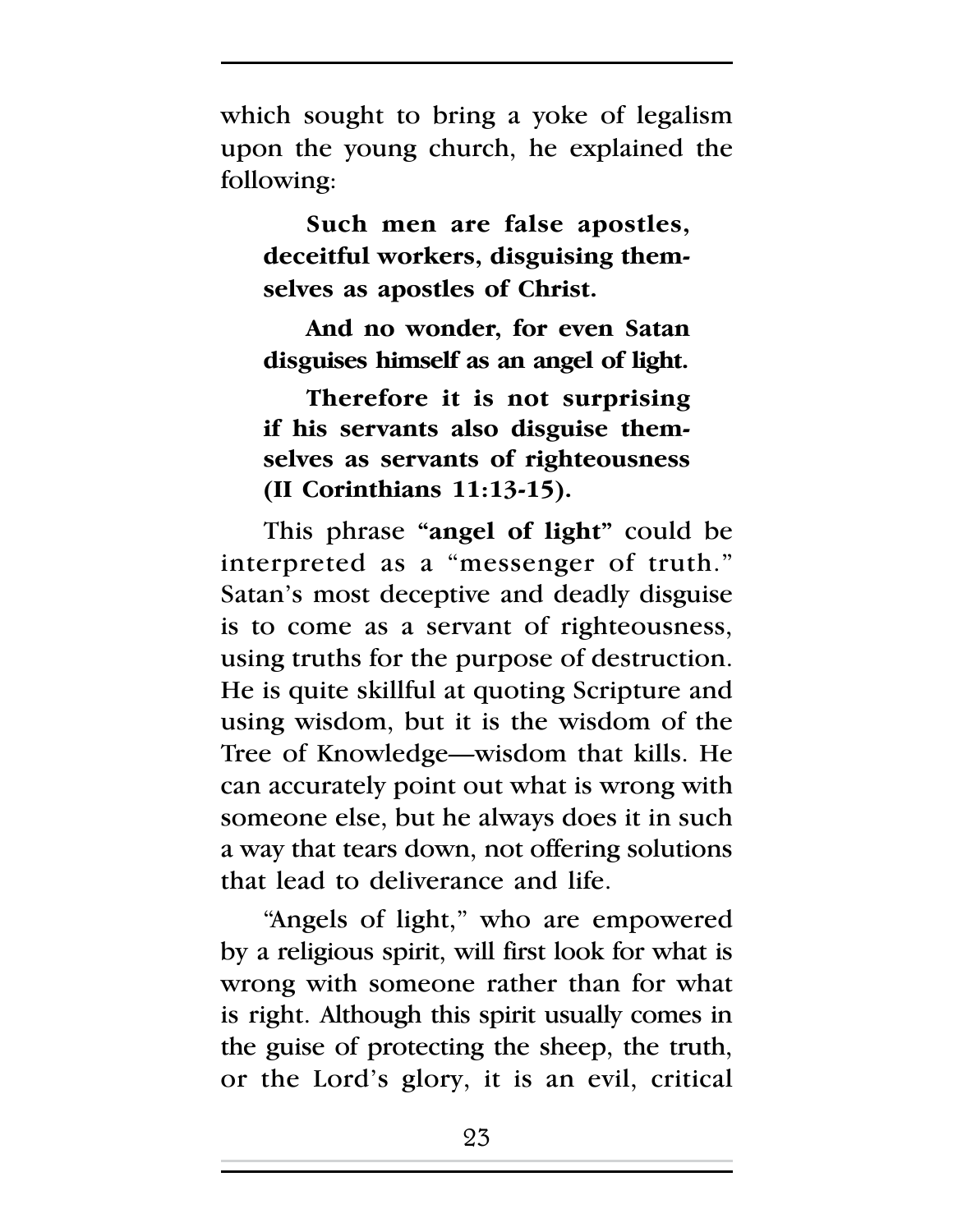spirit that will always end up causing division and destruction.

Criticism gives an appearance of wisdom, but it is pride in one of its most base forms. When we criticize others, we are in effect declaring ourselves to be better than them. We may be better than others in some areas, but if we are, it is only by grace. Believers who recognize the true grace of God never look for ways to put others down, but rather find ways to build them up. As an old proverb declares, "Any jackass can kick a barn down, but it requires a skillful carpenter to build one."

### **The Religious Spirit and Murder**

When Adam and Eve chose to live by the Knowledge of Good and Evil, they were partaking of the religious spirit. The first result of this was self-centeredness—they started looking at themselves. The first child born to them after partaking of this fruit was Cain, who is the first biblical model of a man controlled by the religious spirit.

Cain was **"a tiller of the ground" (see Genesis 4:2),** or earthly-minded. The religious spirit will always seek to keep us focused on the earthly realm rather than the heavenly realm. This "seed of Cain" judges by what is seen, and cannot understand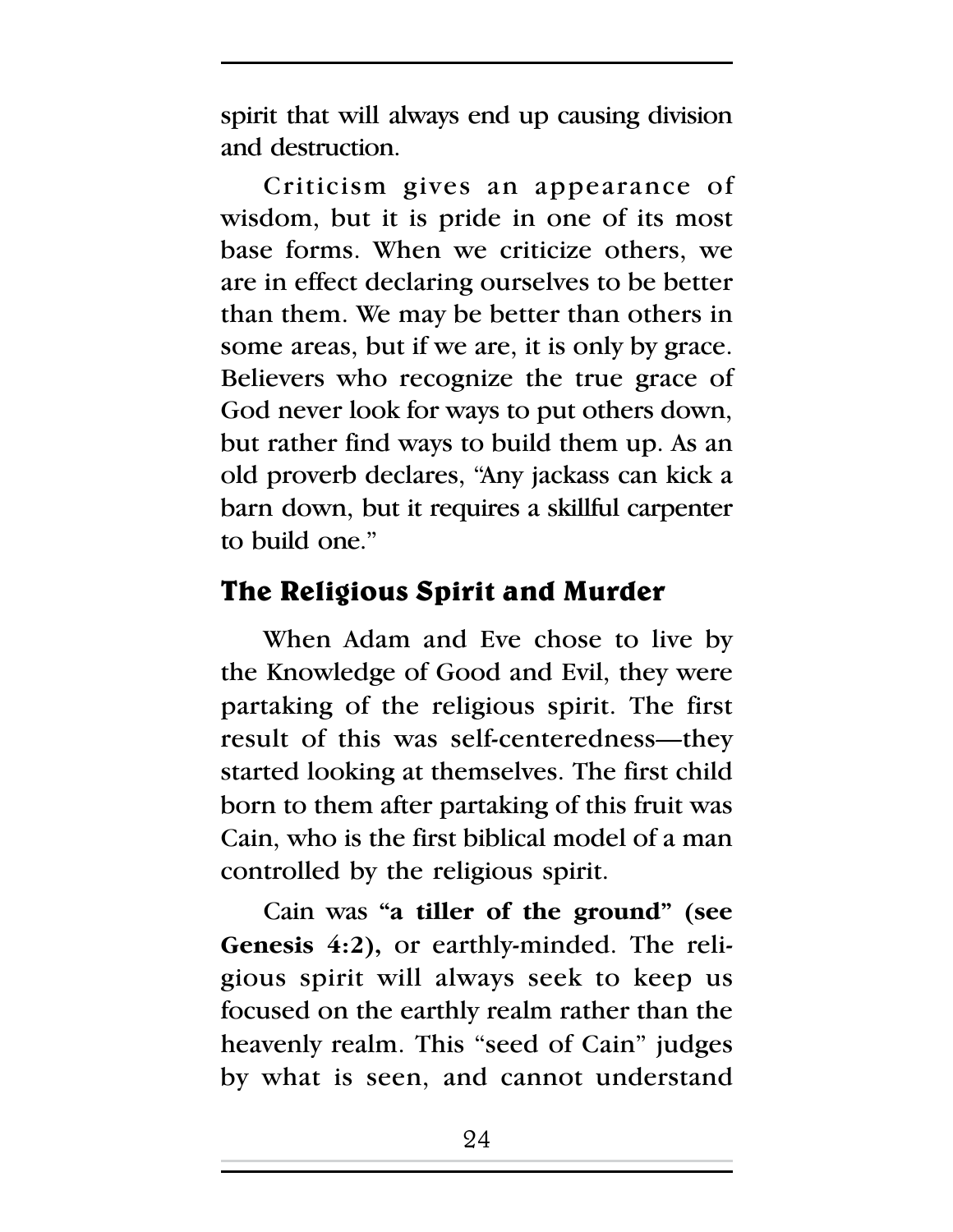those who **"endured, as seeing Him who is unseen" (see Hebrews 11:27).**

In Revelation 13:11, we see the second beast **"coming up** *out of the earth.***"** This is because the spiritual seed of Cain are tillers of the ground. This earthly-mindedness has produced one of the most evil beasts the world will ever know.

Cain also tried to make an offering to the Lord from his own labors. God rejected that sacrifice but accepted Abel's sacrifice of blood. The fruit of our labors will never be an acceptable offering to the Lord. This was a statement from the beginning that God would only accept the blood of the Lamb. Instead of receiving this correction and then repenting, Cain became jealous of his brother and killed him. Those who attempt to live by their own works will often become enraged at those who take their stand on the righteousness of the Lamb.

That is why Saul of Tarsus, the Pharisee of Pharisees, was so enraged against Christians. They represented the greatest threat to that on which the Pharisees had built their whole lives. Because of this, the Pharisees could not endure the very existence of the Christians. Religions that are based on works will easily become violent. This includes "Christian" sects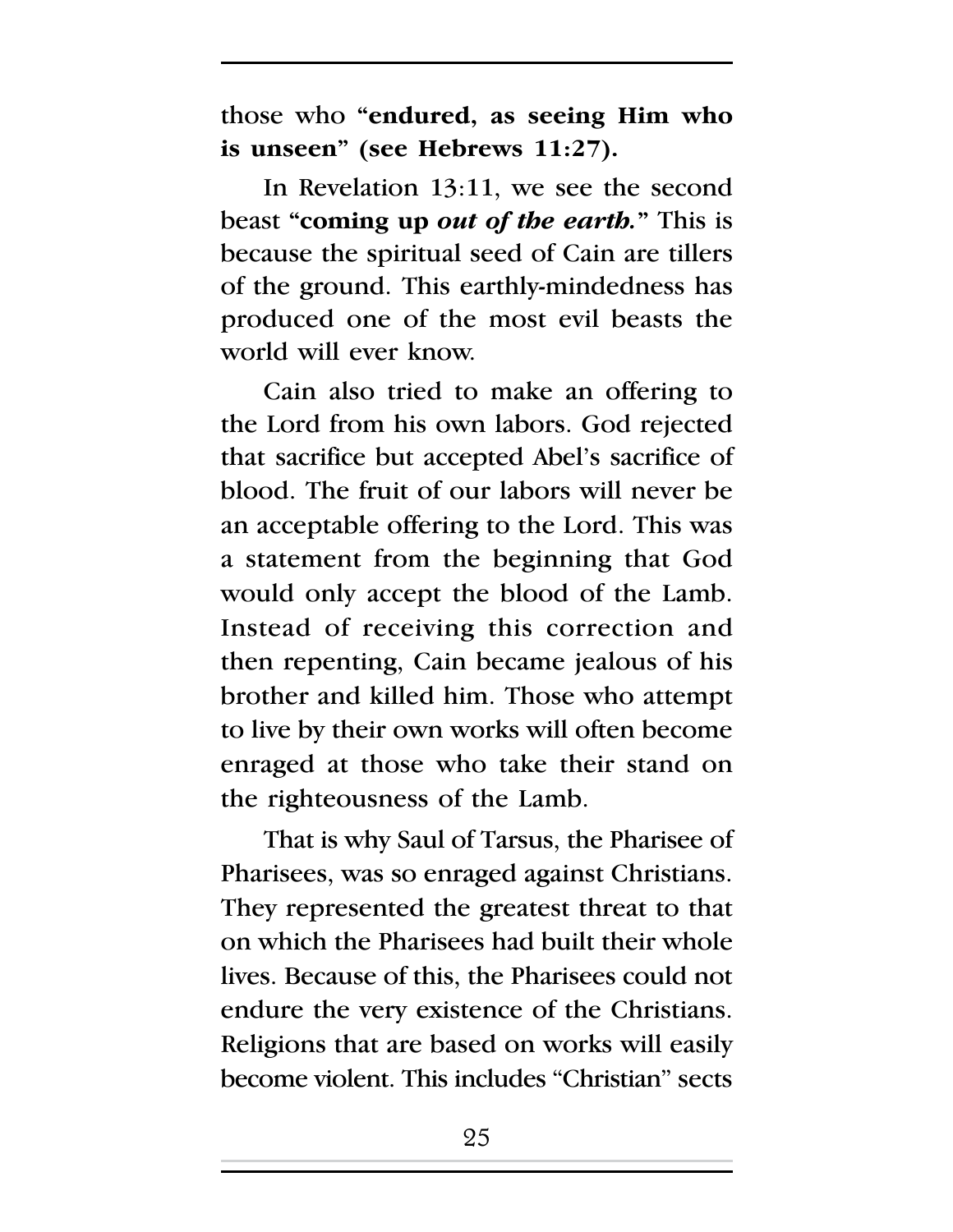where a doctrine of works has supplanted the cross of Christ.

The Lord said that if a man hates his brother, he is guilty of murder (see Matthew 5:2122). Those who are driven by a religious spirit may well try to destroy people by means other than the physical taking of their lives. Many of the onslaughts of slander instigated against churches and ministries are the ragings of this same religious spirit that caused Cain to slay his brother.

### **The Test of a True Messenger**

In Ezekiel 37, the prophet was taken to a valley full of dry bones and asked if they could live. The Lord then commanded him to **"prophesy to the bones."** As he prophesied, they came together, came to life, and then became a great army.

This is an important test which every true ministry must pass. The true prophet can see a great army in even the driest of bones. He will prophesy life to those bones until they come to life and then become an army. A false prophet with a religious spirit will do little more than just tell the bones how dry they are, heaping discouragement and condemnation on them, but imparting no life or power to overcome their circumstances.

Apostles and prophets are given authority to build up and tear down, but we have no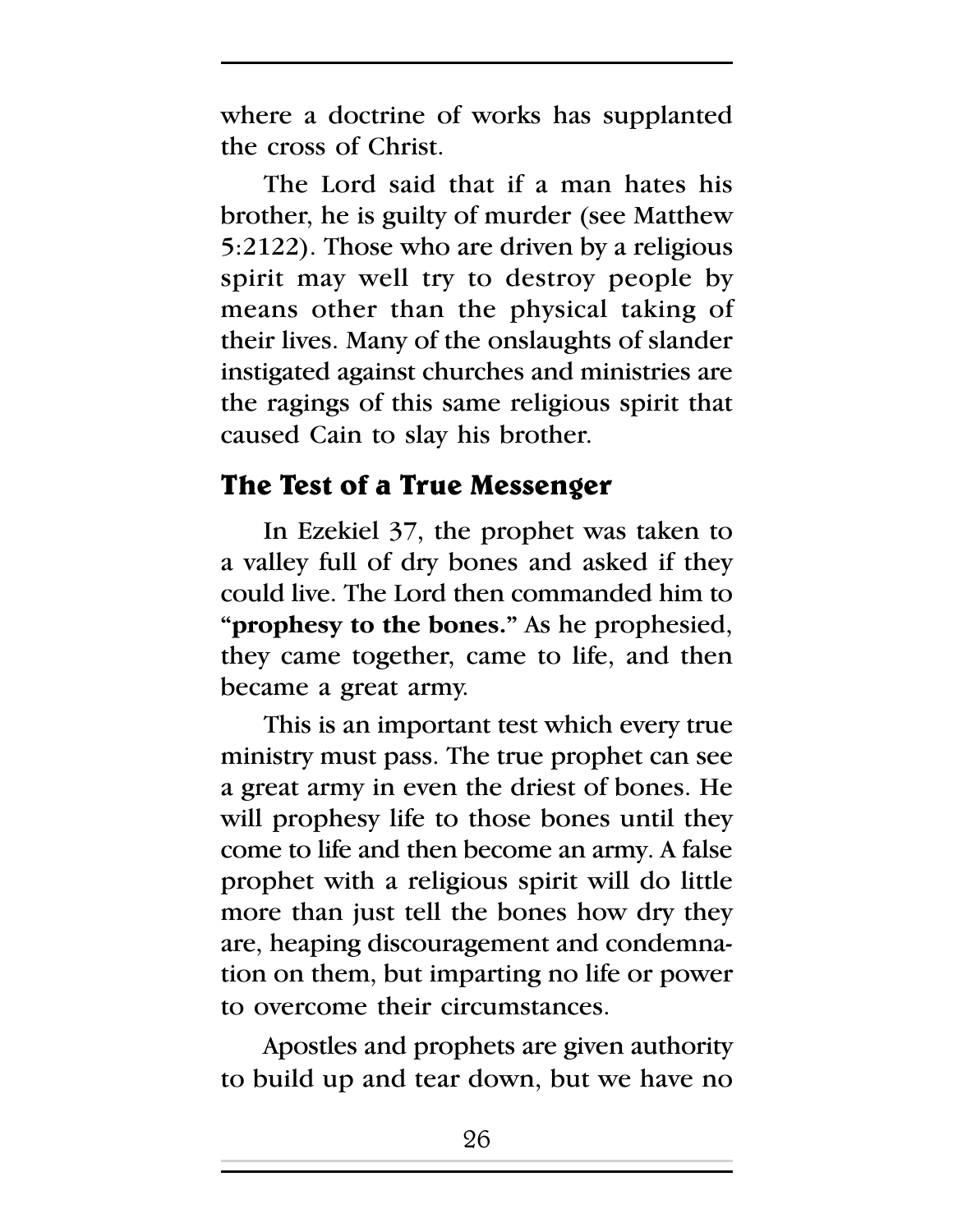right to tear down if we have not first built up. We should give no one the authority to bring correction to the people under our care unless they first have a history of providing spiritual nourishment and building people up. Some may say that such a policy would eliminate the ministry of the prophets altogether, but I say that the so-called "prophets" who do not have a heart to build people up should be eliminated from ministry. As Jude said of them, **"These are grumblers, finding fault"** who are **"hidden reefs in your love feasts" (see Jude 16, 12).**

Even so, as we can see from Eli's tragic example, woe to the shepherds who feed and care for the sheep, but fail to *correct* them. The true grace of God is found between the extremes of unrighteous faultfinding and unsanctified mercy (approving of things that God condemns). Either extreme can be the result of a religious spirit.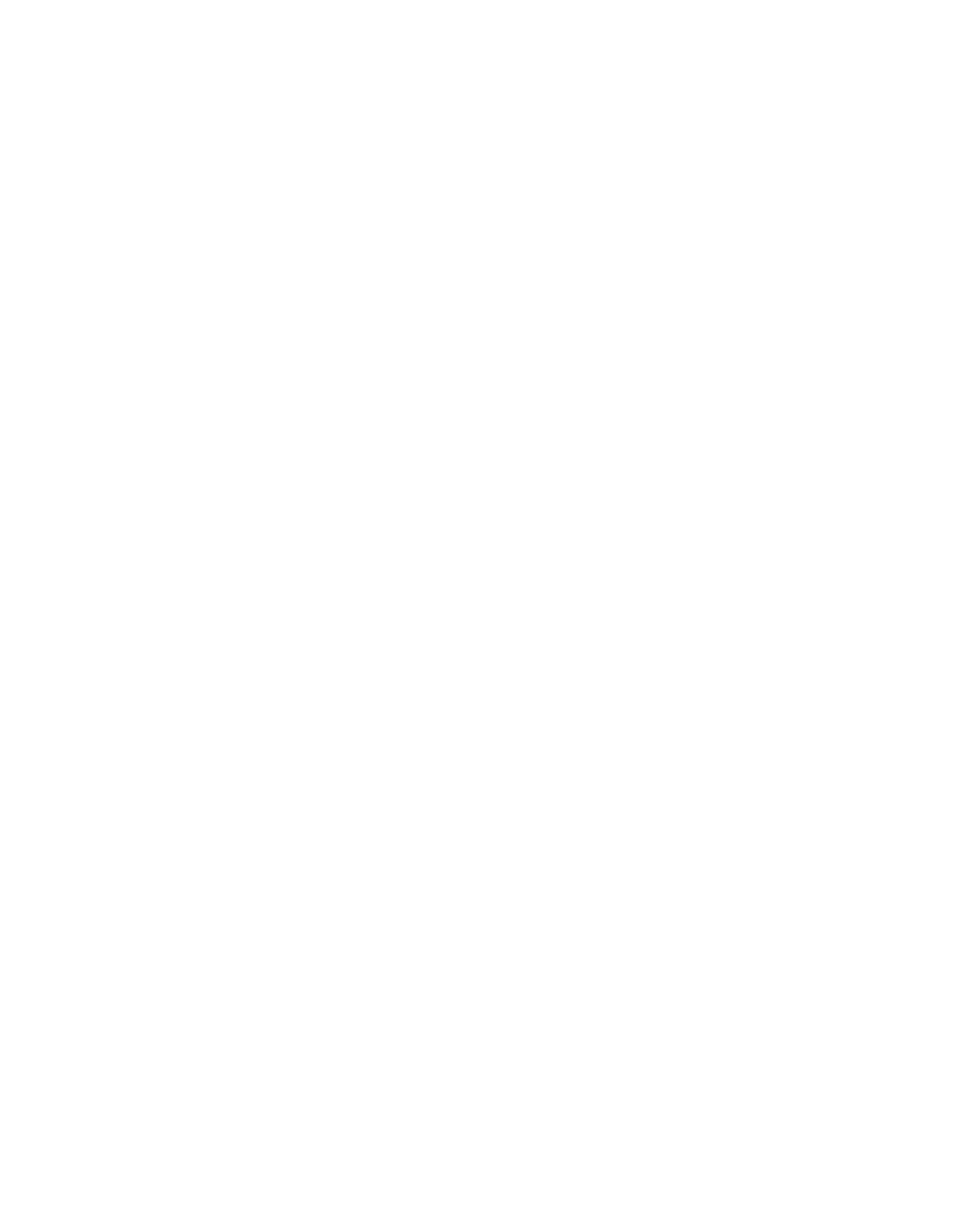### **Part II**

**Masks of the Religious Spirit**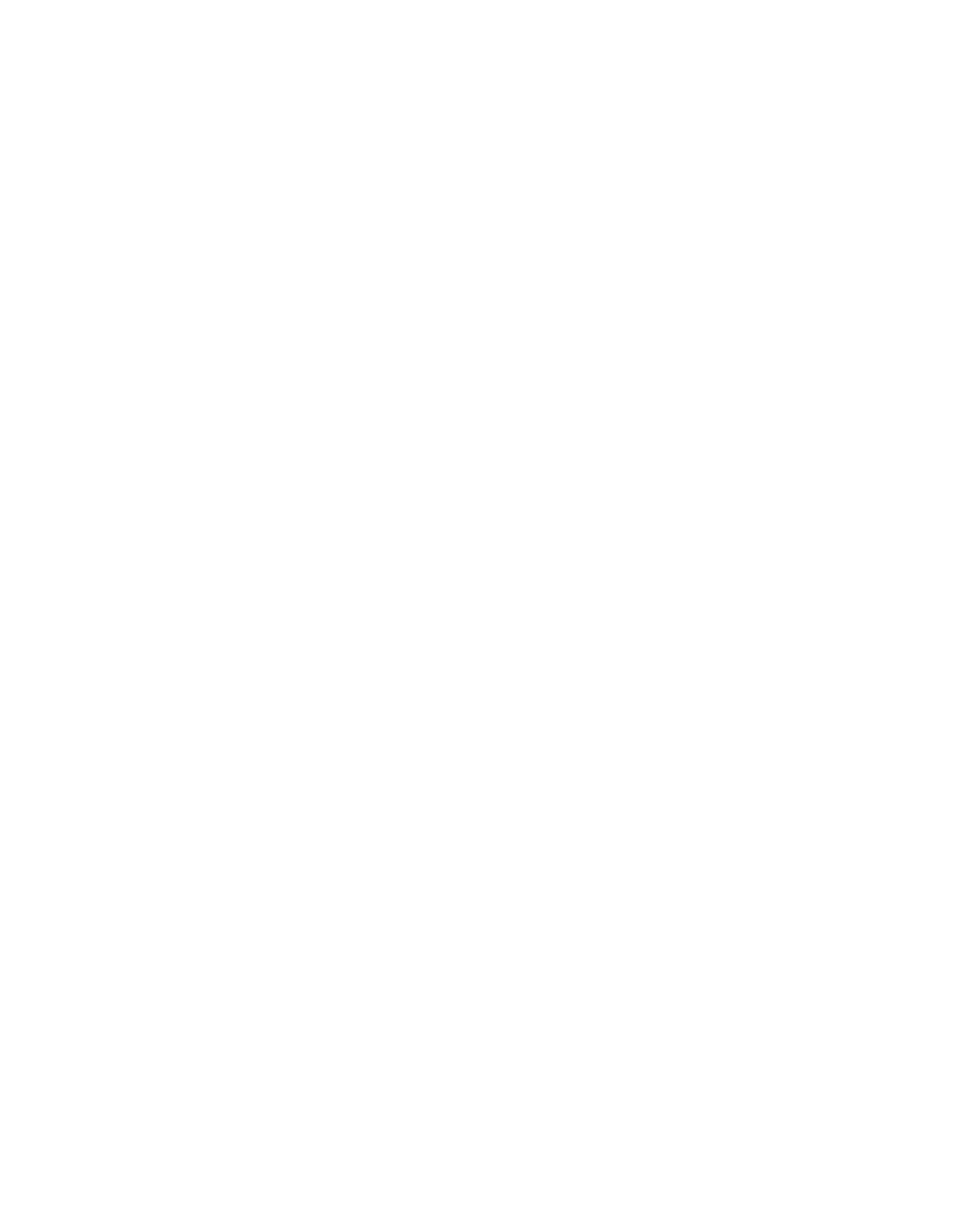### **The Spirit of Jezebel**

The spirit of Jezebel is a form of the religious spirit. Just as Jezebel was the ambitious and manipulative wife of King Ahab—a weak leader who allowed her to dictate policy in his kingdom—the Jezebel spirit will usually be found supplanting weak leadership. The Jezebel spirit usually gains its dominion by making political alliances, and it often uses a deceptively humble and submissive demeanor in order to manipulate. However, once this spirit gains authority, it will usually manifest a strong control spirit and shameless presumption. Despite its name, this spiritual problem is not limited to women.

Jezebel **"calls herself a prophetess" (see Revelation 2:20).** This is often one of the telltale signs of false prophets who are operating in a religious spirit—they are preoccupied with their own recognition. To the degree that self-seeking and the need for recognition abides within us, our ministry will be corrupted. Those who are easily offended because they are not given an important title or position should never be accepted by that title or given that position. The difference between those motivated by a desire for recognition and those motivated by love for the Lord is the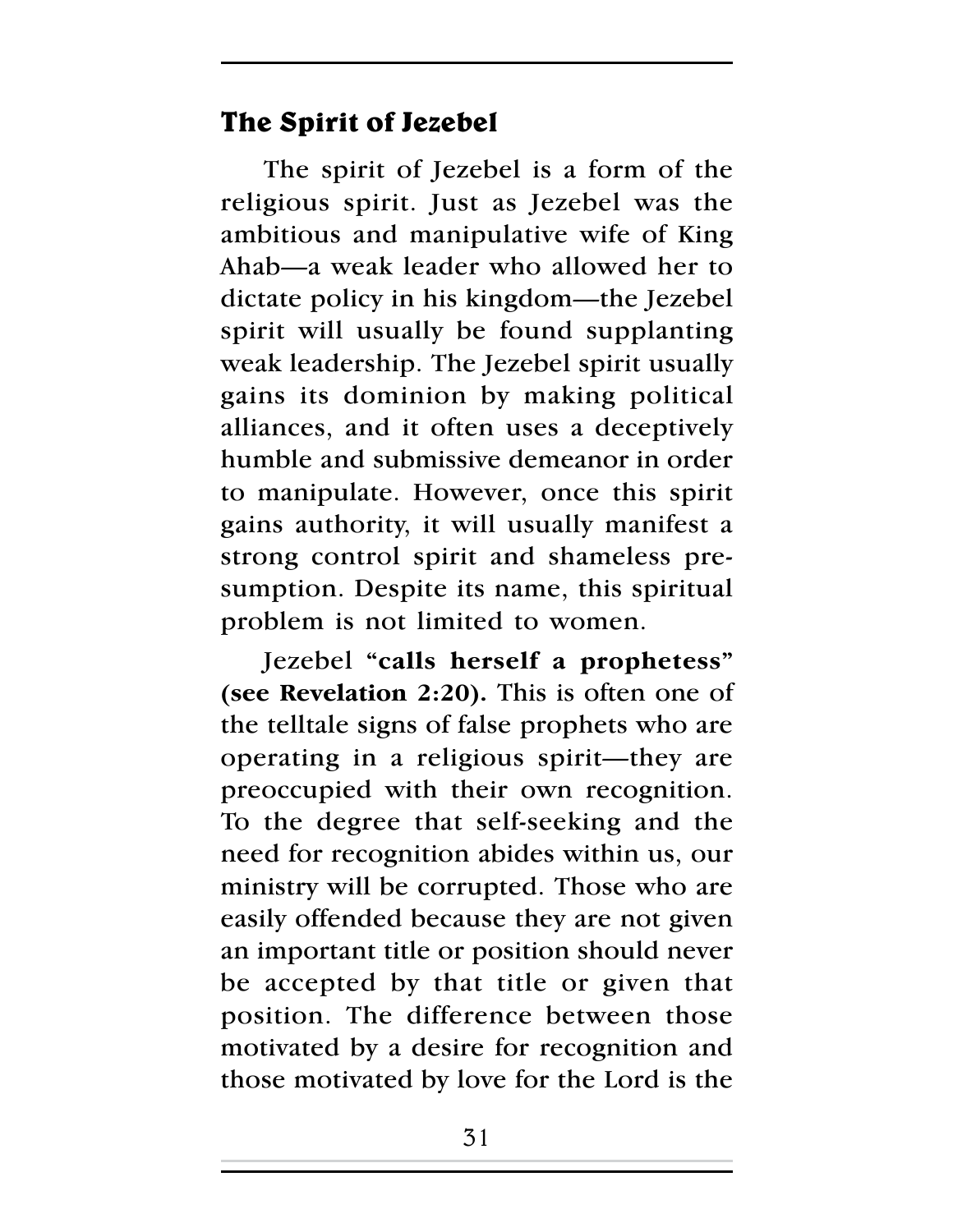difference between the false prophet and the true. The Lord Himself declared:

**He who speaks from himself**  *seeks his own* **glory** [literally: "recognition"]; **but He who is seeking the glory of the one who sent Him, He is true, and there is no unrighteousness in Him (John 7:18).**

Demanding recognition for herself, Jezebel serves as the enemy of the true prophetic ministry. Jezebel was the greatest enemy of one of the Old Covenant's most powerful prophets, Elijah, whose ministry especially typified preparing the way for the Lord. The Jezebel spirit is one of the most potent forms of the religious spirit, which seeks to keep the church and the world from being prepared for the return of the Lord.

The Jezebel spirit especially attacks the prophetic ministry because that ministry has an important place in preparing the way for the Lord. That is why John the Baptist was persecuted by a personification of Jezebel in the wife of Herod. The prophetic ministry is the primary vehicle through which the Lord gives timely, strategic direction to His people. Jezebel knows that removing the true prophets will make the people vulnerable to her false prophets, always resulting in idolatry and spiritual adultery.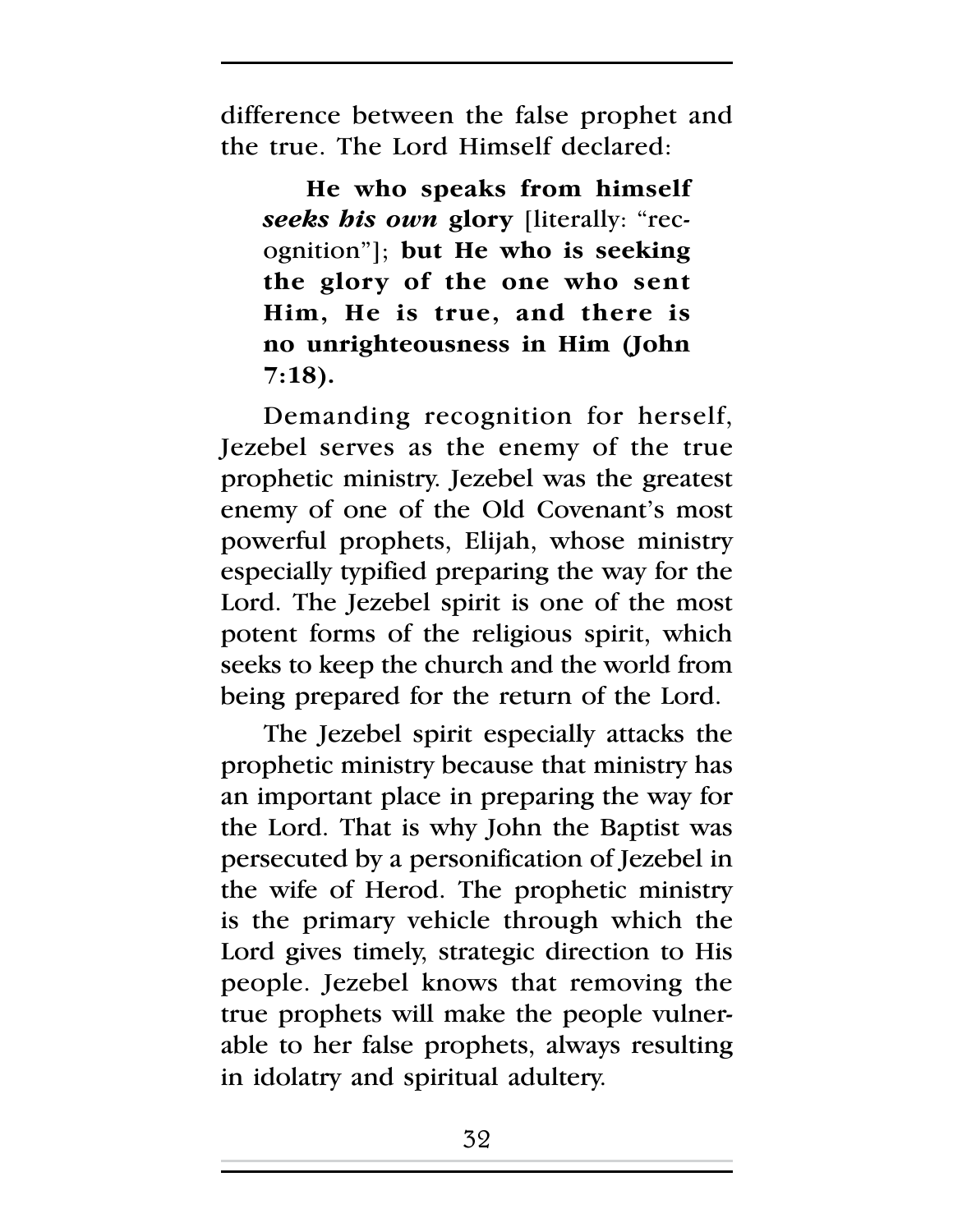When there is a void of hearing the true voice of the Lord, the people will be much more susceptible to the deceptions of the enemy. This is why Jesus called the religious leaders of His own day **"blind guides" (see Matthew 23:16).** These men, who knew the messianic prophecies better than anyone else in the world, looked into the face of the One who perfectly fulfilled those prophecies and thought that He was sent from Beelzebub.

Jezebel's prophets of Baal were also given to sacrifice, even to the point of cutting and flailing themselves while seeking the manifestation of their god. A primary strategy of the religious spirit is to get the church devoted to "sacrifice" in a way that perverts the command for us to take up our crosses daily. This perversion will have us putting more faith in our sacrifices than in the Lord's sacrifice. It will also use sacrifices and offerings to pressure God to manifest Himself. This is a form of the terrible delusion that we can somehow purchase the grace and presence of God with our good works.

### **The Root of Self-Righteousness**

We do not crucify ourselves for the sake of righteousness, purification, spiritual maturity, or to get the Lord to manifest Himself; this is nothing less than conjuring. We are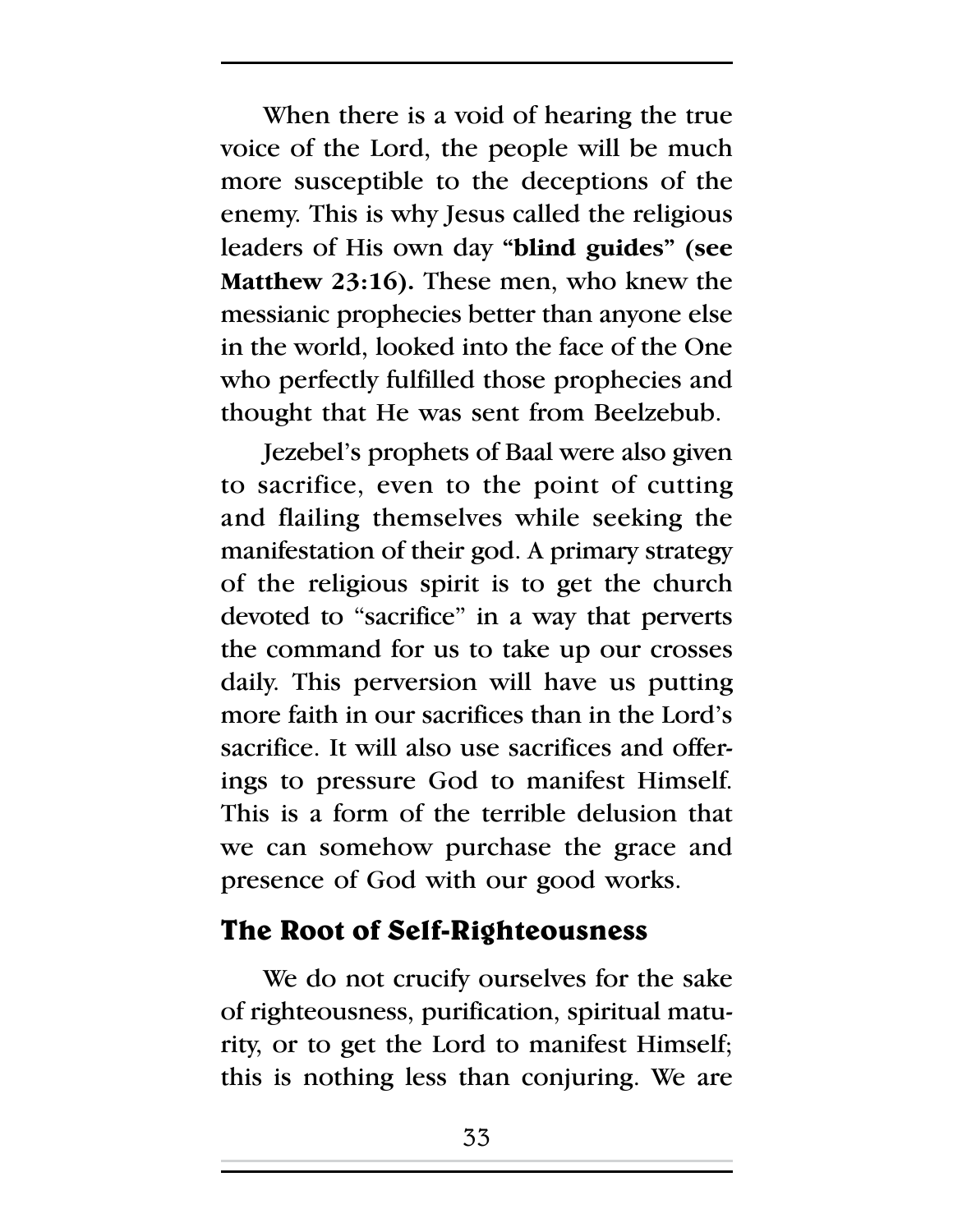**"crucified with Christ" (see Galatians 2:20).** If we "crucify ourselves," it will only result in self-righteousness—which is pride in one of its most base forms. This pride is deceptive, because it gives the appearance of wisdom and righteousness, of which the Apostle Paul warned:

**Let no one keep defrauding you of your prize by delighting in selfabasement and the worship of the angels, taking his stand on visions he has seen, inflated without cause by his fleshly mind,**

**and not holding fast to the head, from whom the entire body, being supplied and held together by the joints and ligaments, grows with a growth which is from God.**

**If you have died with Christ to the elementary principles of the world, why, as if you were living in the world, do you submit yourself to decrees, such as,**

**"Do not handle, do not taste, do not touch!"**

**(which all refer to things destined to perish with the using)—in accordance with the commandments and teachings of men?**

**These are matters which have, to be sure, the appearance of**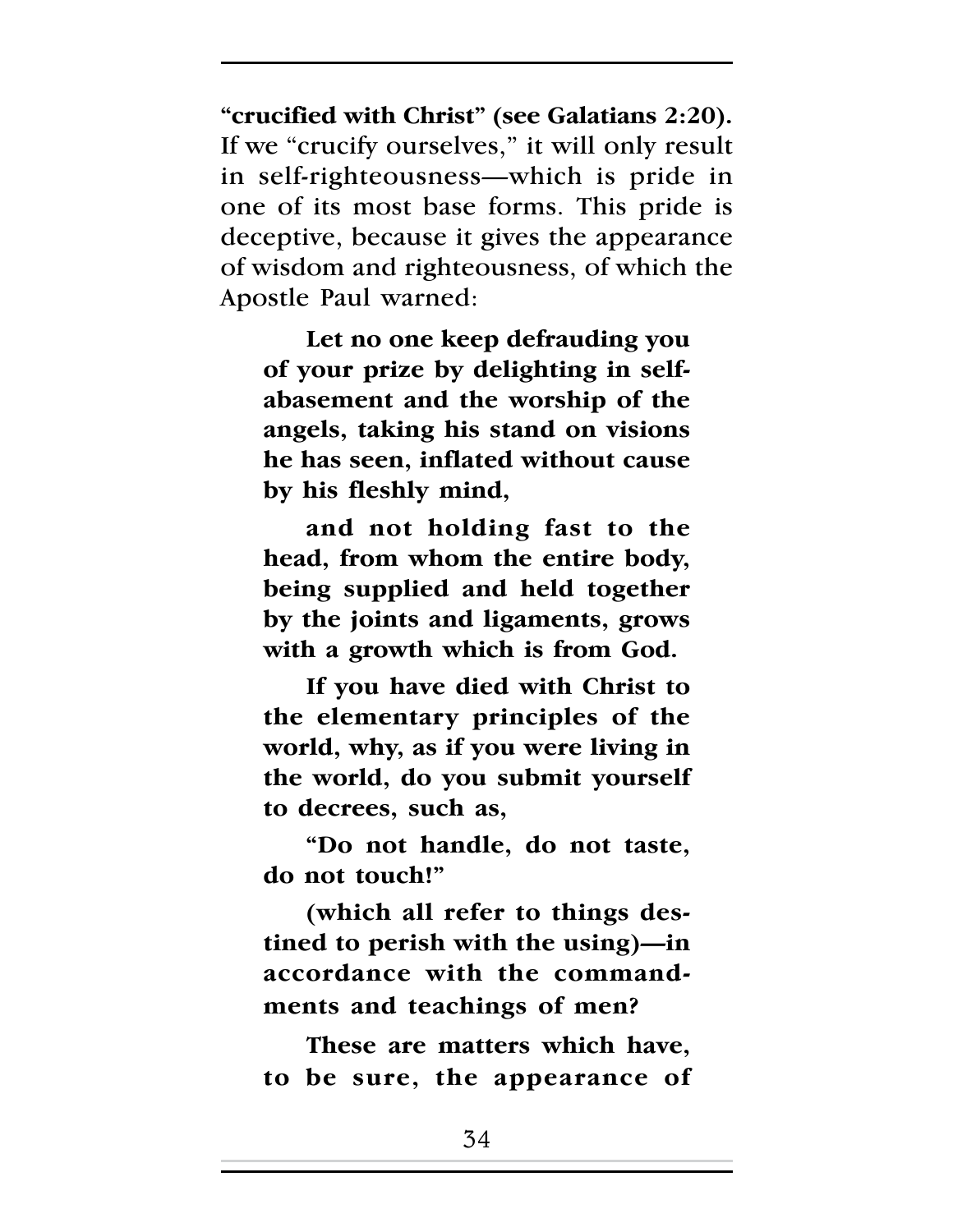**wisdom in self-made religion and self-abasement and severe treatment of the body, but are of no value against fleshly indulgence (Colossians 2:18-23).**

The religious spirit will make us feel very good about our spiritual condition as long as it is self-centered and self-seeking. Pride feels good; it can even be exhilarating. But it keeps all of our attention on how well we are doing and on how we stand compared to others—not on the glory of God. This results in our putting confidence in discipline and personal sacrifice rather than in the Lord and His sacrifice.

Of course, discipline and a commitment to self-sacrifice are essential qualities for every believer to have. But it is the motivation behind them that determines whether we are being driven by a religious spirit or by the Holy Spirit. A religious spirit motivates through fear and guilt or through pride and ambition. The motivation of the Holy Spirit is love for the Son of God.

Delighting in self-abasement is a sure symptom of the religious spirit. This does not mean we should neglect to discipline ourselves, fast, or buffet our bodies as the Apostle Paul did. However, the problem comes when we take a perverse delight in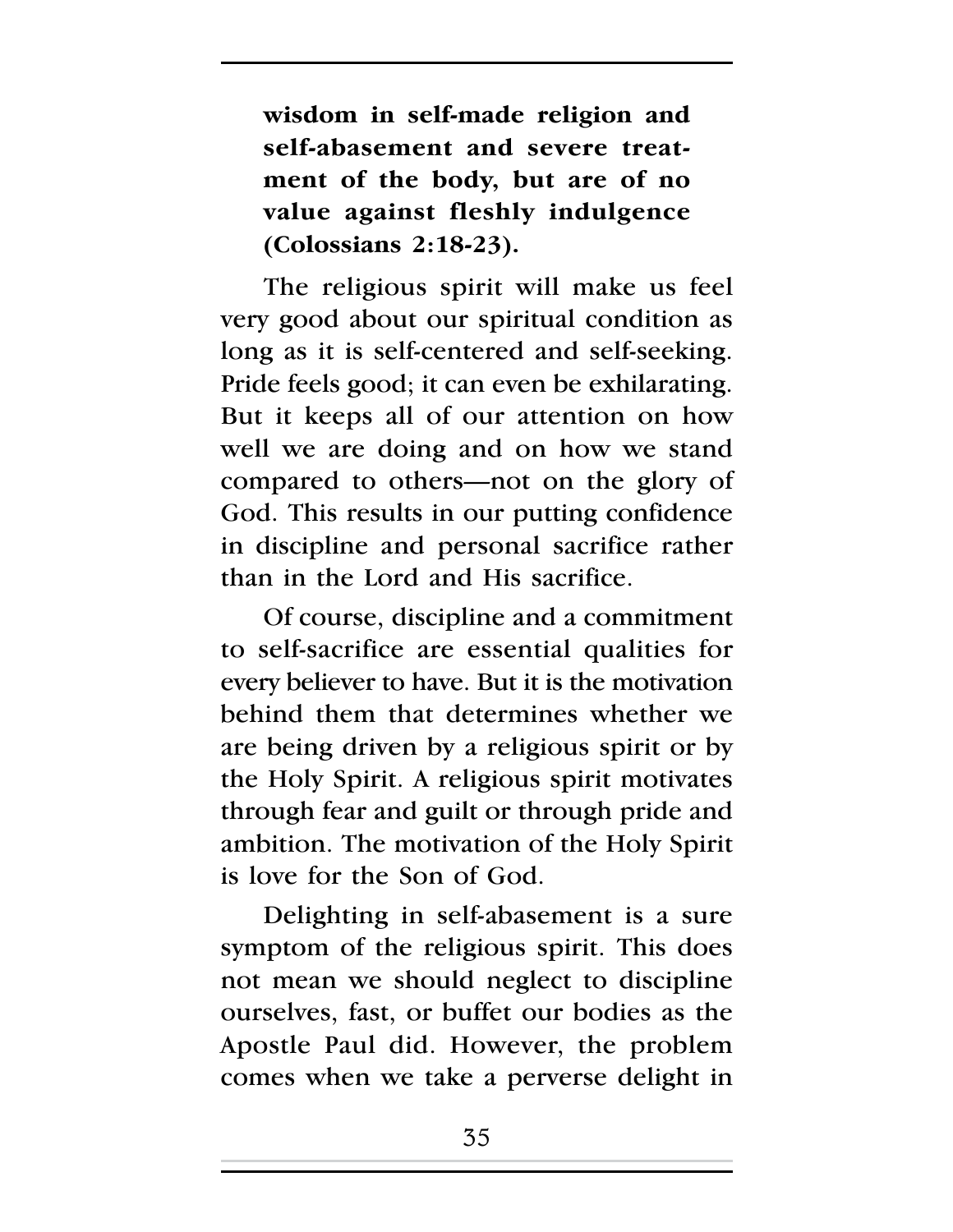this rather than delighting in the Son of God.

### **Deceptive Revelation**

Colossians 2:18-19 indicates that a person with a religious spirit will tend to delight in self-abasement and will often be given to worshiping angels or taking improper stands on visions he has seen. A religious spirit wants us to worship anything or anyone but Jesus. The same spirit that is given to worshiping angels will also be prone to excessively exalting people.

We must beware of anyone who unduly exalts angels, men and women of God, or any who use the visions they have received in order to gain improper influence in the church. God does not give us revelations so that people will respect us more or to prove our ministries. The fruit of true revelation will be humility, not pride.

Of course, the Scriptures teach that Christians do have these prophetic experiences, and we are also told in Acts 2:17 that they will increase in the last days. Jesus also warned that in the last days there would be many false prophets (see Matthew 24:11). Prophetic revelation that is truly from God is crucial to the body of Christ. The enemy knows this very well, which is why he will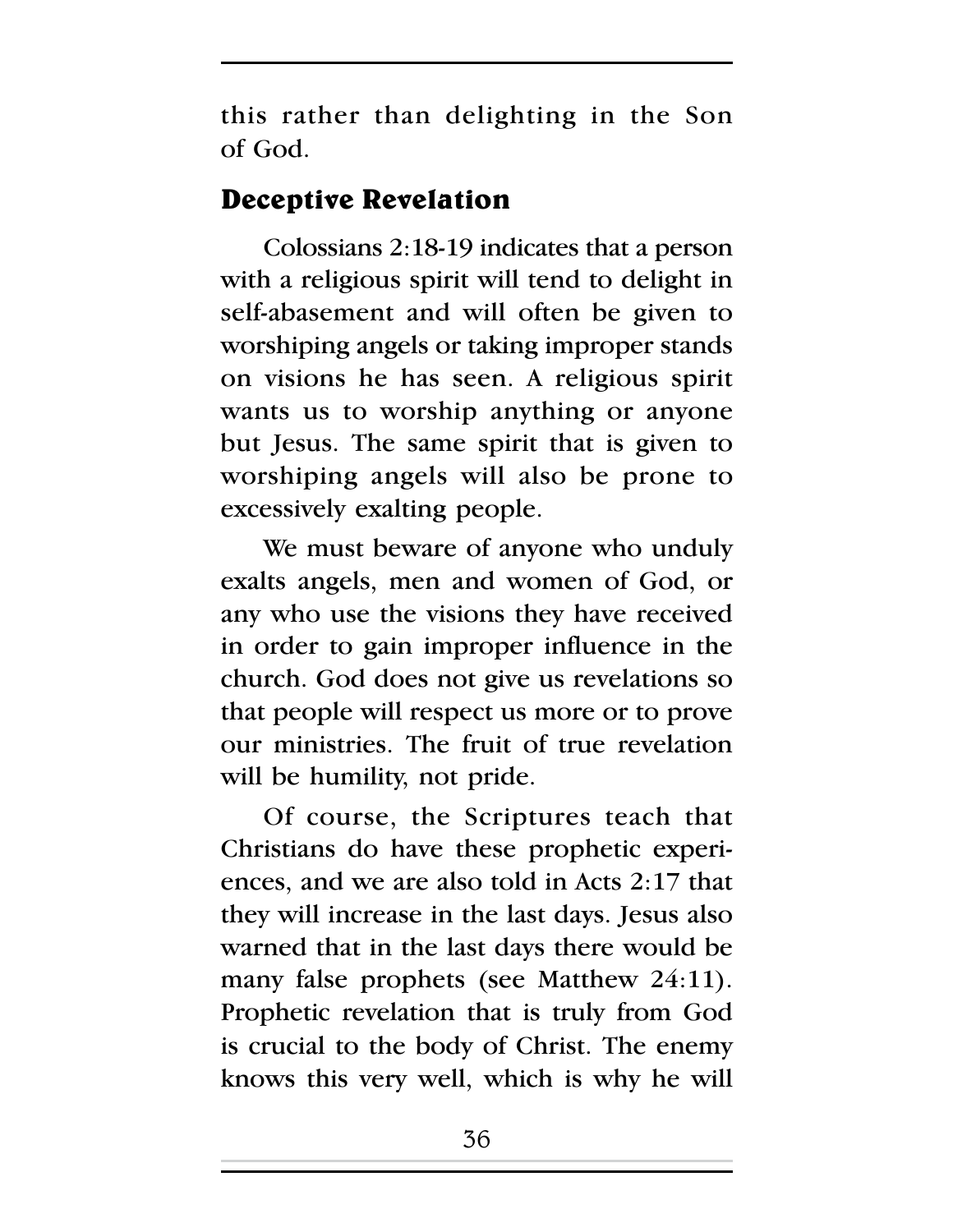raise up many false prophets, but they can be easily discerned. As Paul warned the Colossians, the danger does not come from those who are *having* prophetic revelations, but from those who have been *inflated* by them.

A religious spirit will always feed our fears or pride, whereas genuine spiritual maturity will always lead to increasing humility. This progression of humility is wonderfully demonstrated in the life of the Apostle Paul. In his letter to the Galatians, estimated to have been written in 56 A.D., he declared that when he visited the original apostles in Jerusalem, they **"contributed nothing to me" (see Galatians 2:6).** He was by this declaring that he had as much as they did.

In Paul's first letter to the Corinthians, written about six years later, he called himself the **"least of the apostles" (see I Corinthians 15:9).** In Ephesians 3:8, written in about 61 A.D., he declared himself to be the **"the very least of all saints."** When writing to Timothy in approximately 65 A.D., Paul declared himself to be the **"foremost of all sinners" (see I Timothy 1:15),** adding that he had found mercy. *A true revelation of God's mercy is a great antidote for the religious spirit.*

It is clear by this that the great apostle was not completely free of pride in the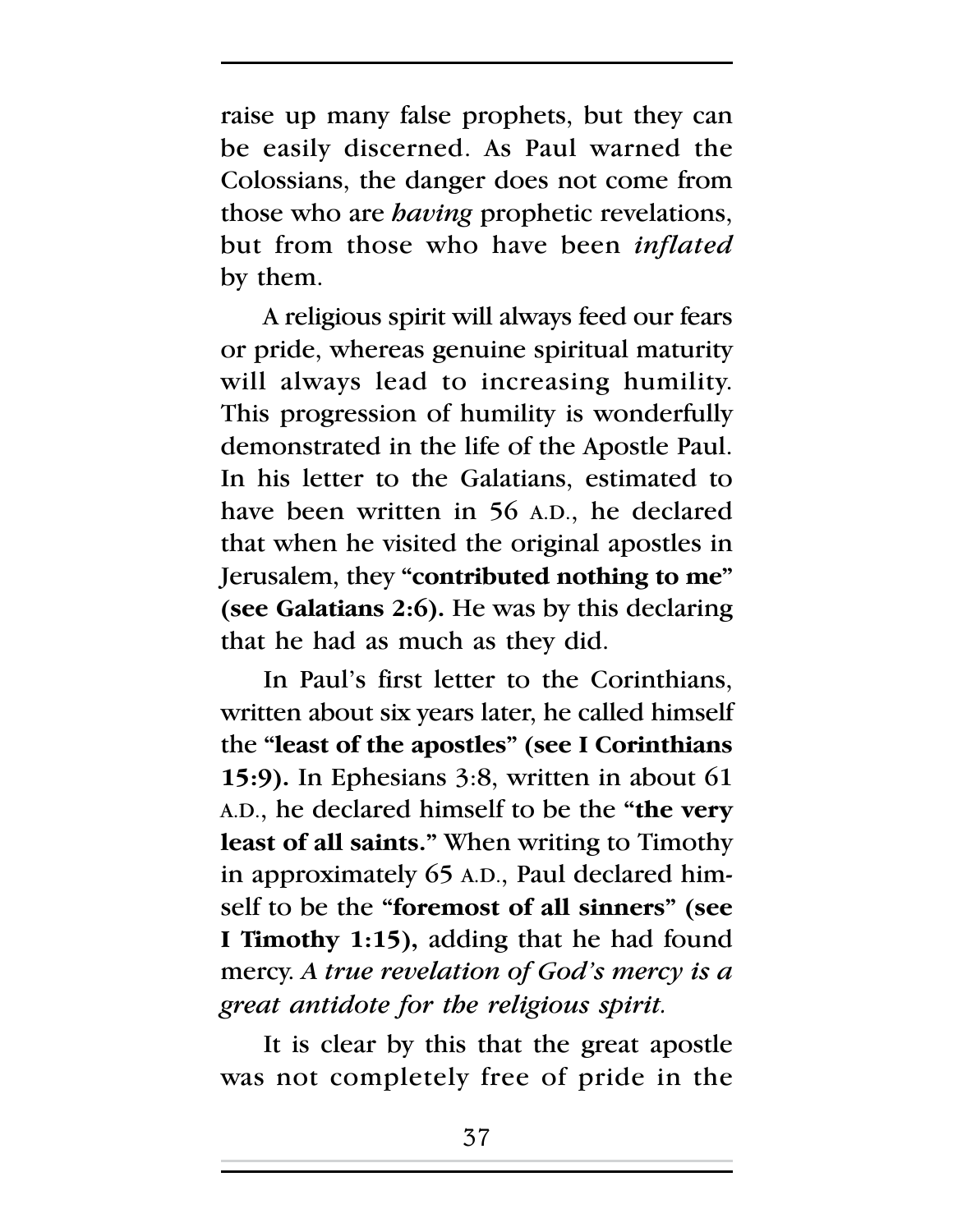first years of his ministry. Which of us can claim to be free of it either? However, we are all hopefully growing in grace, and, therefore humility.

Young apostles may exude a lot of pride but they can still be true apostles. The key here is to know which direction we are going. Are we being puffed up by our revelations, commissions, or accomplishments, or are we growing in grace and humility?

### **The Martyr Syndrome**

When combined with the religious spirit, the martyr syndrome is one of the ultimate and most deadly delusions. To be a true martyr for the faith, and literally lose our lives for the sake of Christ, is one of the greatest honors that we can receive in this life. Yet, when this is perverted, it is a most tragic form of deception.

When a religious spirit is combined with the martyr syndrome, it is almost impossible for that person to be delivered from the deception that he is "suffering for the gospel." At this point, any rejection or correction received from others is perceived as the price he must pay to "stand for the truth." This warped perspective will drive him even further from the truth and any possibility of correction.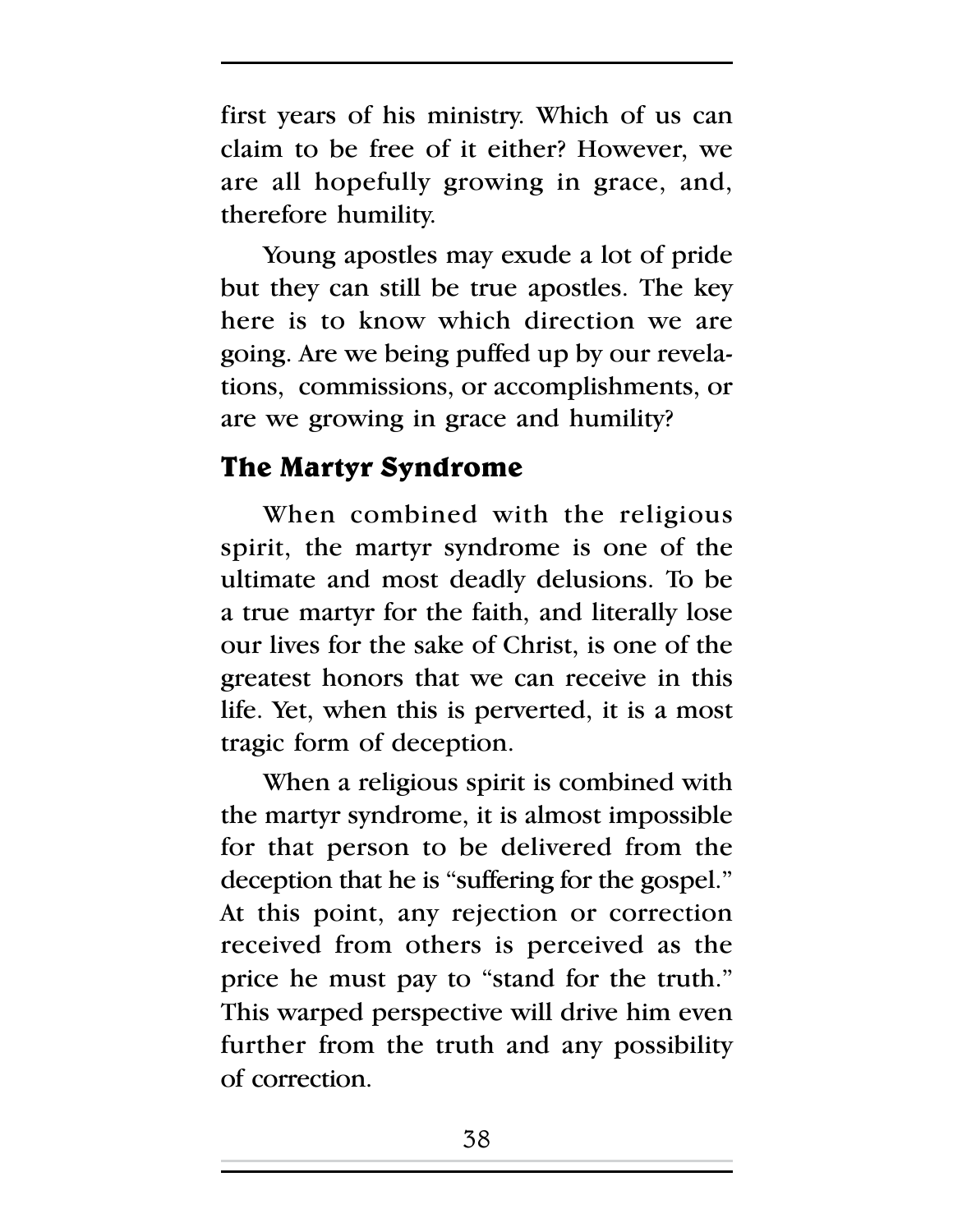The martyr syndrome can also be a manifestation of the spirit of suicide. It is sometimes easier to "die for the Lord" than it is to live for Him. Those who have a perverted understanding of the cross, glory more in death than they do in life. They fail to see that the point of the cross is the resurrection, not the grave.

### **Self-Help Psychology**

There is a "self-help psychology" movement that is attempting to replace the power of the cross in the church. Psychology that is humanistically-based is **"a different gospel" (see II Corinthians 11:4);** it is an enemy of the cross, and is another form of the religious spirit. Paul warned us:

**As you therefore have received Christ Jesus the Lord, so walk in Him,**

**having been firmly rooted and now being built up in Him, and established in your faith, just as you were instructed, and overflowing with gratitude.**

**See to it that no one takes you captive through philosophy and empty deception, according to the tradition of men, according to the elementary principles of the world, rather than according to Christ (Colossians 2:6-8).**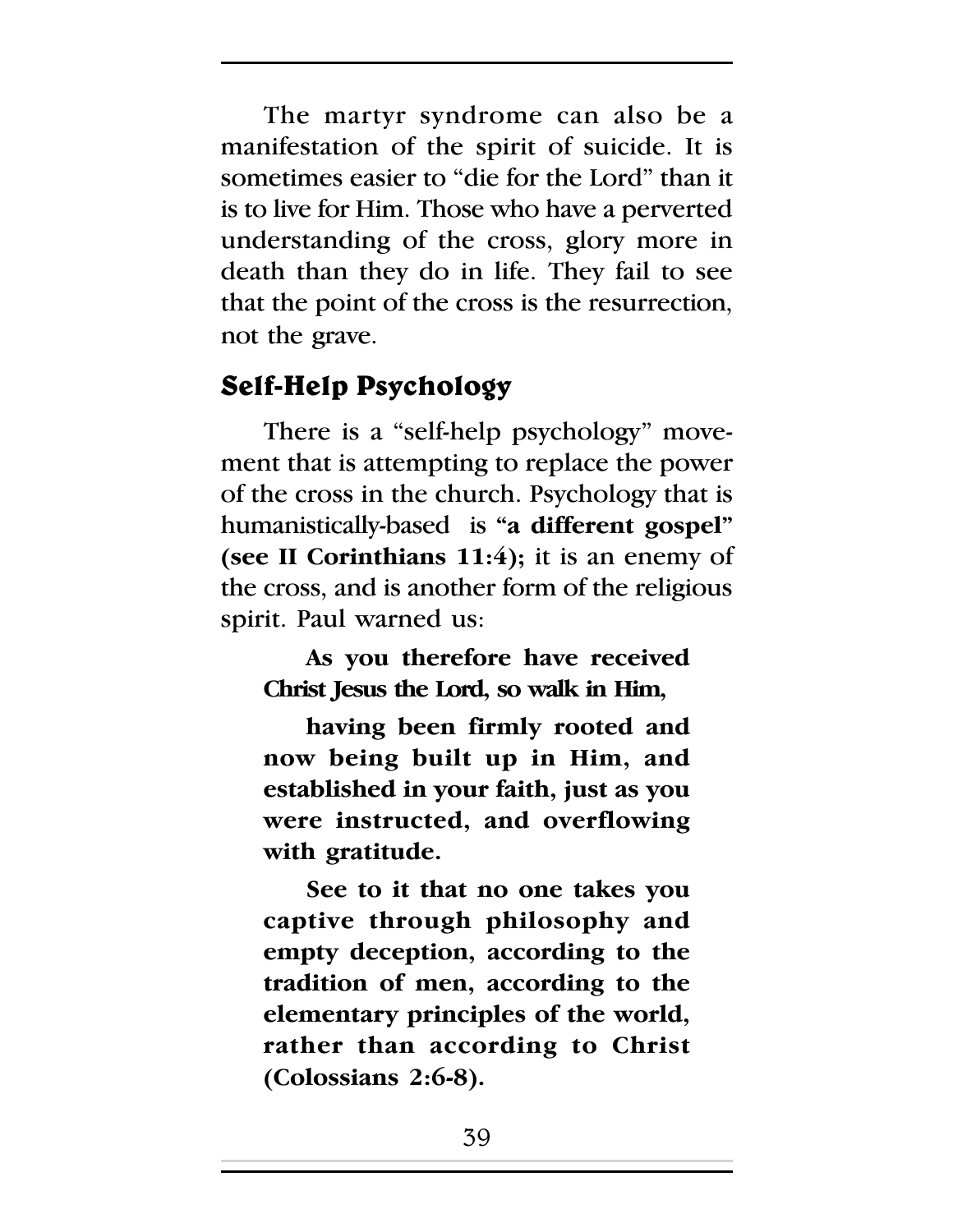We all need "inner healing" to some degree, but much of what is being called inner healing is nothing less than digging up the "old man" and trying to get him healed. The answer to these deep wounds is not a procedure or formula, but rather simple forgiveness. When we go to the cross and find forgiveness and true acceptance based on the blood of Jesus, we will find a perfect love able to cast out all of our fears and wash away all bitterness and resentment.

This seems too simple, but that is why Paul said: **"I am afraid, lest as the serpent deceived Eve by his craftiness, your minds should be led astray from the simplicity and purity of devotion to Christ" (II Corinthians 11:3).** Salvation is simple. Deliverance is simple. Yet there is a major strategy of the enemy to dilute the power of the gospel by having us add to it, which is how Eve was deceived. We add to it because we just do not think it will be acceptable unless it somehow seems brilliant or abstract. This is precisely why we must become like children to enter the kingdom.

The Lord commanded the man and woman not to eat from the Tree of the Knowledge of Good and Evil because they would die. When the serpent asked about this command, Eve replied that they could not eat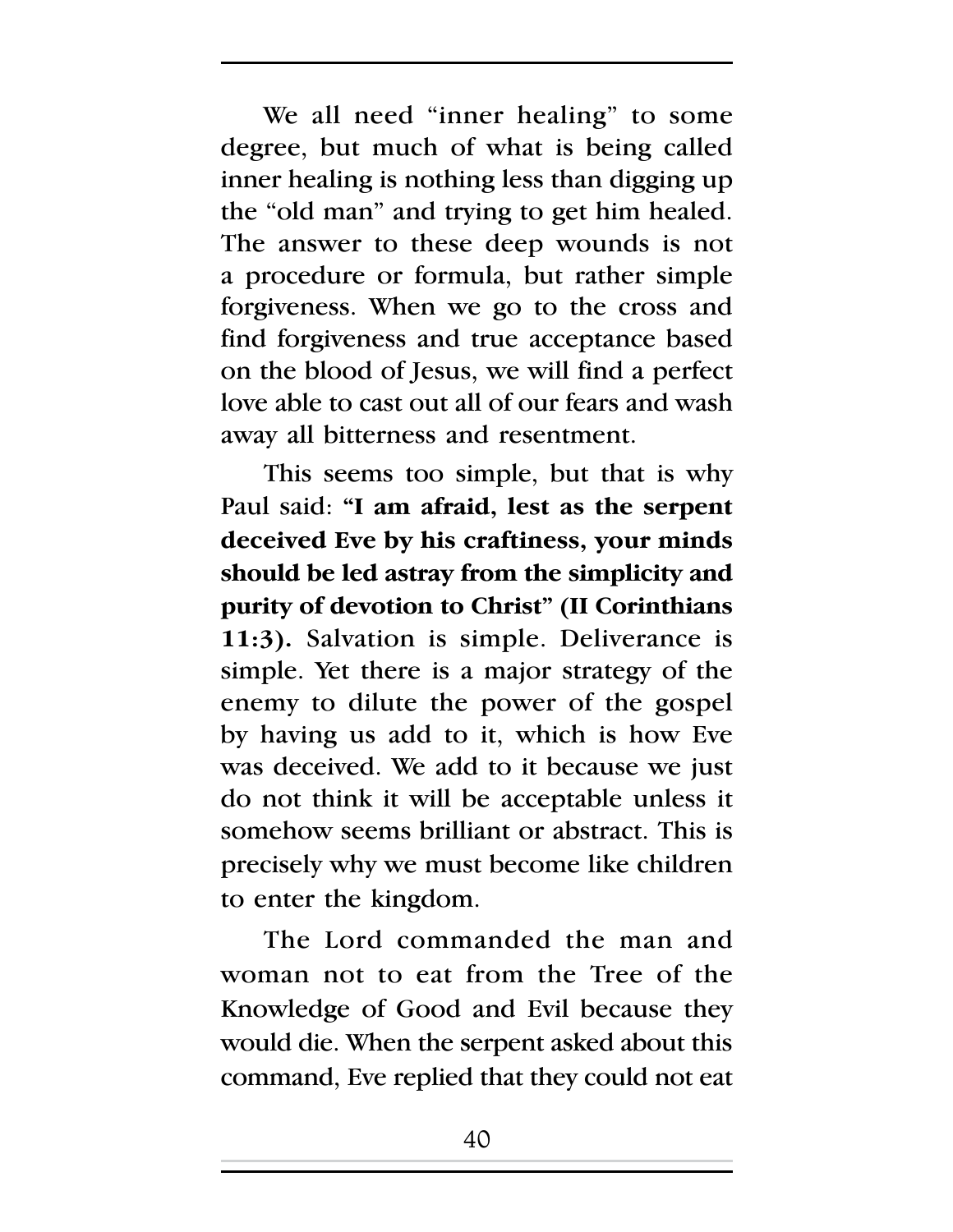from the tree *"or touch it"* **(see Genesis 3:3).** However, the Lord had not said anything about refraining from touching the tree.

Adding to God's commandments is just as destructive as taking away from them. Those who think that they can so flippantly add to the Word of God do not respect it enough to keep it when the testing comes. If Satan can get us to either add or subtract from the Word, he knows our fall is imminent, just like it was for Eve.

Although there are many "Christian" philosophies and therapies that seem wise, most are in fact attempting to be substitutes for the Holy Spirit in our lives. Some people do need counseling, and there are outstanding Christian counselors who do lead people to the cross. But others are simply leading people into a black hole of self-centeredness, which will consume them and try to suck in everyone else around them too. In spite of the Christian terminology, this philosophy is an enemy of the cross of Christ.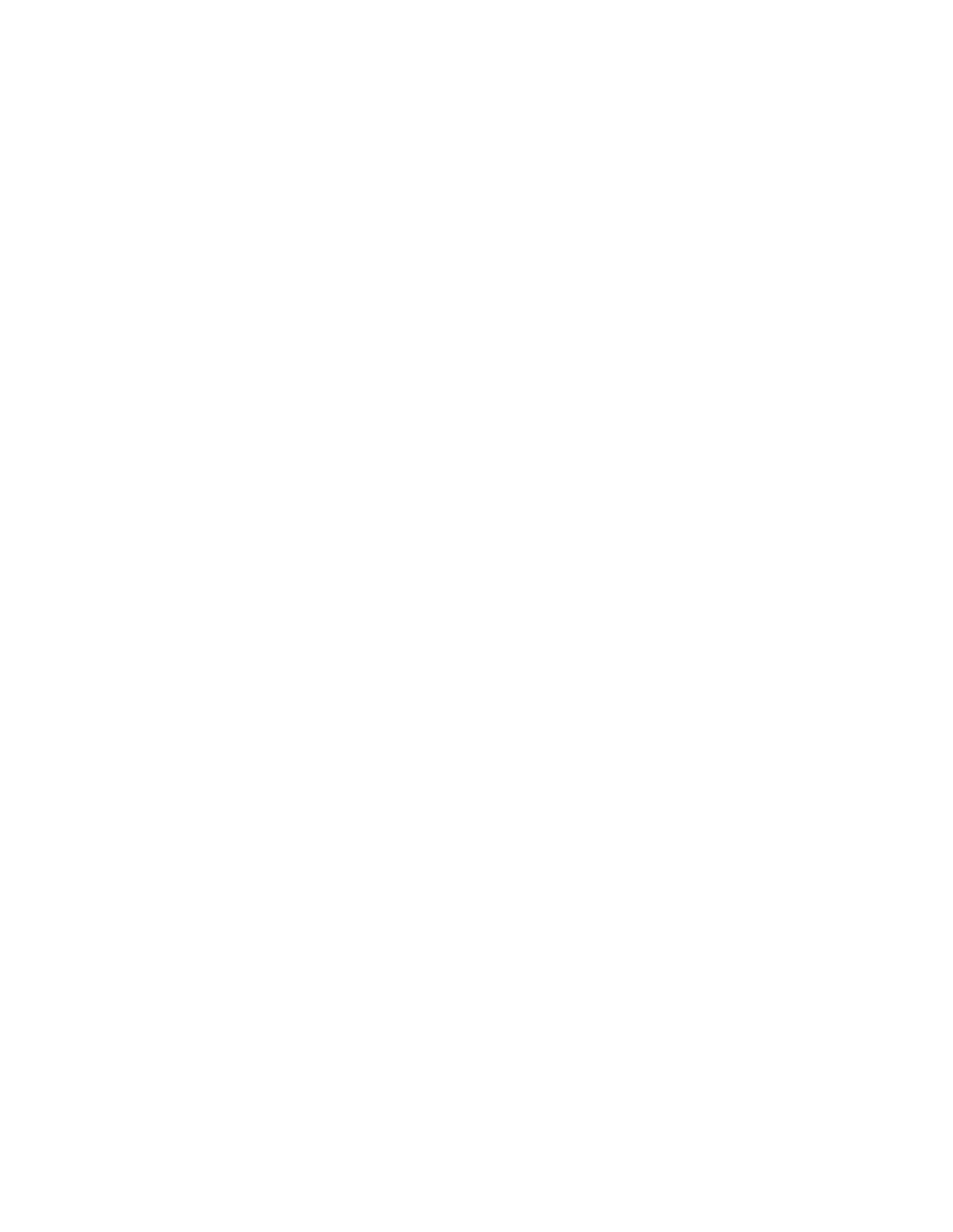### **Part III**

### **Summary**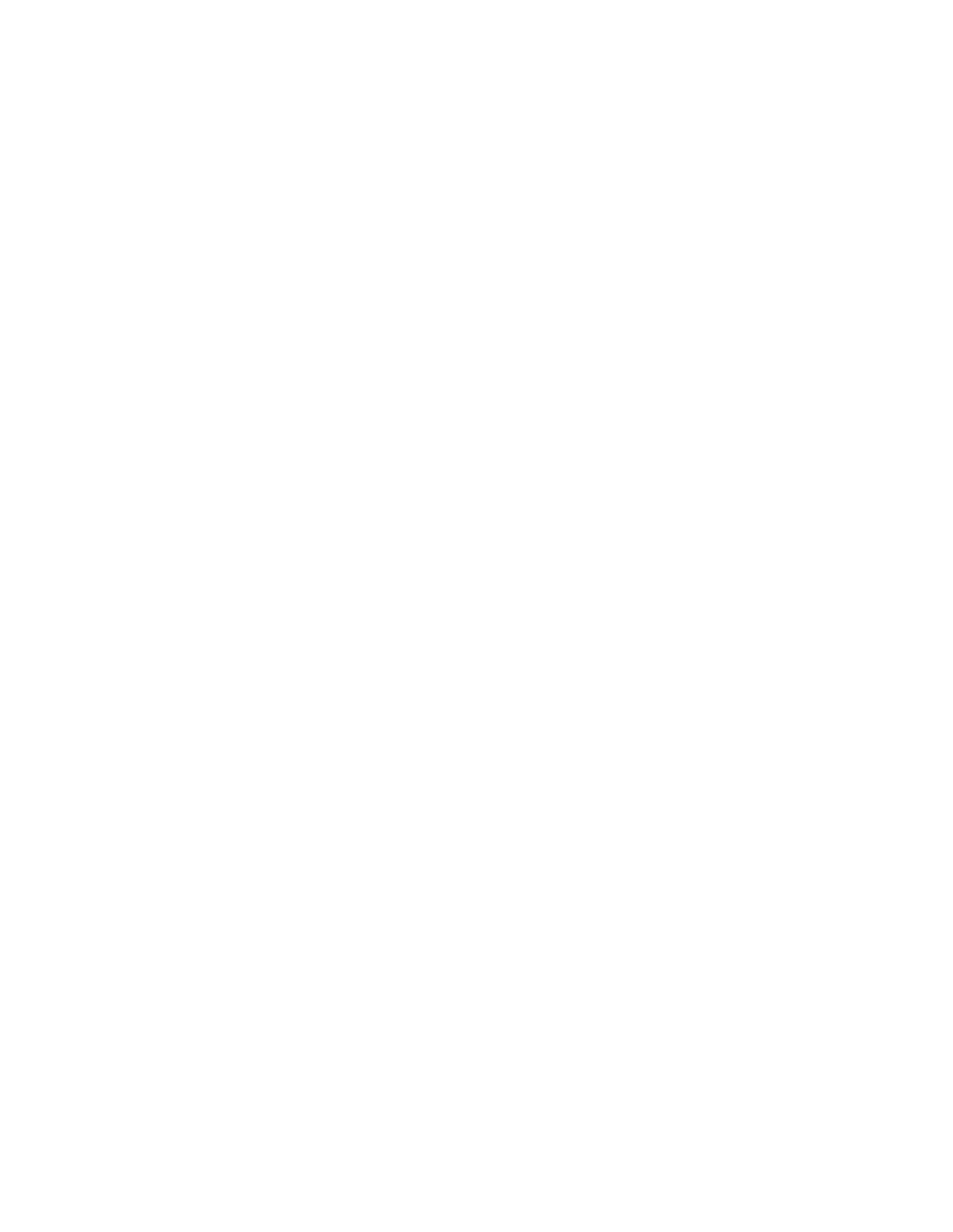### **The Warning Signs of a Religious Spirit**

The following is a list of some of the most obvious warning signs of the religious spirit. As stated, almost everyone is battling the religious spirit to at least some degree, and everyone's fight is somewhat different. One may be dealing with all the issues listed below to a small degree, and yet be more free from the yoke of the religious spirit than one who is free of most of these, but has serious problems with just a couple of them.

Our goal must be to get completely free of any influence from the religious spirit by being completely submitted to the Holy Spirit. Without this complete submission to the Lord, there is no way to be free from the religious spirit.

### *People with a religious spirit:*

1. *Will often see their primary mission as the tearing down of whatever they believe is wrong.* Such a person's ministry will result more in division and destruction than in lasting works that are bearing fruit for the kingdom.

2. *Will be unable to accept a rebuke, especially from those they judge to be less spiritual than themselves.* Think back on how you responded the last few times someone tried to correct you.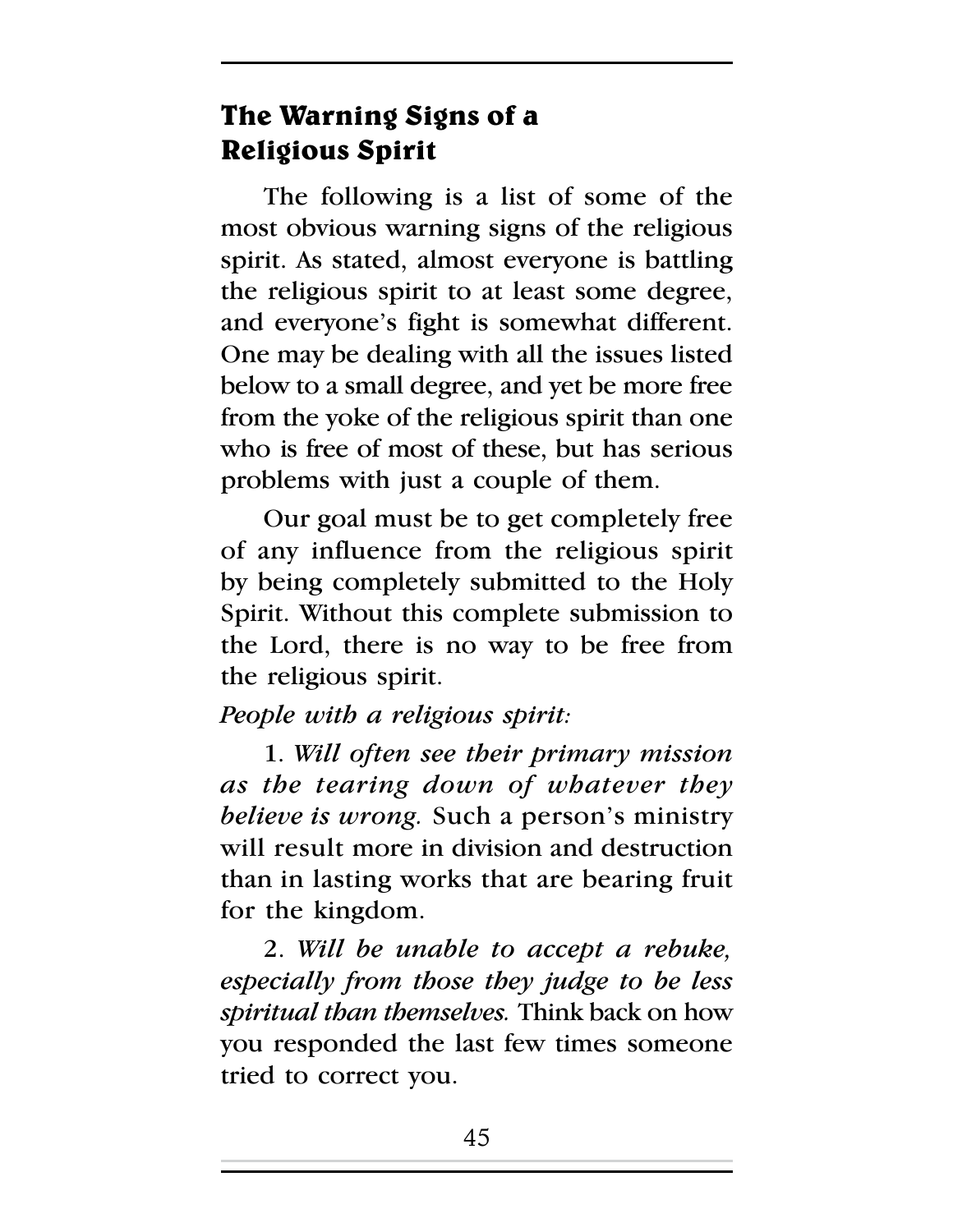3. *Will have a philosophy that, "I will not listen to people, but only to God."* Since God frequently speaks through people, this is an obvious delusion, revealing serious spiritual pride.

4. *Will be inclined to see more of what is wrong with other people, other churches, etc., than what is right with them.* From the valley John saw Babylon, but when he was carried to a high mountain, he saw the New Jerusalem (see Revelation 21:10). If we are only seeing Babylon, it is because of our perspective. Those who are in a place of true vision will have their attention on what God is doing, not men.

5. *Will be subject to an overwhelming feeling of guilt that they can never measure up to the Lord's standards.* This is a root of the religious spirit because it causes us to base our relationship with Him on our performance rather than on the cross. Jesus has already measured up for us. He is the completed work that the Father is seeking to accomplish within us. Our whole goal in life should be simply to abide in Him.

6. *Will keep score on their spiritual life.*  This includes feeling better about themselves because they go to more meetings, read their Bibles more, do more things for the Lord, etc. These are all noble endeavors, but the true measure of spiritual maturity is getting closer to the Lord.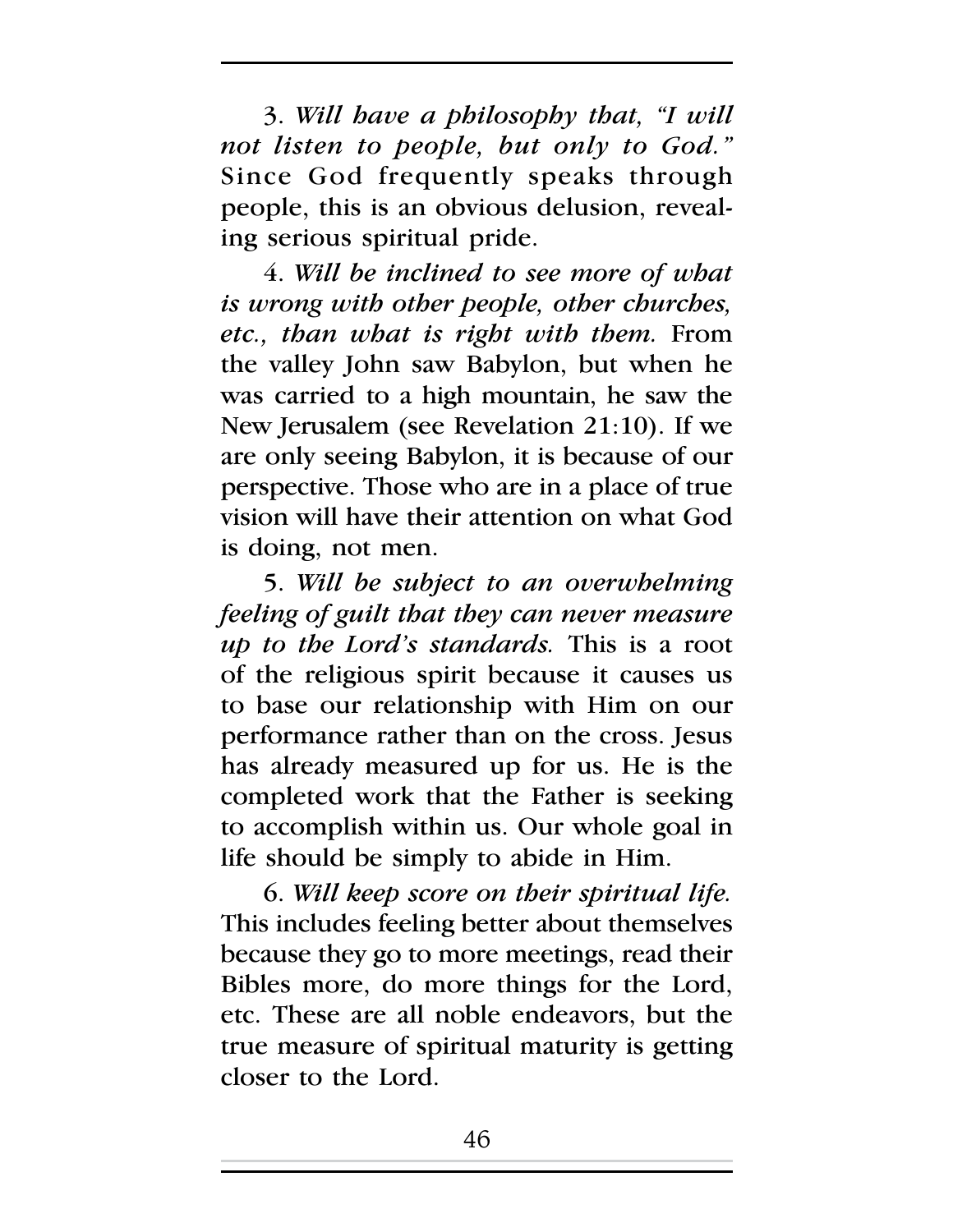7. *Will believe that they have been appointed to fix everyone else.* These people become the self-appointed watchmen, or sheriffs, in God's kingdom. They are seldom involved in building, but serve only to keep the church in a state of annoyance and agitation, if not causing serious divisions.

8. *Will have a leadership style which is bossy, overbearing, and intolerant of the weaknesses or failures of others.* James said: **"But the wisdom from above is first pure, then peaceable, gentle, reasonable, full of mercy and good fruits, unwavering, without hypocrisy. And the seed whose fruit is righteousness is sown in peace by those who make peace" (James 3:17-18).**

9. *Will have a sense that they are closer to God than other people or that their lives or ministries are more pleasing to Him.* This is a symptom of the profound delusion that we draw closer to God because of who we are rather than through Jesus.

10. *Will take pride in their spiritual maturity and discipline, especially as compared to others.* True spiritual maturity involves growing up into Christ. When we begin to compare ourselves to others, it is obvious that we have lost sight of the true goal—Jesus.

11. *Will believe that they are on the "cutting edge"* of what God is doing. This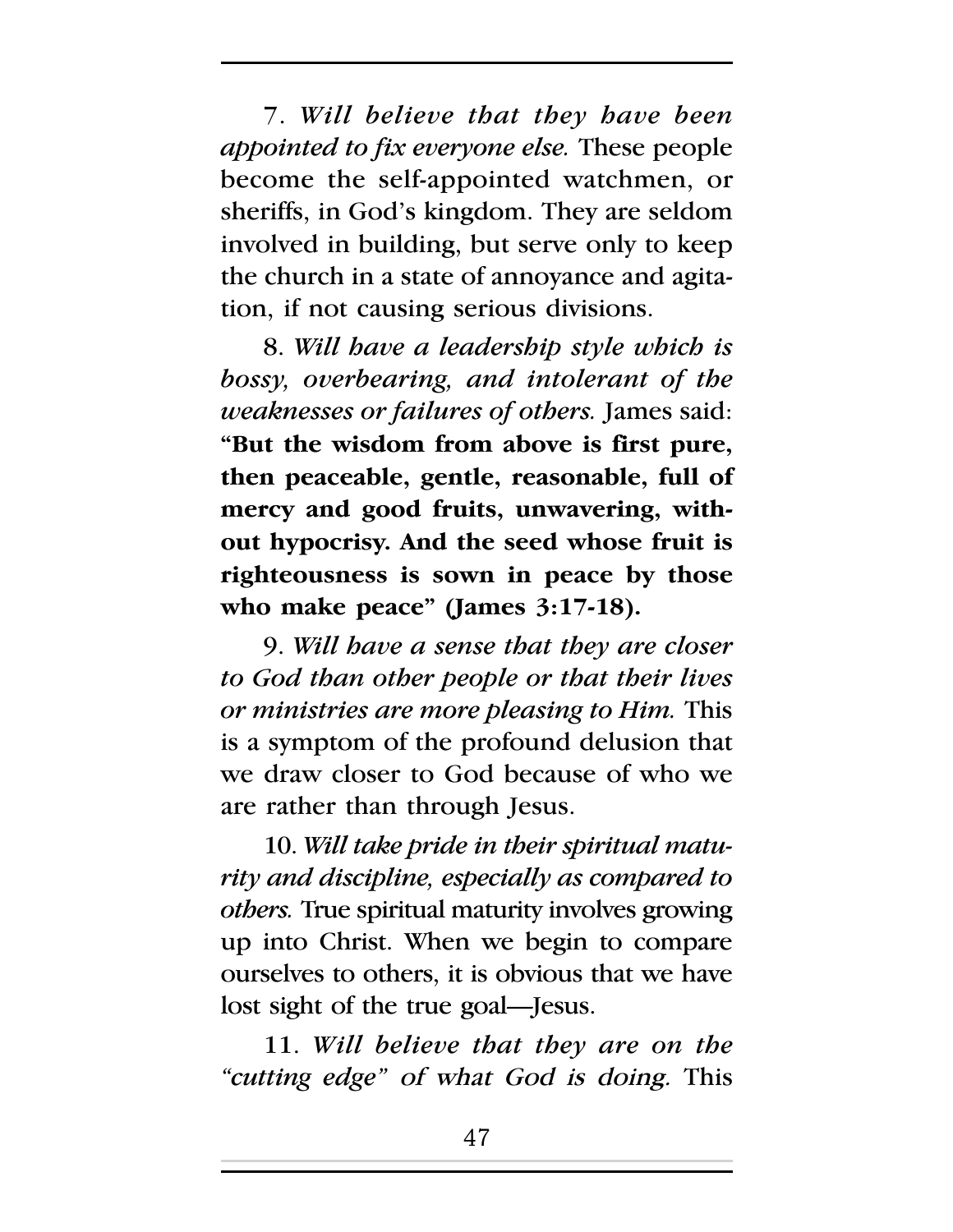includes thinking that we are involved in the most important thing that God is doing.

12. *Will have a mechanical prayer life.*  When we start feeling relief when our prayer time is over or we have prayed through our prayer list, we should consider our condition. We will never feel relief when our conversations are over with the One we love.

13. *Will do things in order to be noticed by people.* This is a symptom of the idolatry of fearing people more than we fear God, which results in a religion that serves men instead of God.

14. *Will be overly repulsed by emotionalism.* When people who are subject to a religious spirit encounter the true life of God, it will usually appear to them to be excessive, emotional, and carnal. True passion for God is often emotional and demonstrative, such as David exemplified when he brought the ark of God into Jerusalem (see II Samuel 6:14-16).

15. *Will use emotionalism as a substitute for the work of the Holy Spirit.* This seems contradictory to the previous point, but the religious spirit will often take contradictory positions in its drive for self-preservation and exaltation. This use of emotionalism will include such things as requiring weeping and wailing as evidence of repentance or "falling under the power" as evidence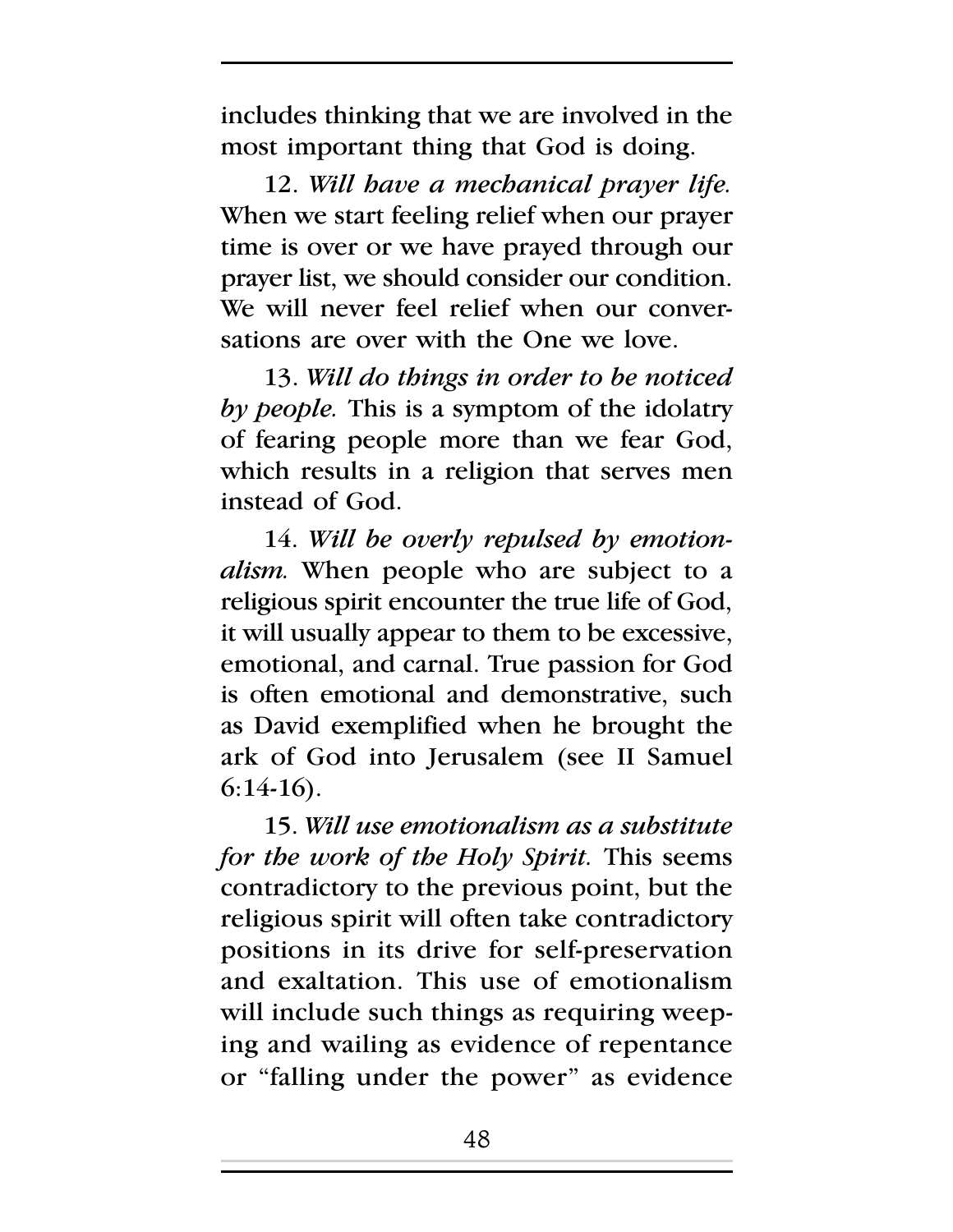that one has been touched by God. Both of these can be evidences of the true work of the Holy Spirit. When we require these manifestations, we are beginning to move in another spirit.

During the First Great Awakening, Jonathan Edwards' meetings would often have some of the toughest, most rebellious men falling to the ground and staying there for up to twenty-four hours. They got up changed, and these strange manifestations of the Holy Spirit fueled the Great Awakenings. Even so, Edwards stated that people faking the manifestations did more to bring an end to the Great Awakening than the enemies of the revival!

16. *Will be encouraged when their ministries look better than others.* We could include in this being discouraged when it seems that others are looking better or growing faster than we are.

17. *Will glory more in what God did in the past than in what He is doing in the present.* God has not changed—He is the same yesterday, today, and forever. The veil has been removed, and we can be as close to God today as anyone ever has been in the past. A religious spirit will always seek to focus our attention on works and on making comparisons, rather than on simply drawing closer to the Lord.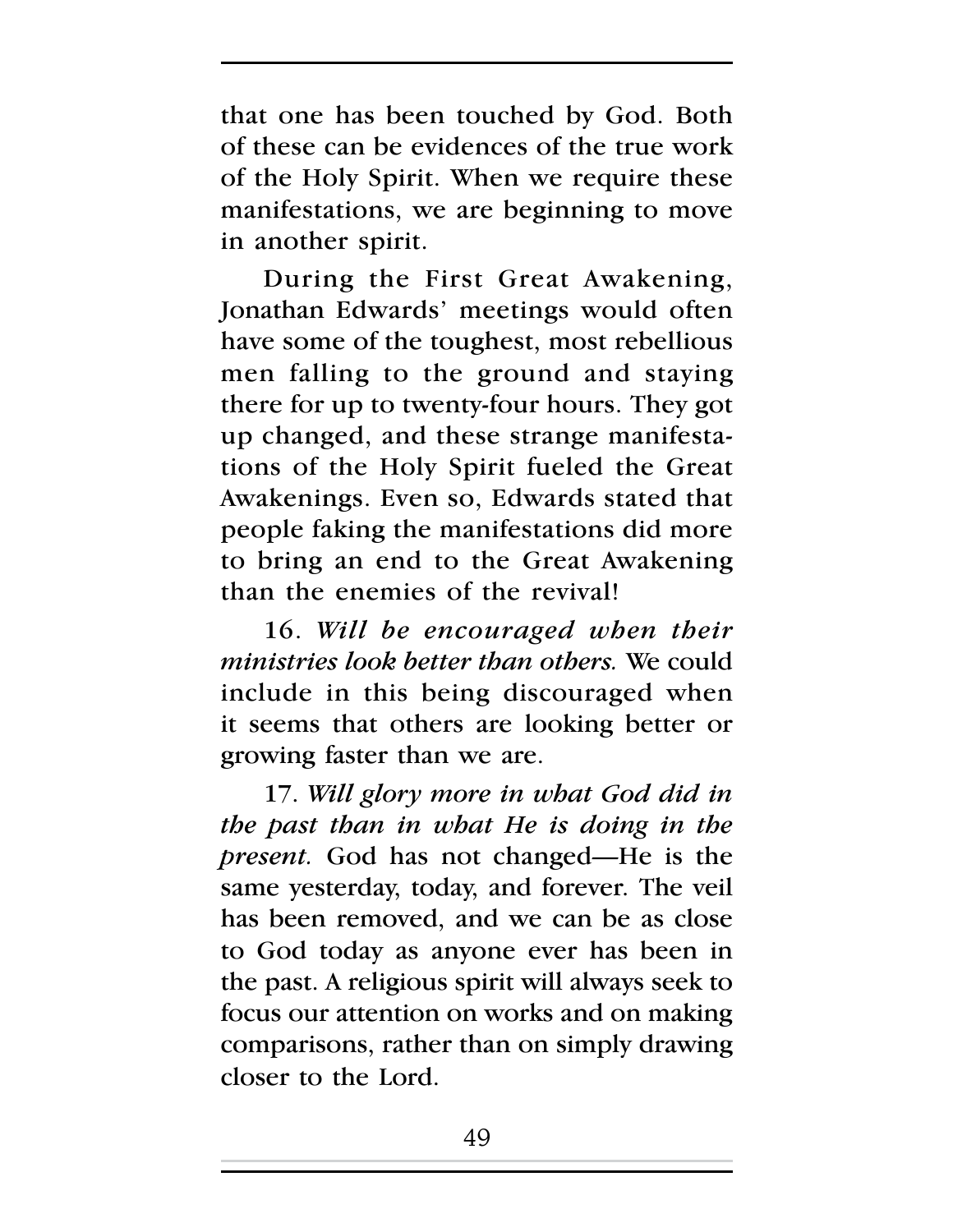18. *Will tend to be suspicious of or oppose new movements, churches, etc.* This is an obvious symptom of jealousy, a primary fruit of the religious spirit, or the pride that asserts that God would not do anything new without doing it through us. Of course, those with such a mentality are seldom used by the Lord to birth new works.

19. *Will tend to reject spiritual manifestations that they do not understand.* This is a symptom of the pride and arrogance of presuming that our opinions are the same as God's. True humility keeps us teachable and open, patiently waiting for fruit before making judgments. True discernment enables us to look for and hope for the best, not the worst. For this reason, we are exhorted to **"examine everything carefully; hold fast to that which is good"** [not what is bad] **(I Thessalonians 5:21).** 

20. *Will overreact to carnality in the church.* The truth is, there is probably far more carnality in the church and a lot less of the Holy Spirit than even the most critical person has guessed. It is important that we learn to discern between them in order to be delivered from our carnality and grow in our submission to the Holy Spirit. The critical person will annihilate those who may still be 60 percent carnal,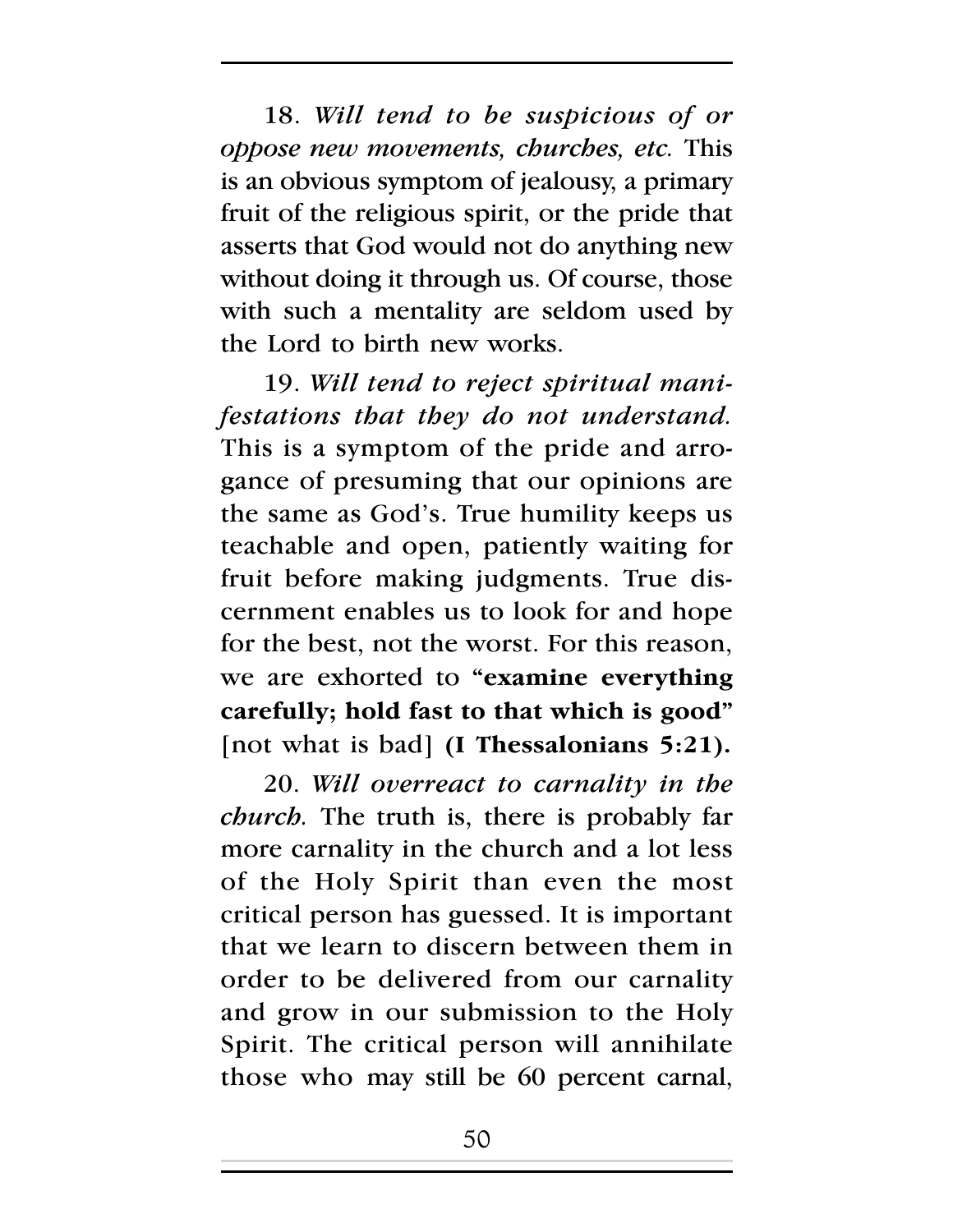but were 95 percent carnal last year. Instead, we need to recognize that people are making progress, and do what we can to help them along the way.

21. *Will overreact to immaturity in the church.* There is an immaturity that is acceptable to the Lord. A two-year-old is immature when compared to a nineyear-old, but that is to be expected. In fact, he may be very mature for a two-year-old. The idealistic religious spirit only sees the immaturity without considering the other important factors.

22. *Will be overly prone to view supernatural manifestations as evidence of God's approval.* This is just another form of keeping score and comparing ourselves with others. Some of Jesus' greatest miracles, such as walking on water, were seen by only a few. He was doing His works to glorify the Father, not Himself. Those who use the evidence of miracles to promote and build their own ministries and reputations have made a serious departure from the path of life.

23. *Will be unable to join anything that they do not deem perfect or nearly perfect.* The Lord joined, and even gave His life for, the fallen human race. Such is the nature of those who abide in Him.

24. *Will be overly paranoid of the religious spirit.* We do not get free of something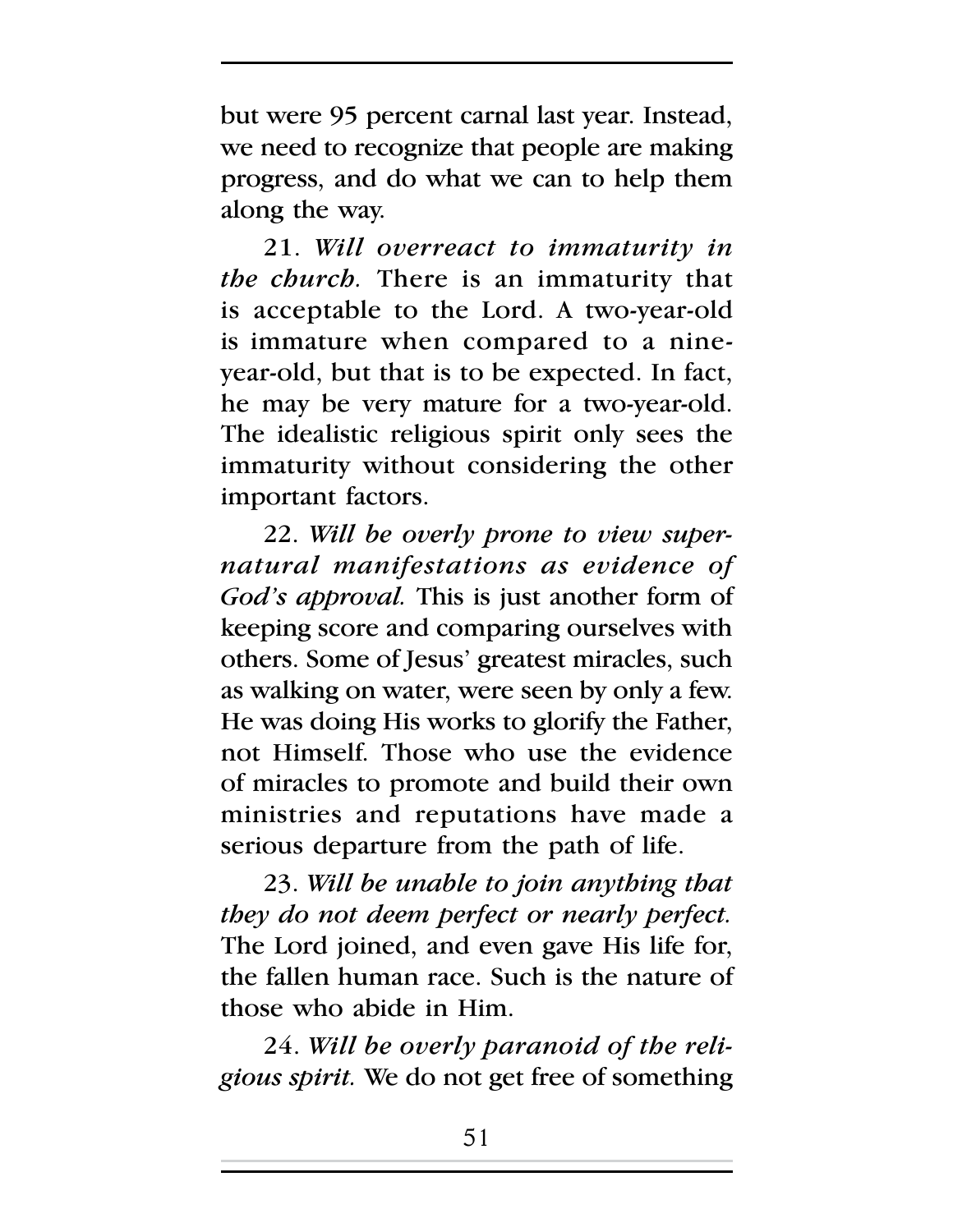by fearing it, but by overcoming it with faith in Christ Jesus.

25. *Will have the tendency to glory in anything but the cross of Jesus, what He has accomplished, and who He is.* If we are building our lives, ministries, or churches on anything but these, we are building on a shaky foundation that will not stand.

### **Scoring on the Test**

We are probably all subject to the religious spirit to at least some degree. Paul exhorted: **"Test yourselves to see if you are in the faith" (see II Corinthians 13:5).** First, he did not say to "test your neighbor" or to "test your pastor," but to **"test** *yourselves.***"** Using this test to measure others can be a symptom that we have a serious problem. If this book has given you illumination about problems in another person or ministry, be sure that you respond in the Holy Spirit, heeding Paul's warning to the Galatians:

**Brethren, even if a man is caught in any trespass, you who are spiritual restore such a one in a spirit of gentleness; each one looking to yourself, lest you too be tempted (Galatians 6:1).**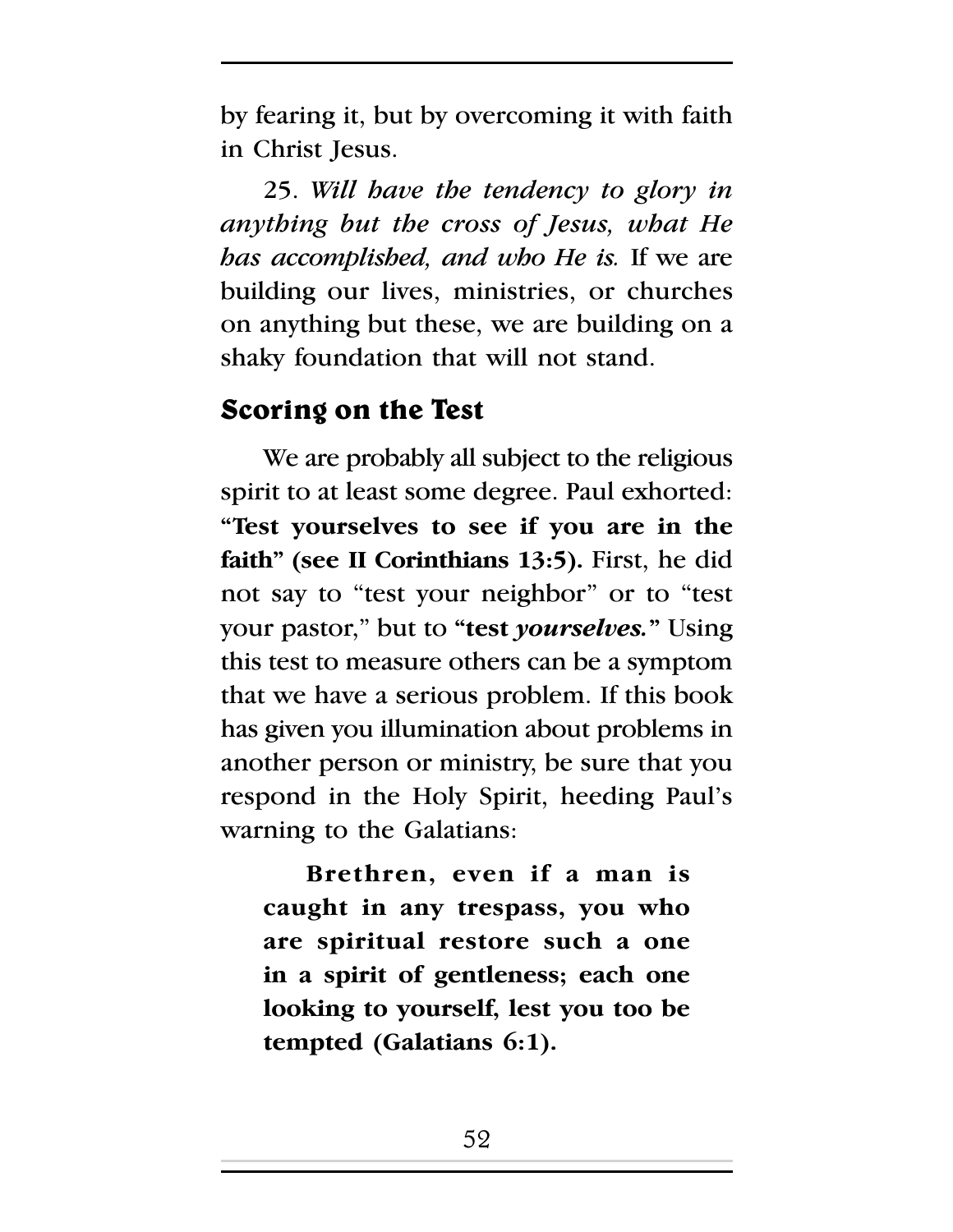### **Ten Things We Can Do To Get Free of the Religious Spirit**

I have been somewhat reticent to try to formulate this list for obvious reasons—those who are bound by a religious spirit may tend to interpret this list in a manner that promotes more religious activity in place of true intimacy with the Lord. However, I trust that if you have the humility to read the following list, the Lord will give you His grace to use this list properly as suggested guidelines to help us draw closer to Him.

*1) Develop a secret relationship with the Lord.* The Lord warned His disciples not to be like the Pharisees who did their works to be noticed by men, but to do their works in secret before the Father. In this way we will begin to put our hope and trust in our relationship to Him, not men. There is no greater security than to know that we are known by God. As the Lord warned, **"How can you believe when you receive glory one from another, but do not seek the glory that is from the one and only true God" (John 5:44).** Seeking glory or recognition from men is probably the most destructive thing that we can do to true faith.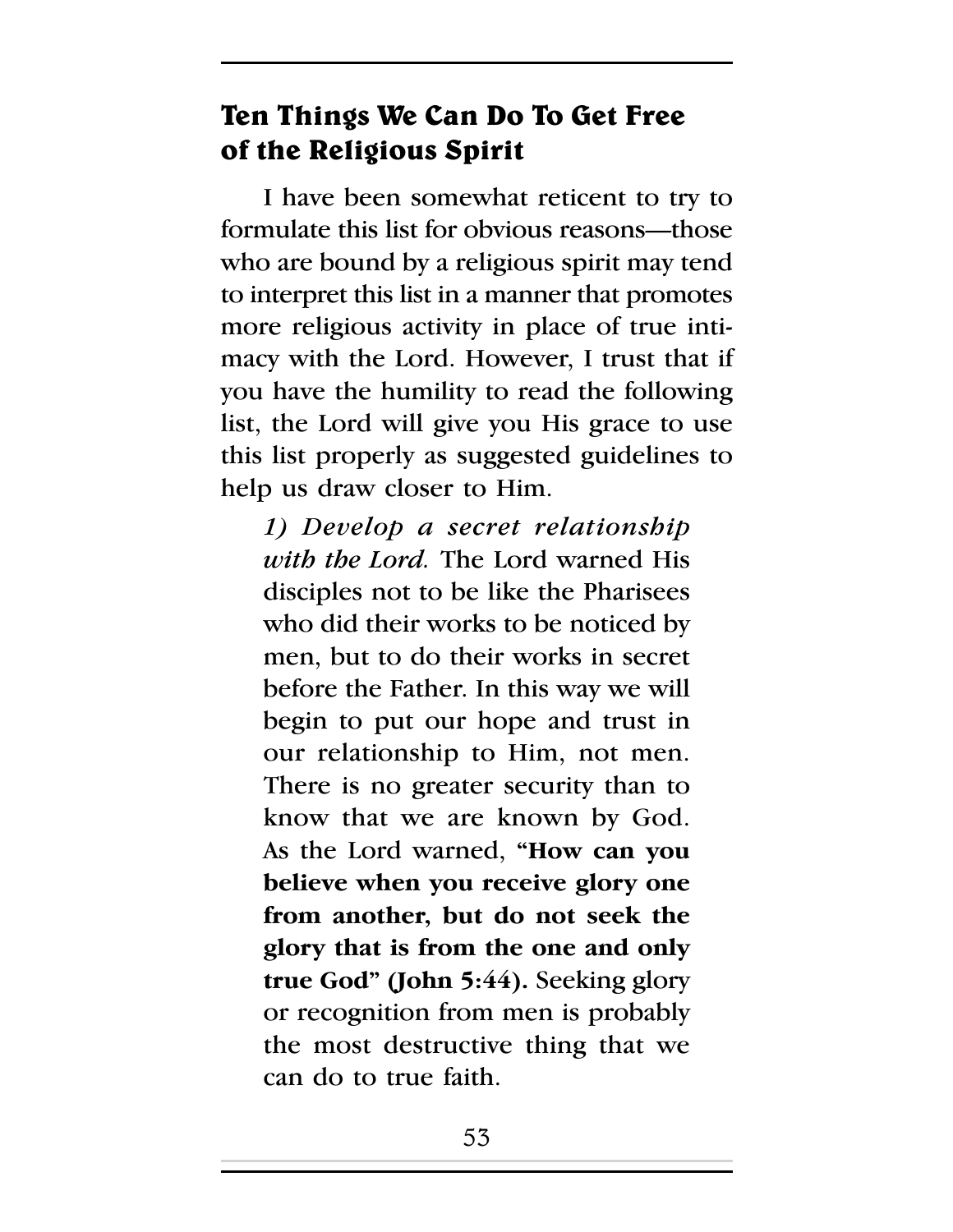*2) Pray that the same love with which the Father loved the Son would be in us.* The Lord Jesus Himself prayed for the same love with which the Father loved Him to be in us (see John 17). We know that this prayer of the Son of God, who was in perfect harmony with the Father, will be answered. We have not because we ask not. When this love replaces religious duty, our good works will greatly exceed what they would be otherwise.

**3)** *"Study to shew thyself approved unto God . . ." [not men] (II Timothy 2:15 KJV).* When we study the Word of God in order to demonstrate our knowledge before men, or to prove our position before men, we have departed from the Spirit of Truth that leads to truth. The Spirit of Truth came to reveal Jesus, not us. We must study His Word in order to seek Him, and to do what is approved of Him, not men. As the Lord warned the Pharisees, **"You are those who justify yourselves in the sight of men, but God knows your hearts, for that which is highly esteemed with men is detestable in the sight**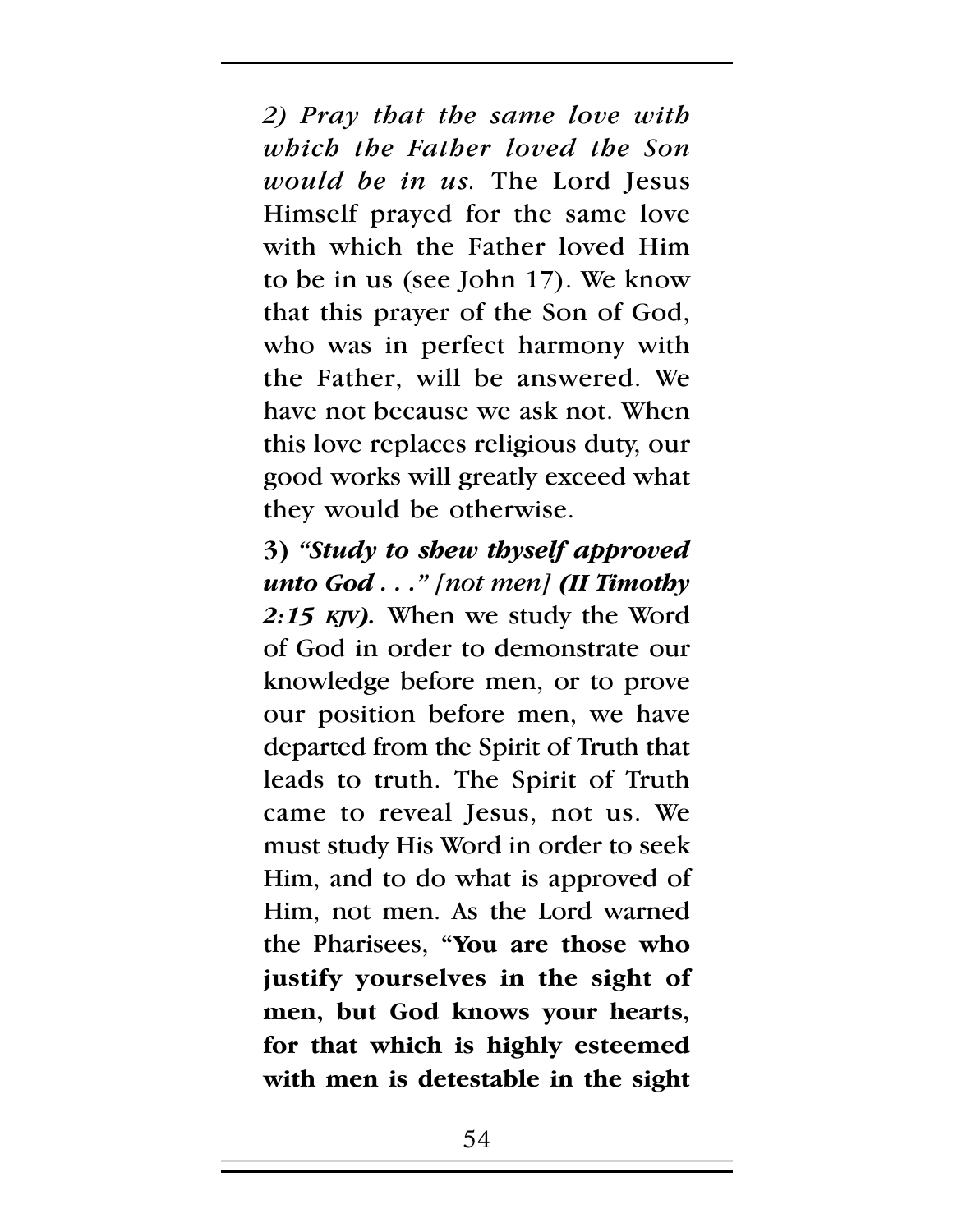**of God" (Luke 16:15).** If we are motivated to do the things that are highly esteemed with men, or to justify ourselves before men, we will be doing that which is detestable in God's sight.

*4) Spend quality time alone with the Lord each day.* Endeavor as much as it is possible to increase this to the place where you spend more time alone with the Lord than with any other individual. When we are spending time with Him continually, we will not be so prone to the guilt that drives us to start measuring our spiritual lives by our works.

*5) Seek to hear the voice of the Lord every day.* The Lord's sheep know His voice (see John 10:27) because they spend time with Him. If good earthly parents seek to spend quality time with their children each day, how much more does the Lord seek to spend quality time with us? The quality of that time can be measured by the quality of the communication. The Lord really wants to speak to all of us each day. If we would refuse to go to bed until we have heard from Him in some meaningful way, our lives would be quickly changed. The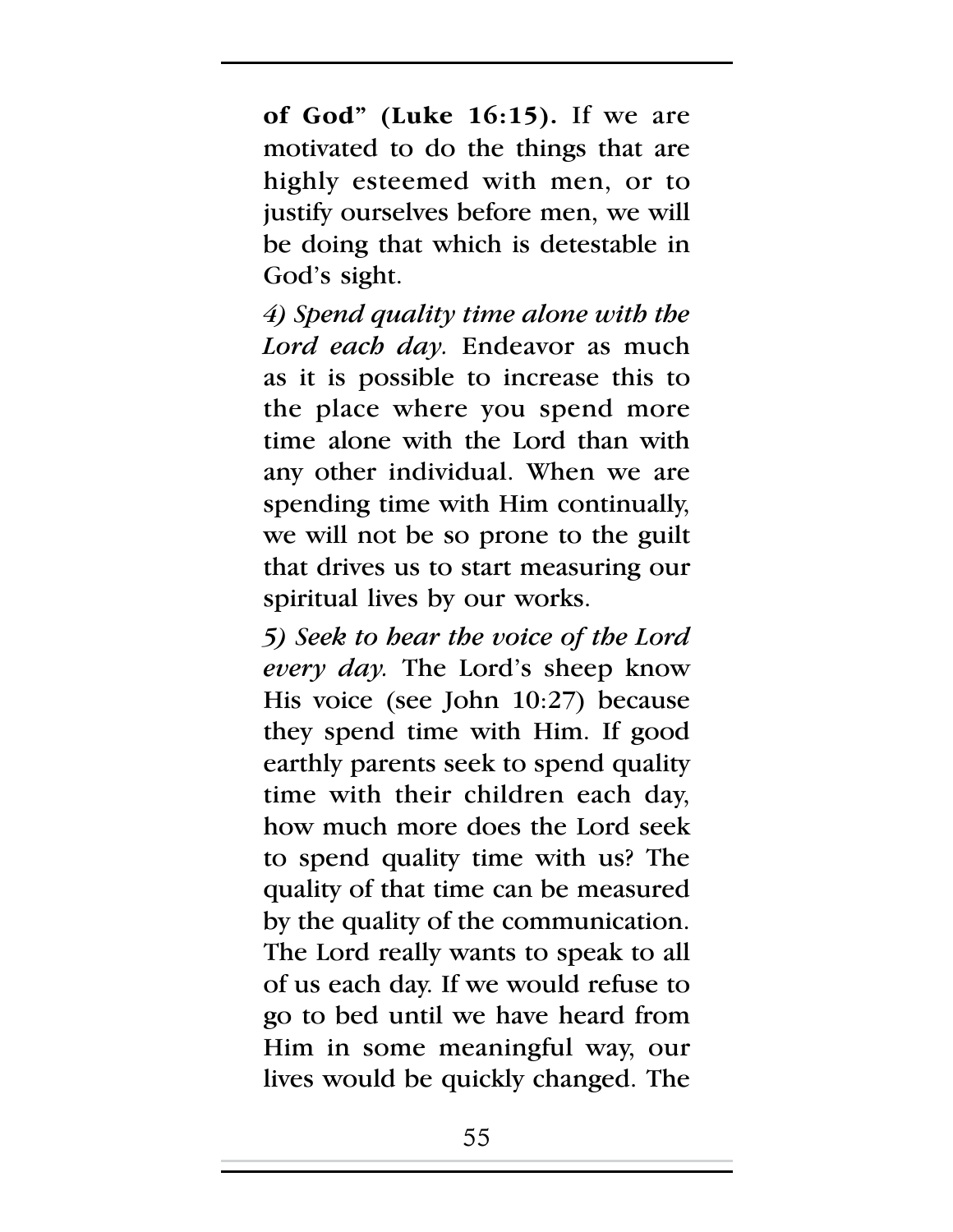most important thing that we can do each day is to spend time with Him and hear from Him. But do not just seek to hear the words of the Lord, but the Word Himself.

*6) Ask the Lord to give you the love for your neighbors that He has for them.* Only then will our witness and our ministry to them be pure. But we must always endeavor to love the Lord first, and most. If we love the Lord more than we do our children or our neighbors, we will love them more than we would otherwise.

*7) Seek to turn your criticisms into intercession.* Let your first response to seeing something wrong with others be to pray for them, asking for grace on their behalf. If they especially irritate you, endeavor to pray for them even more. If you make an investment in them in prayer, **"for where your treasure is, there will your heart be also" (Matthew 6:21),** you will start to genuinely love them. True spiritual authority is founded on love, so if you love them enough, the Lord may be able to trust you with the ministry of truth that will set them free. Some of the greatest spiritual victories that are counted in heaven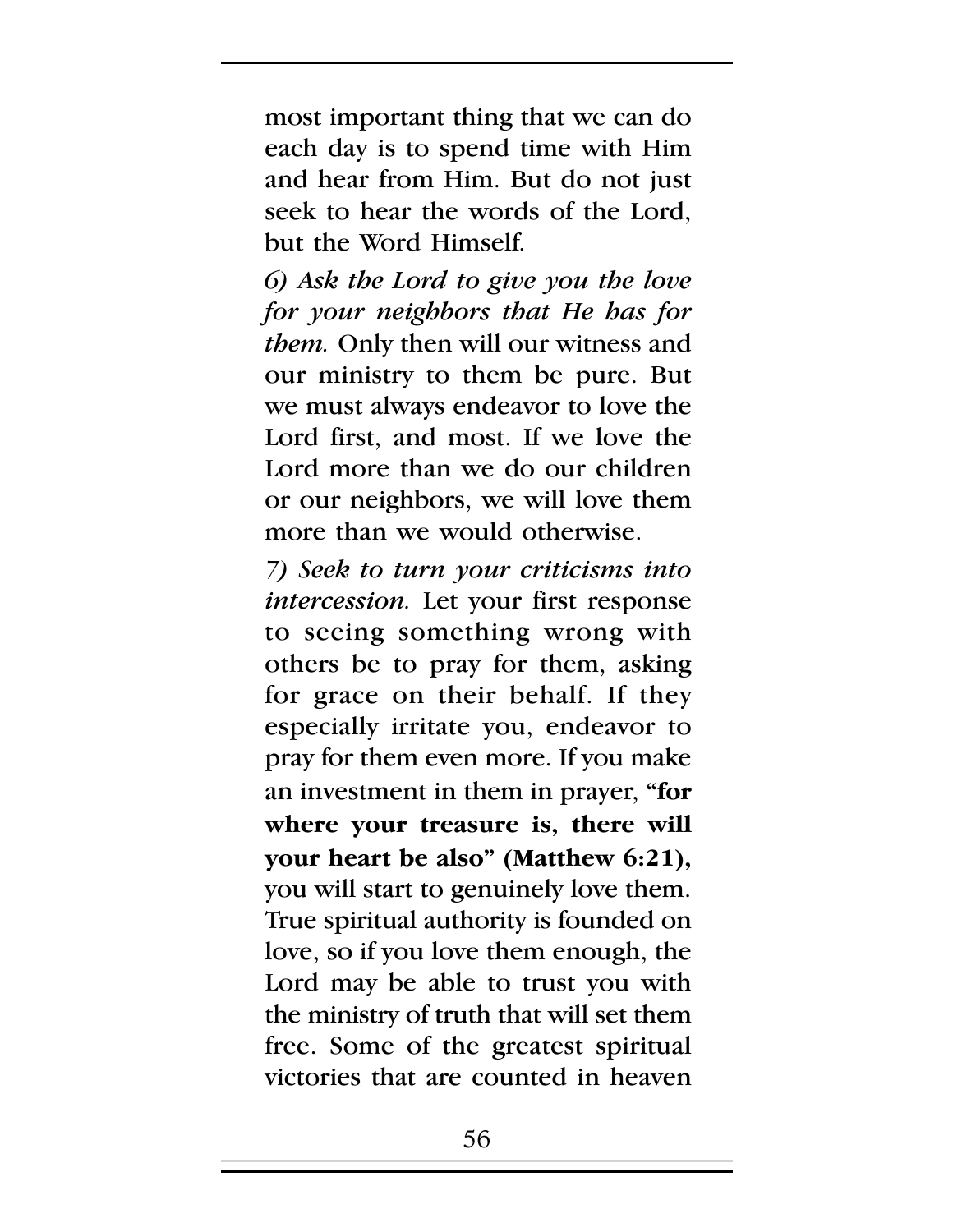are the ones that turn enemies into friends, which turn those who dwell in darkness into children of the light. This must always be our goal.

*8) Continually ask the Lord to see His glory.* It is by seeing His glory with an unveiled face that we are changed into His same image (see II Corinthians 3:17). Understanding doctrine is important, but until we see His glory, it only remains doctrine. When we behold Him, the doctrine will become our nature. It is not believing in our minds, but in our hearts that it results in righteousness.

*9) Keep as one of your highest goals to manifest the sweet aroma of the knowledge of God in every place.* Like Moses, ask the Lord not to send you anywhere that His manifest presence is not going to go with you. We should only want to be where He is, and we should always behave as is befitting being in the presence of the King.

*10) When you have failed to do any of these properly, ask forgiveness and "forgetting those things which are behind . . . press toward the mark for the prize of the high*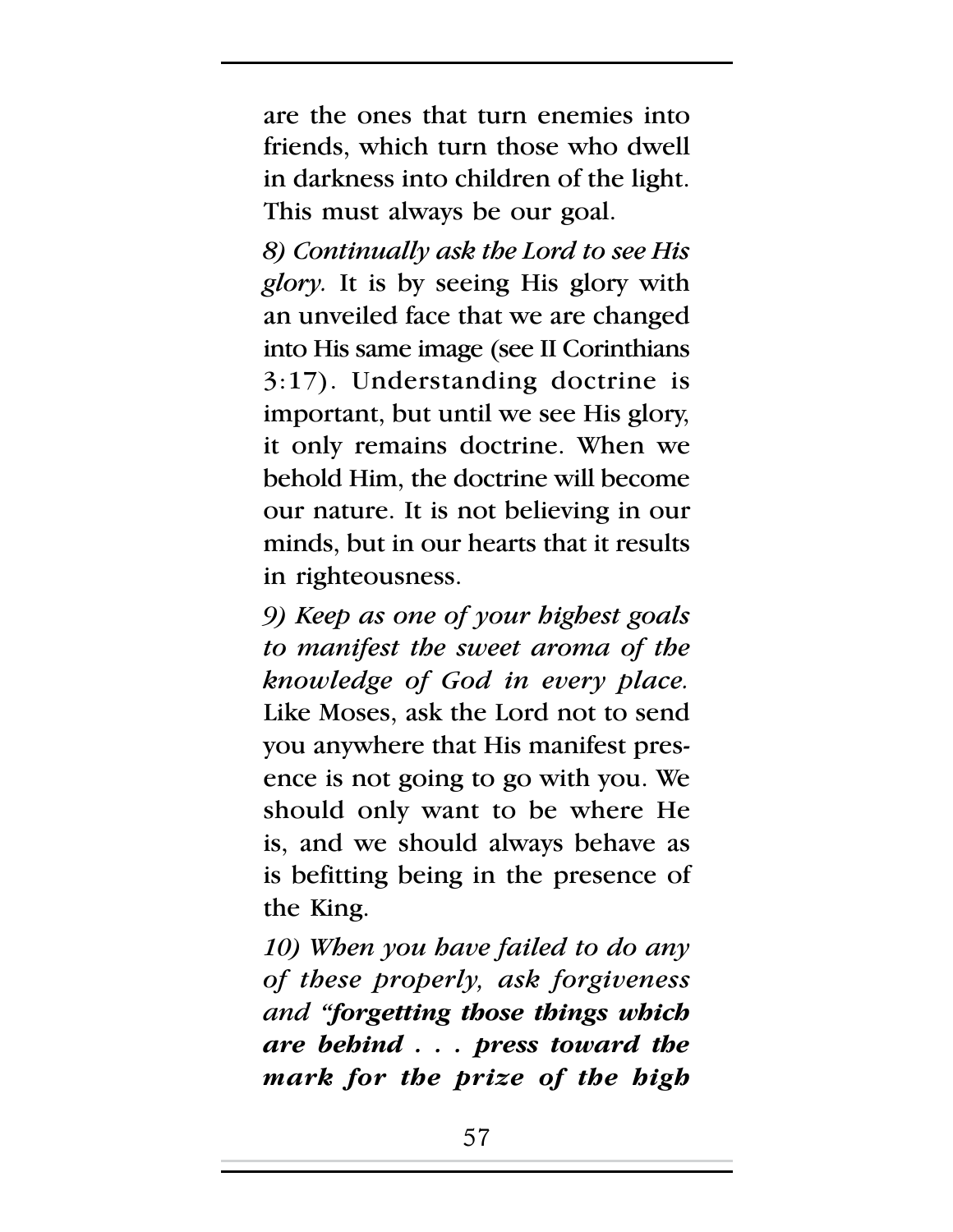### *calling of God in Christ Jesus" (see Philippians 3:13-14 KJV).*

### **Conclusion**

Basically, the religious spirit seeks to replace the Holy Spirit as the source of spiritual life. It does this by seeking to replace true repentance, which leads to grace, with a false repentance based on our performance. The effect of this is to replace true humility with pride.

True religion is based on loving the Lord and then loving our neighbors. True religion will promote discipline and obedience, but these are founded on love for the Lord rather than the need or desire for recognition or acceptance. The wife who keeps herself in shape because she loves her husband will be easily distinguished from the one who does it because of her own ego. The former will carry her beauty with grace and dignity; the latter may be physically appealing, but it will be a seductive appeal that is a perversion of true love.

The religious spirit is basically a manifestation of the "good" side of the Tree of the Knowledge of Good and Evil. When Adam and Eve ate of that tree in the Garden, the first result was that they looked at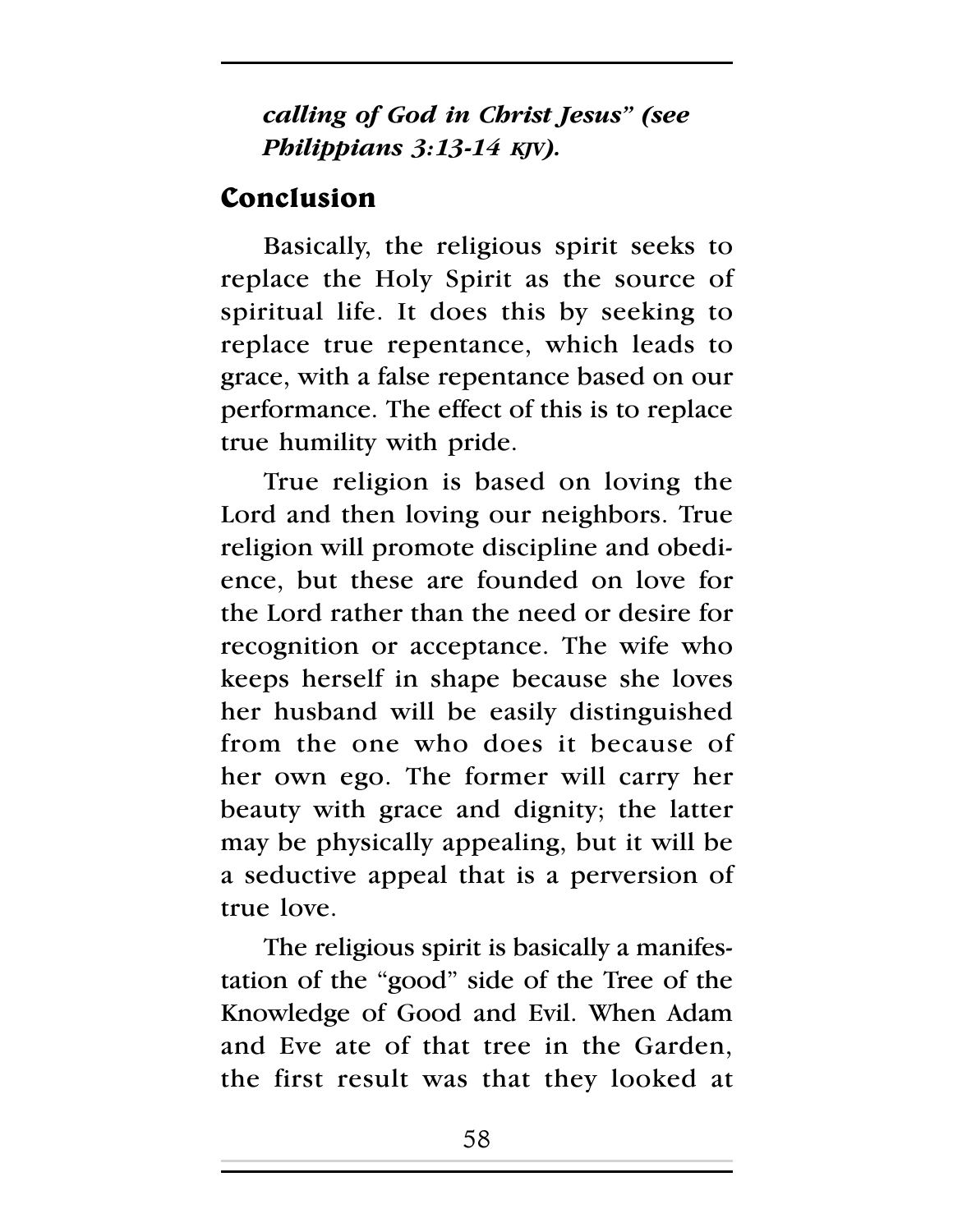themselves. Self-centeredness is the poison that made that fruit deadly, and it is still the most deadly poison the serpent seeks to give us. In contrast with the religious spirit, which causes us to focus our attention on ourselves and base our concept of the Christian life on performance, the Holy Spirit will always lead us into a life that is Christ-centered.

The Holy Spirit produces fruit by joining us to the Lord and applying the work He accomplished for us on the cross: **"For the word of the cross is to those who are perishing foolishness, but to us who are being saved it is the power of God" (I Corinthians 1:18).** However, we must understand that this is the cross of Christ, not our own cross. We are called to deny ourselves and take up our crosses daily, but we are not to glory in self-abasement or try to live by the virtue of our own sacrifices. Rather, we are to glory in what Jesus accomplished and the sacrifice that He made (see Philippians 3:3).

We have our standing before God solely on the basis of the cross of Christ. Our ability to come boldly before the throne of God has nothing to do with whether we have had a good or bad day or how properly we have performed all of our religious duties. Our acceptance before God and our ability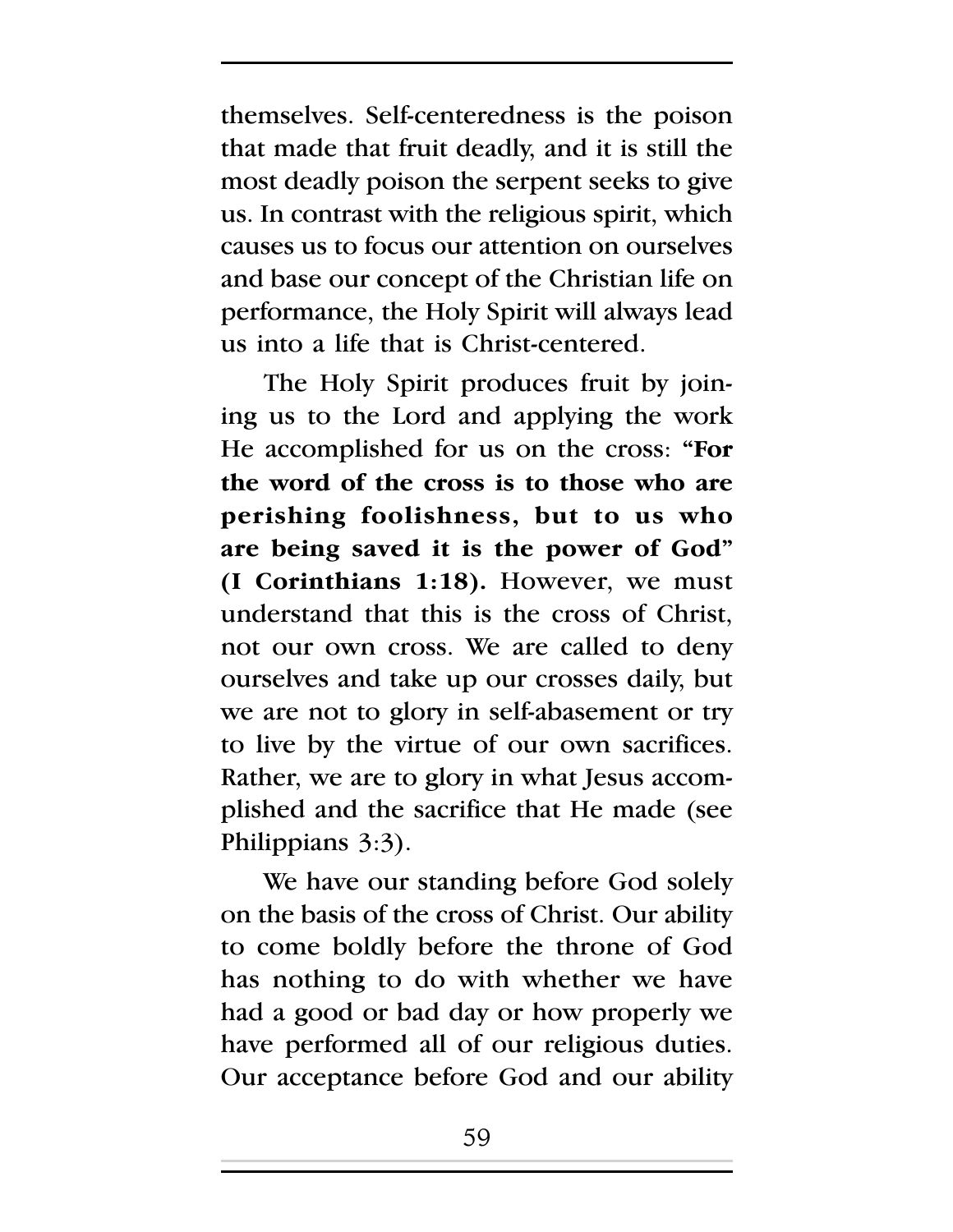to come into His presence is based on one thing only—the sacrifice that Jesus made for our justification.

This does not negate the need for personal holiness, for as James asserted, **"Faith, if it has no works, is dead" (James 2:17).**  If we are joined to Christ, we will not go on living in sin. However, we do not become free from sin in order to abide in Him, but by abiding in Him. Jesus is the Way, the Truth, and the Life. If He is not our Life, then we do not really know the Way or the Truth either. It is the religious spirit that tries to keep Christianity in the realm of the Way and the Truth, while keeping us from the essential union by which Jesus becomes our Life. True Christianity involves not just *what* we believe, but *Who* we believe.

True worship does not have as its purpose to see the Lord—rather, worship comes from having seen Him. When we see Him, we will worship. When we see His glory, we will no longer be captivated by our own positive or negative qualities—our souls will be captured by His beauty. When the Lamb enters, even the twenty-four elders will cast their crowns at His feet (see Revelation  $4:10$ ). That is the goal of true faith—to see Him, to abide in Him, and to reveal Him.

The world is becoming increasingly repulsed by religion. However, when Jesus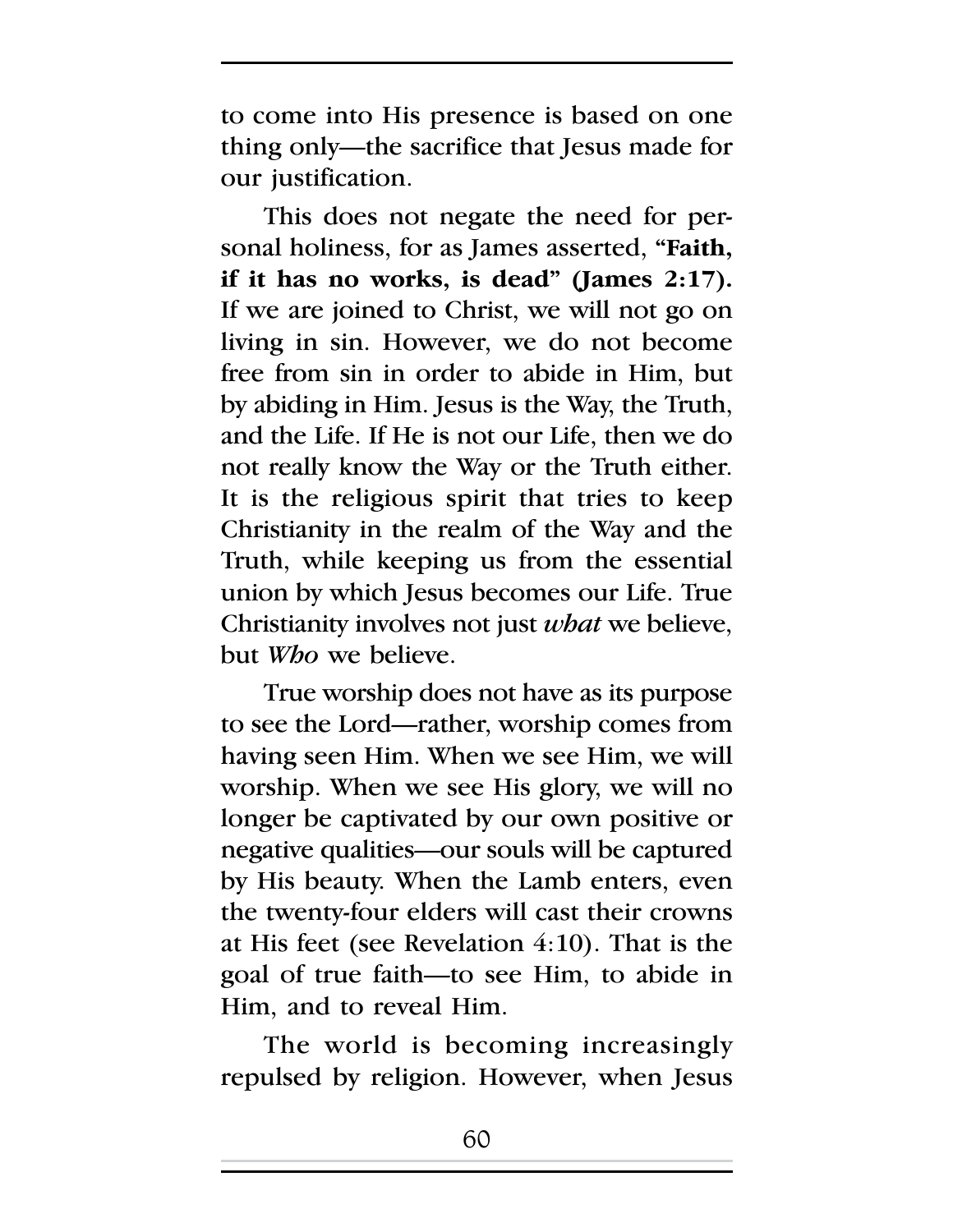is lifted up, all men will be drawn to Him (see John 12:32). Because the whole creation was created through Him and for Him, we all have a Jesus-size hole in our soul. Nothing else will ever satisfy the longing of the human heart or bring us peace, except a genuine relationship with Christ Jesus.

When we are truly joined to Jesus, unstoppable living waters begin to flow out of our innermost beings. As more and more people are freed and this water begins to flow in them, it will become a great river of life in the midst of the earth. Those who drink from this river will never thirst again—they will have found satisfaction for the deepest yearning of the human soul. The more we get free of the religious spirit, the purer and clearer these waters will be.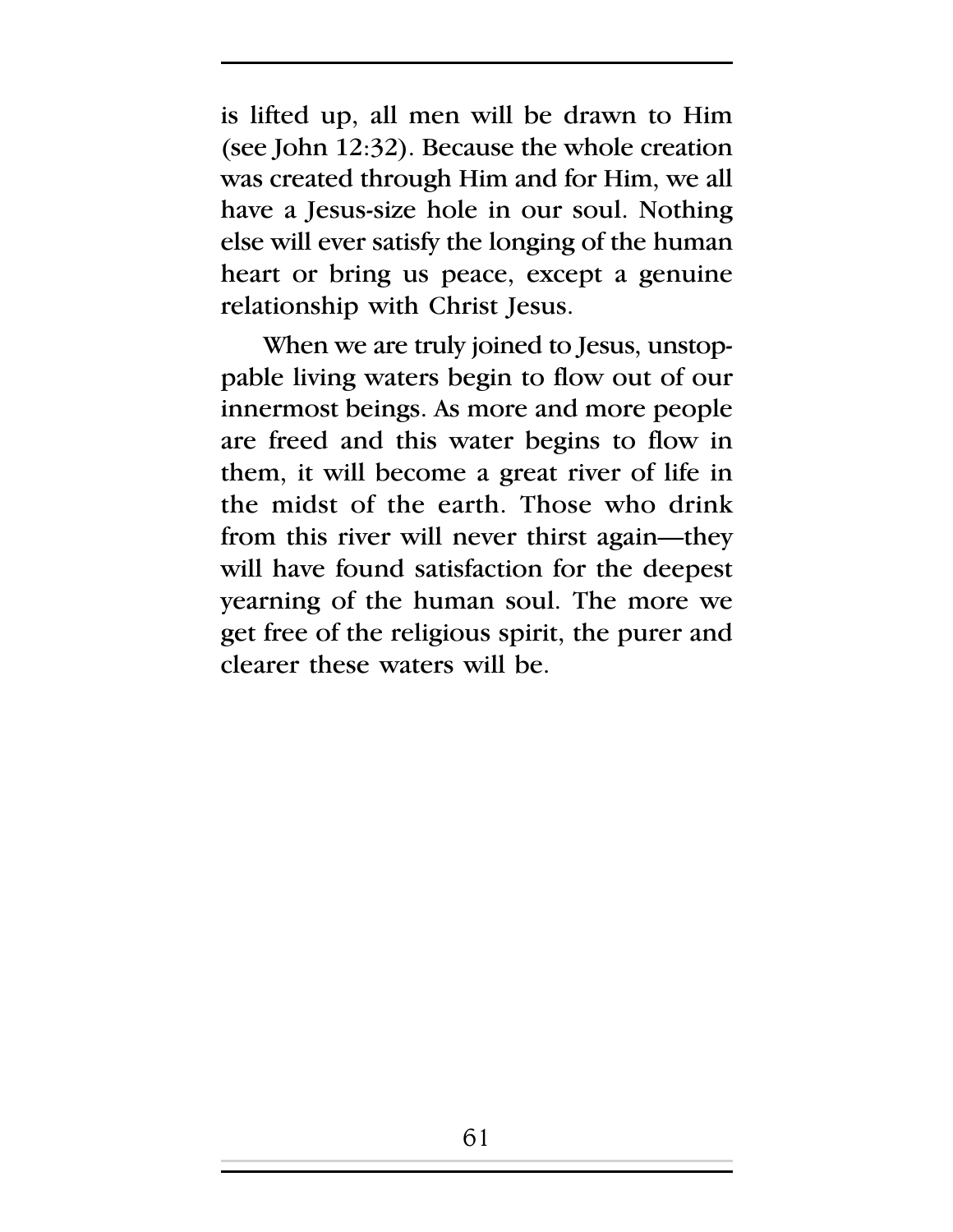#### **Special Acknowledgment**

Some of the materials used in part of this book, as well as a few of the warning signs at the end, were derived from Jack Deere's outstanding tape series *Exposing the Religious Spirit,* which is available by calling 1-800-542-0278 or by visiting our website at www.MorningStarMinistries.org.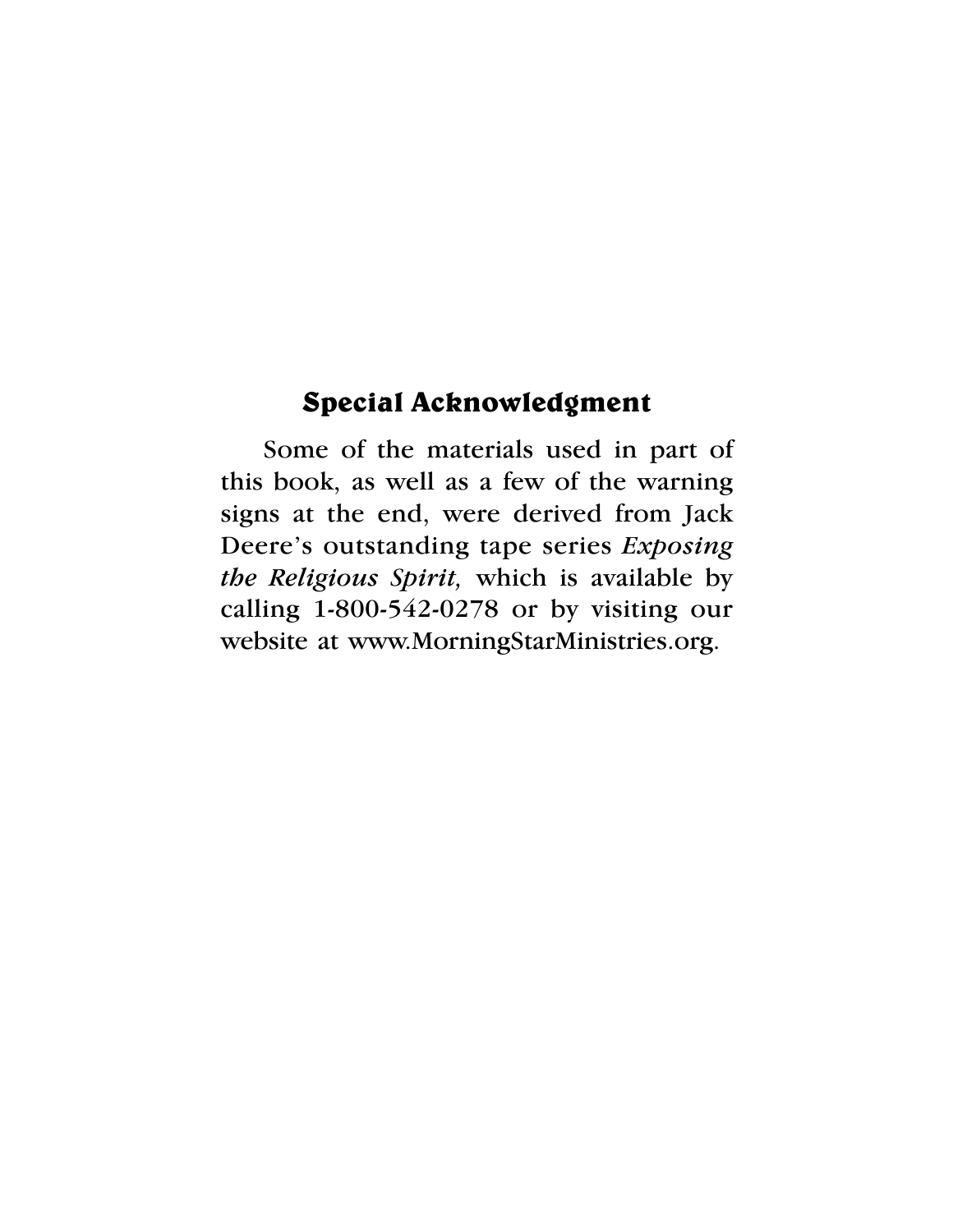# MorningS<br>**eNEWSIE FR**

The free MorningStar eNewsletter is designed to keep you up-to-date on the ministry, events, products, and prophetic messages being released each week, including:

- . Rick Joyner's Word for the Week
- . The Prophetic Perspectives on Current Events Video
- . The Featured Video of the Week
- . MorningStar Ministry and Department news and updates
- . Upcoming Events and New Products
- Free Downloads and Discounts



SIGN UP ONLINE AT: www.FreeMorningStarGift.com AND RECEIVE THREE FREE DOWNLOADS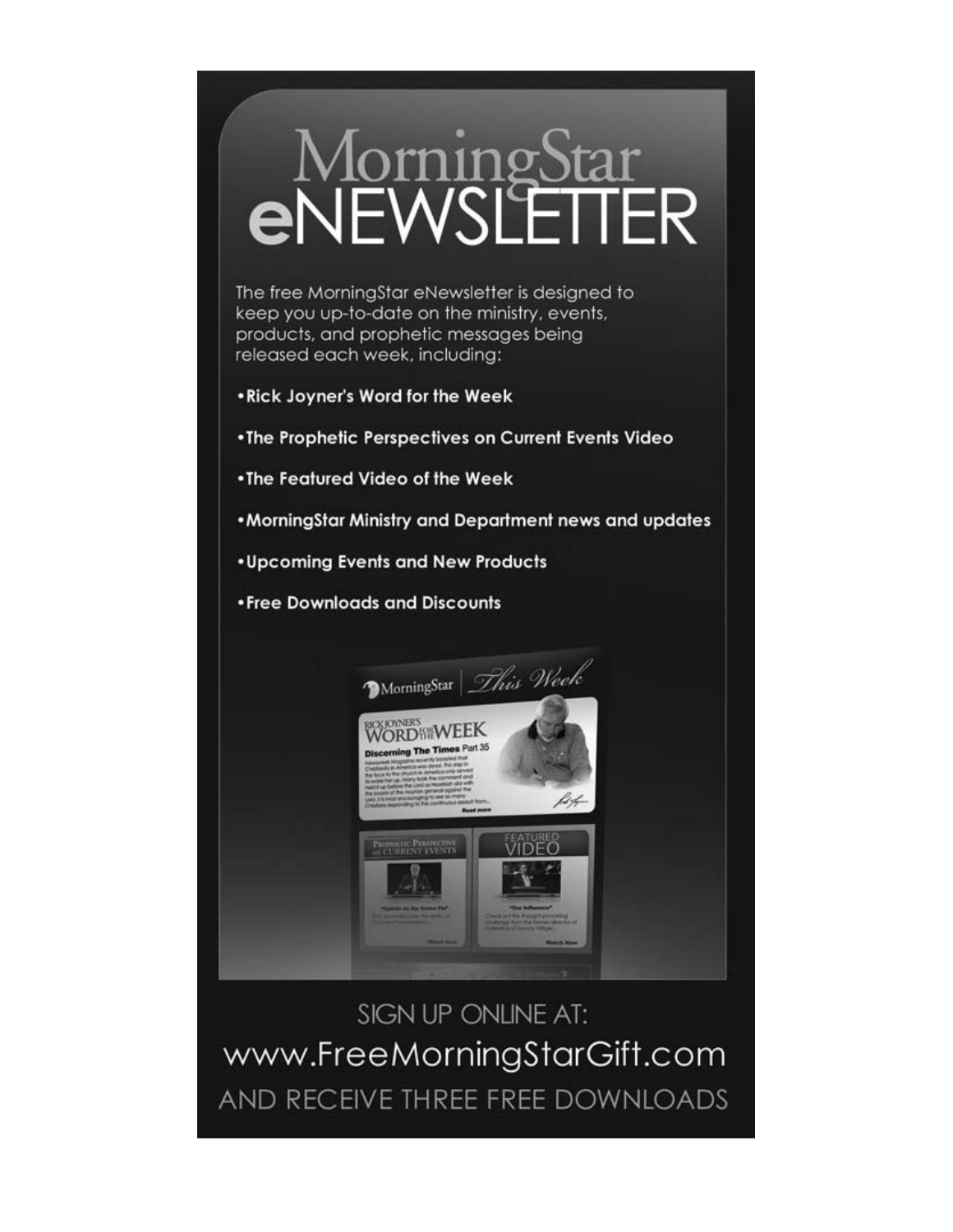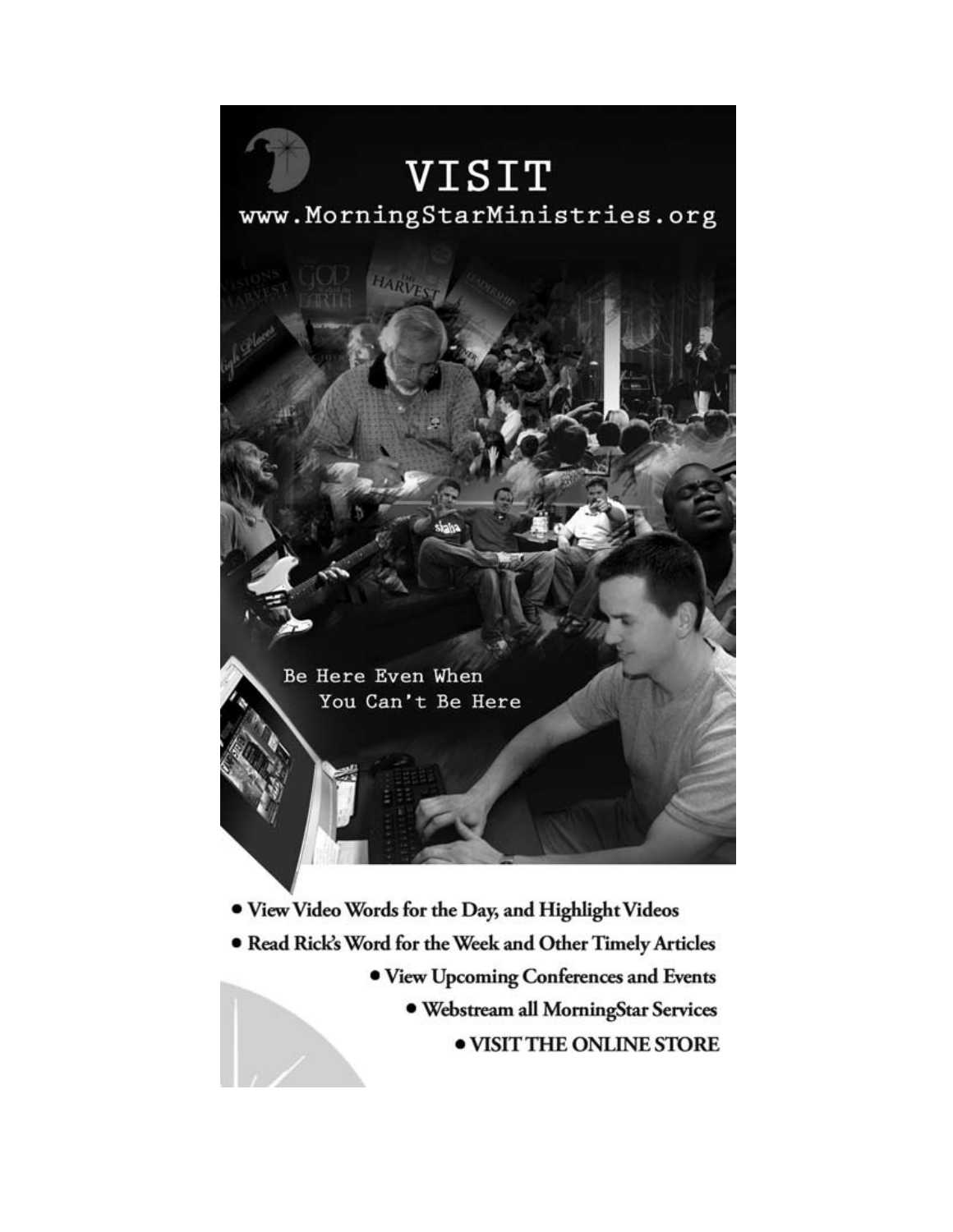

TO ORDER, CALL 1-800-542-0278 or visit us at www.MorningStarMinistries.org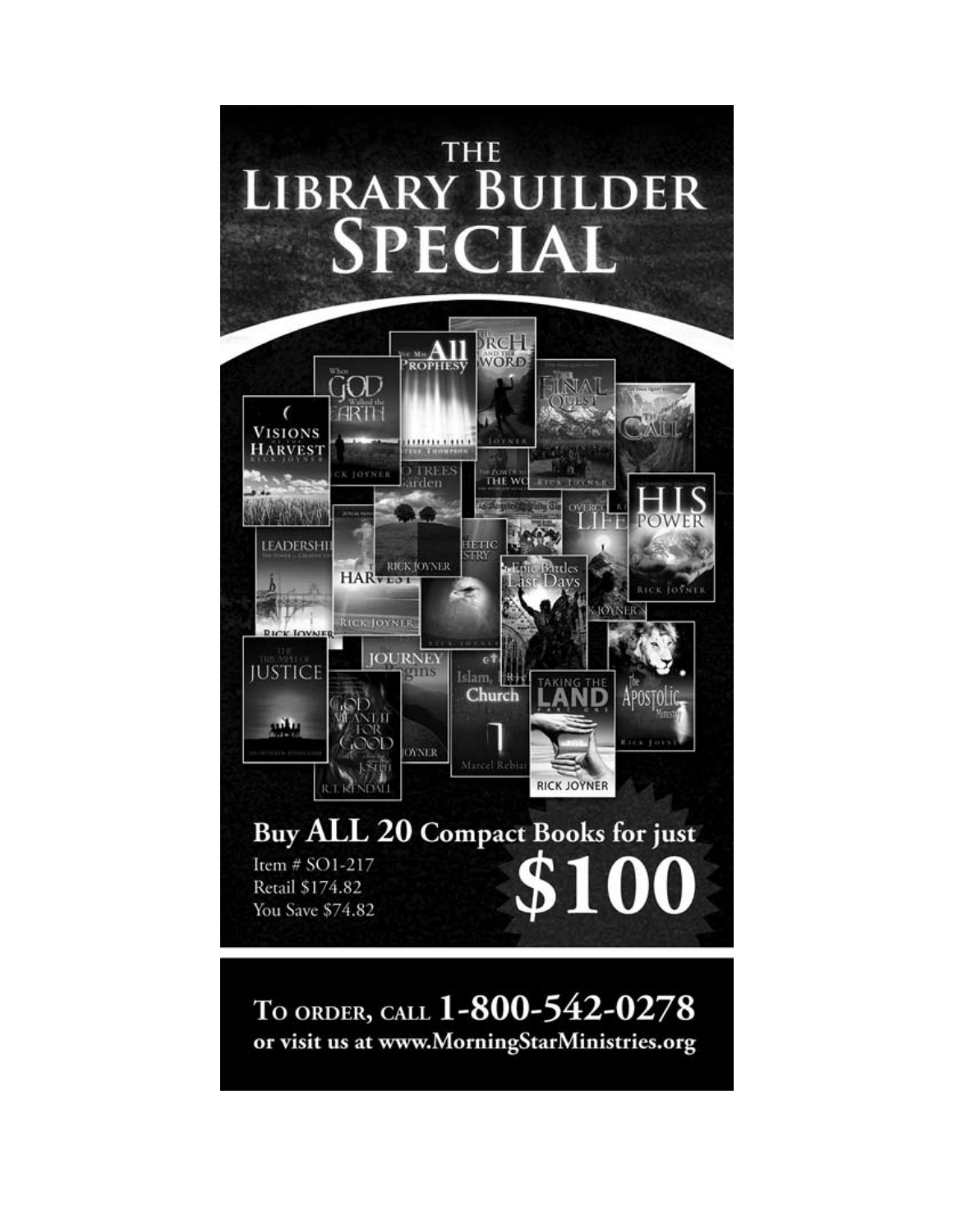

### **FOR MORE INFORMATION**

CALL: 803-802-5544, EXTENSION 238 **VISIT: WWW.MORNINGSTARMINISTRIES.ORG EMAIL: MSMOFFICE@MORNINGSTARMINISTRIES.ORG**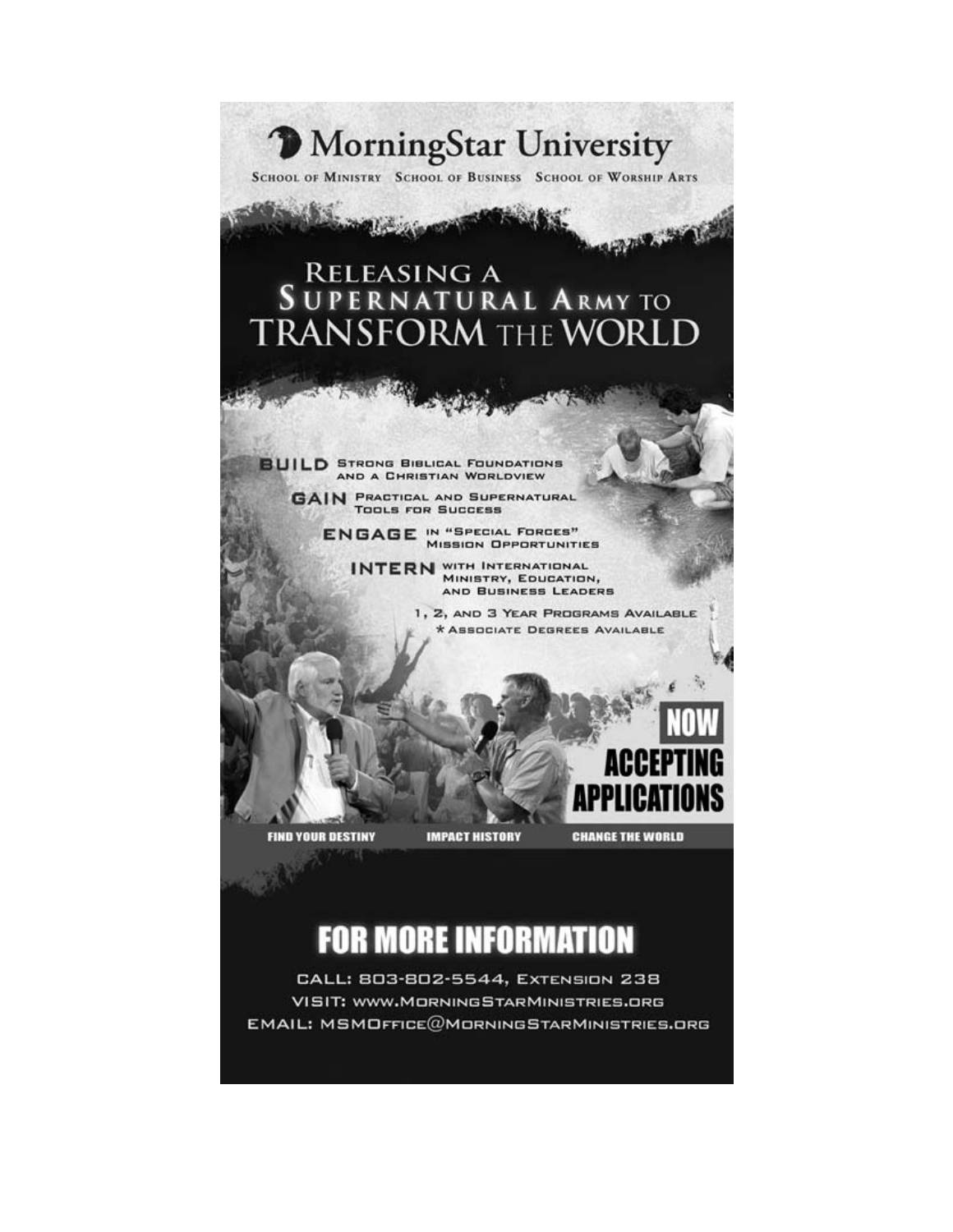# **BECOME A** MORNINGSTAR PARTNER

 $M$ orningStar is equipping the body of Christ through our schools, missions, conferences, television shows, and publications. We need partners who will join with us to help raise up and send out those who have the potential to be the most high-impact ministries possibly in church history. If you have a heart for impacting your generation, then consider partnering with us today.

In His Service,



**MorningStar Partners** 



**CSCL** 

**JOIN TODAY JOIN ONLINE AT** WWW.MORNINGSTARMINISTRIES.ORG

CALL 1-800-542-0278